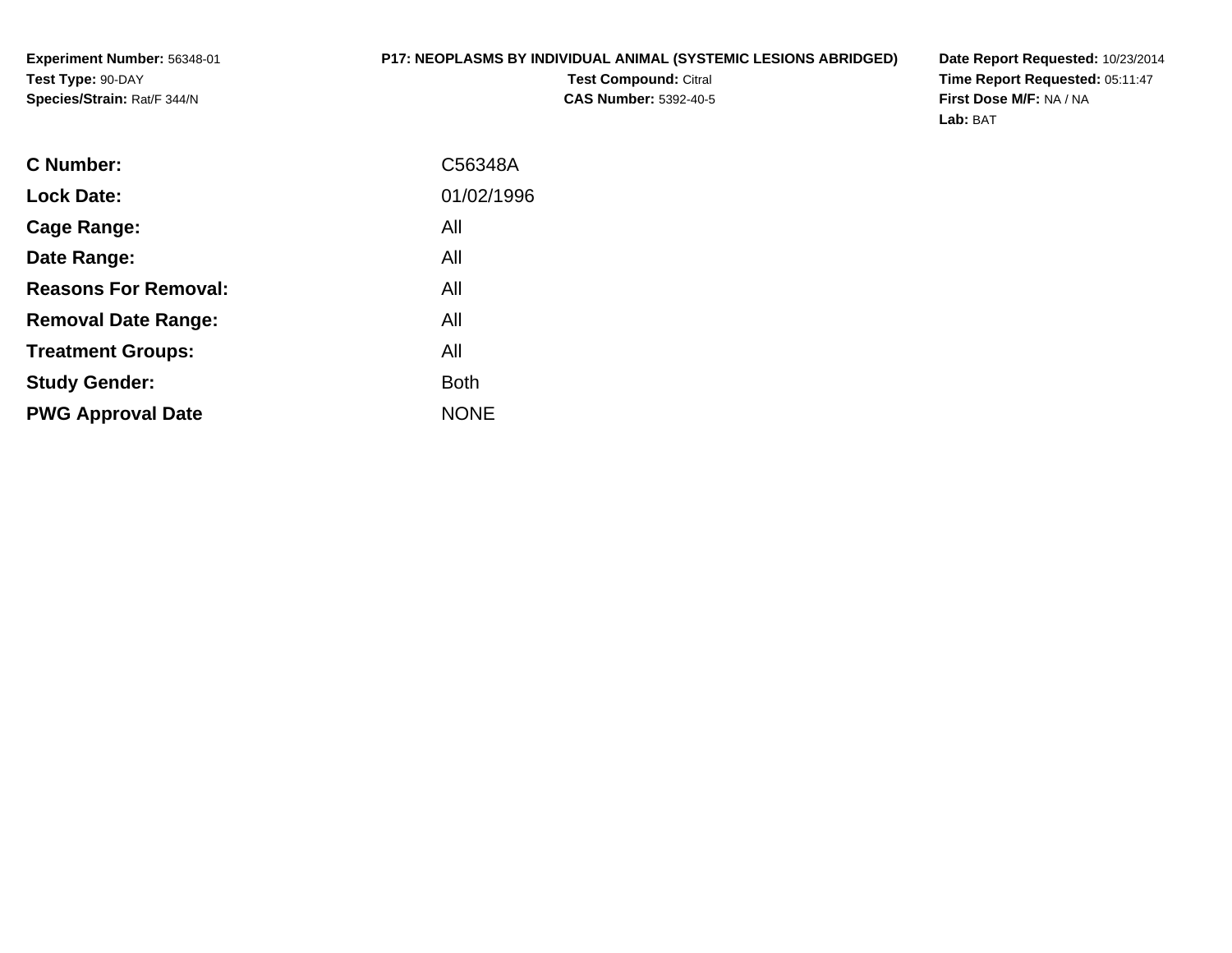# **Species/Strain:** Rat/F 344/N

### **P17: NEOPLASMS BY INDIVIDUAL ANIMAL (SYSTEMIC LESIONS ABRIDGED)**

**Test Compound:** Citral **CAS Number:** 5392-40-5

**Date Report Requested:** 10/23/2014**Time Report Requested:** 05:11:47**First Dose M/F:** NA / NA**Lab:** BAT

| F 344/N Rat Male<br><b>UNTREAT CONTROL</b> | DAY ON TEST<br><b>ANIMAL ID</b> | $\boldsymbol{\theta}$<br>0<br>9<br>3<br>$\mathbf 0$<br>$\mathbf 0$<br>0<br>$\mathbf 0$<br>1 | $\boldsymbol{\theta}$<br>$\boldsymbol{\theta}$<br>9<br>$\mathfrak{z}$<br>$\mathbf 0$<br>$\Omega$<br>0<br>0<br>2 | 0<br>0<br>9<br>$\boldsymbol{\beta}$<br>$\mathbf 0$<br>$\mathbf 0$<br>0<br>$\mathbf 0$<br>3 | $\boldsymbol{\theta}$<br>$\boldsymbol{\theta}$<br>9<br>$\boldsymbol{\mathfrak{z}}$<br>$\mathbf 0$<br>$\mathbf 0$<br>$\mathbf 0$<br>0<br>4 | $\boldsymbol{\theta}$<br>$\boldsymbol{\theta}$<br>9<br>$\boldsymbol{\beta}$<br>$\mathbf 0$<br>$\mathbf 0$<br>0<br>$\,0\,$<br>5 | 0<br>$\boldsymbol{\theta}$<br>9<br>$\boldsymbol{\beta}$<br>$\Omega$<br>$\Omega$<br>$\mathbf 0$<br>0<br>6 | $\pmb{\theta}$<br>0<br>9<br>3<br>$\mathbf 0$<br>$\mathbf 0$<br>0<br>$\boldsymbol{0}$<br>$\overline{7}$ | 0<br>0<br>9<br>3<br>$\mathbf 0$<br>0<br>$\mathbf 0$<br>0<br>8 | 0<br>0<br>9<br>3<br>0<br>$\mathbf 0$<br>0<br>0<br>9 | 0<br>0<br>9<br>$\boldsymbol{\beta}$<br>$\mathbf 0$<br>$\Omega$<br>$\mathbf 0$<br>1<br>0 | <i><b>*TOTALS</b></i> |
|--------------------------------------------|---------------------------------|---------------------------------------------------------------------------------------------|-----------------------------------------------------------------------------------------------------------------|--------------------------------------------------------------------------------------------|-------------------------------------------------------------------------------------------------------------------------------------------|--------------------------------------------------------------------------------------------------------------------------------|----------------------------------------------------------------------------------------------------------|--------------------------------------------------------------------------------------------------------|---------------------------------------------------------------|-----------------------------------------------------|-----------------------------------------------------------------------------------------|-----------------------|
| <b>Alimentary System</b>                   |                                 |                                                                                             |                                                                                                                 |                                                                                            |                                                                                                                                           |                                                                                                                                |                                                                                                          |                                                                                                        |                                                               |                                                     |                                                                                         |                       |
| Esophagus                                  |                                 | +                                                                                           | +                                                                                                               | +                                                                                          | +                                                                                                                                         | +                                                                                                                              | +                                                                                                        | +                                                                                                      | +                                                             | +                                                   | +                                                                                       | 10                    |
| Intestine Large, Cecum                     |                                 | +                                                                                           | +                                                                                                               | +                                                                                          | +                                                                                                                                         | +                                                                                                                              | +                                                                                                        | +                                                                                                      | +                                                             | +                                                   | +                                                                                       | 10                    |
| Intestine Large, Colon                     |                                 | +                                                                                           | $\ddot{}$                                                                                                       | $\ddot{}$                                                                                  | +                                                                                                                                         | +                                                                                                                              | +                                                                                                        | +                                                                                                      | +                                                             | $\ddot{}$                                           | $\ddot{}$                                                                               | 10                    |
| Intestine Large, Rectum                    |                                 | +                                                                                           | +                                                                                                               | +                                                                                          | +                                                                                                                                         | +                                                                                                                              | +                                                                                                        | +                                                                                                      | +                                                             | +                                                   | +                                                                                       | 10                    |
| Intestine Small, Duodenum                  |                                 | +                                                                                           | +                                                                                                               | +                                                                                          | +                                                                                                                                         | +                                                                                                                              | +                                                                                                        | +                                                                                                      | +                                                             | +                                                   | +                                                                                       | 10                    |
| Intestine Small, Ileum                     |                                 | +                                                                                           | +                                                                                                               | $\ddot{}$                                                                                  | +                                                                                                                                         | $\ddot{}$                                                                                                                      | $\ddot{}$                                                                                                | +                                                                                                      | $\ddot{}$                                                     | +                                                   | $\ddot{}$                                                                               | 10                    |
| Intestine Small, Jejunum                   |                                 | +                                                                                           | $\ddot{}$                                                                                                       | $\ddot{}$                                                                                  | $\ddot{}$                                                                                                                                 | $\ddot{}$                                                                                                                      | $\ddot{}$                                                                                                | $\ddot{}$                                                                                              | +                                                             | +                                                   | $\ddot{}$                                                                               | 10                    |
| Liver                                      |                                 | +                                                                                           | +                                                                                                               | $\ddot{}$                                                                                  | +                                                                                                                                         | +                                                                                                                              | +                                                                                                        | +                                                                                                      | +                                                             | +                                                   | +                                                                                       | 10                    |
| Pancreas                                   |                                 | $\ddot{}$                                                                                   | $\ddot{}$                                                                                                       | $\ddot{}$                                                                                  | +                                                                                                                                         | $\ddot{}$                                                                                                                      | $\ddot{}$                                                                                                | $\ddot{}$                                                                                              | $\ddot{}$                                                     | +                                                   | +                                                                                       | 10                    |
| <b>Salivary Glands</b>                     |                                 | +                                                                                           | +                                                                                                               | +                                                                                          | +                                                                                                                                         | +                                                                                                                              | +                                                                                                        | +                                                                                                      | +                                                             | +                                                   | +                                                                                       | 10                    |
| Stomach, Forestomach                       |                                 | +                                                                                           | $\ddot{}$                                                                                                       | $\ddot{}$                                                                                  | $\ddot{}$                                                                                                                                 | $\ddot{}$                                                                                                                      | $\ddot{}$                                                                                                | $\ddot{}$                                                                                              | $\ddot{}$                                                     | $\ddot{}$                                           | $\ddot{}$                                                                               | 10                    |
| Stomach, Glandular                         |                                 | $\ddot{}$                                                                                   | $\ddot{}$                                                                                                       | $\ddot{}$                                                                                  | $\ddot{}$                                                                                                                                 | $\ddot{}$                                                                                                                      | $\ddot{}$                                                                                                | $+$                                                                                                    | $\ddot{}$                                                     | $\ddot{}$                                           | $\ddot{}$                                                                               | 10                    |
| <b>Cardiovascular System</b>               |                                 |                                                                                             |                                                                                                                 |                                                                                            |                                                                                                                                           |                                                                                                                                |                                                                                                          |                                                                                                        |                                                               |                                                     |                                                                                         |                       |
| <b>Blood Vessel</b>                        |                                 | +                                                                                           |                                                                                                                 | +                                                                                          | +                                                                                                                                         | +                                                                                                                              |                                                                                                          | +                                                                                                      |                                                               | +                                                   | +                                                                                       | 10                    |
| Heart                                      |                                 | $\ddot{}$                                                                                   |                                                                                                                 | $\ddot{}$                                                                                  | ÷                                                                                                                                         | $\ddot{}$                                                                                                                      | $\ddot{}$                                                                                                | $\ddot{}$                                                                                              | ÷                                                             | $\ddot{}$                                           | $\ddot{}$                                                                               | 10                    |
| <b>Endocrine System</b>                    |                                 |                                                                                             |                                                                                                                 |                                                                                            |                                                                                                                                           |                                                                                                                                |                                                                                                          |                                                                                                        |                                                               |                                                     |                                                                                         |                       |
| <b>Adrenal Cortex</b>                      |                                 | +                                                                                           | +                                                                                                               | +                                                                                          | +                                                                                                                                         | +                                                                                                                              | +                                                                                                        |                                                                                                        |                                                               | +                                                   | +                                                                                       | 10                    |
| Adrenal Medulla                            |                                 | +                                                                                           | $\ddot{}$                                                                                                       | +                                                                                          | $\ddot{}$                                                                                                                                 | +                                                                                                                              | $\ddot{}$                                                                                                | $\ddot{}$                                                                                              | $\pm$                                                         | $\pm$                                               | $\ddot{}$                                                                               | 10                    |
| Islets, Pancreatic                         |                                 | +                                                                                           |                                                                                                                 | +                                                                                          | +                                                                                                                                         | $\ddot{}$                                                                                                                      | $\ddot{}$                                                                                                | $\ddot{}$                                                                                              | $\ddot{}$                                                     | $\ddot{}$                                           | $\ddot{}$                                                                               | 10                    |
| Parathyroid Gland                          |                                 | +                                                                                           | +                                                                                                               | +                                                                                          | +                                                                                                                                         | $\pmb{+}$                                                                                                                      | $\ddot{}$                                                                                                | $\ddot{}$                                                                                              | +                                                             | +                                                   | +                                                                                       | 10                    |

\* ..Total animals with tissue examined microscopically; Total animals with tumor **M** . Missing tissue M ..Missing tissue

+ ..Tissue examined microscopically

I ..Insufficient tissue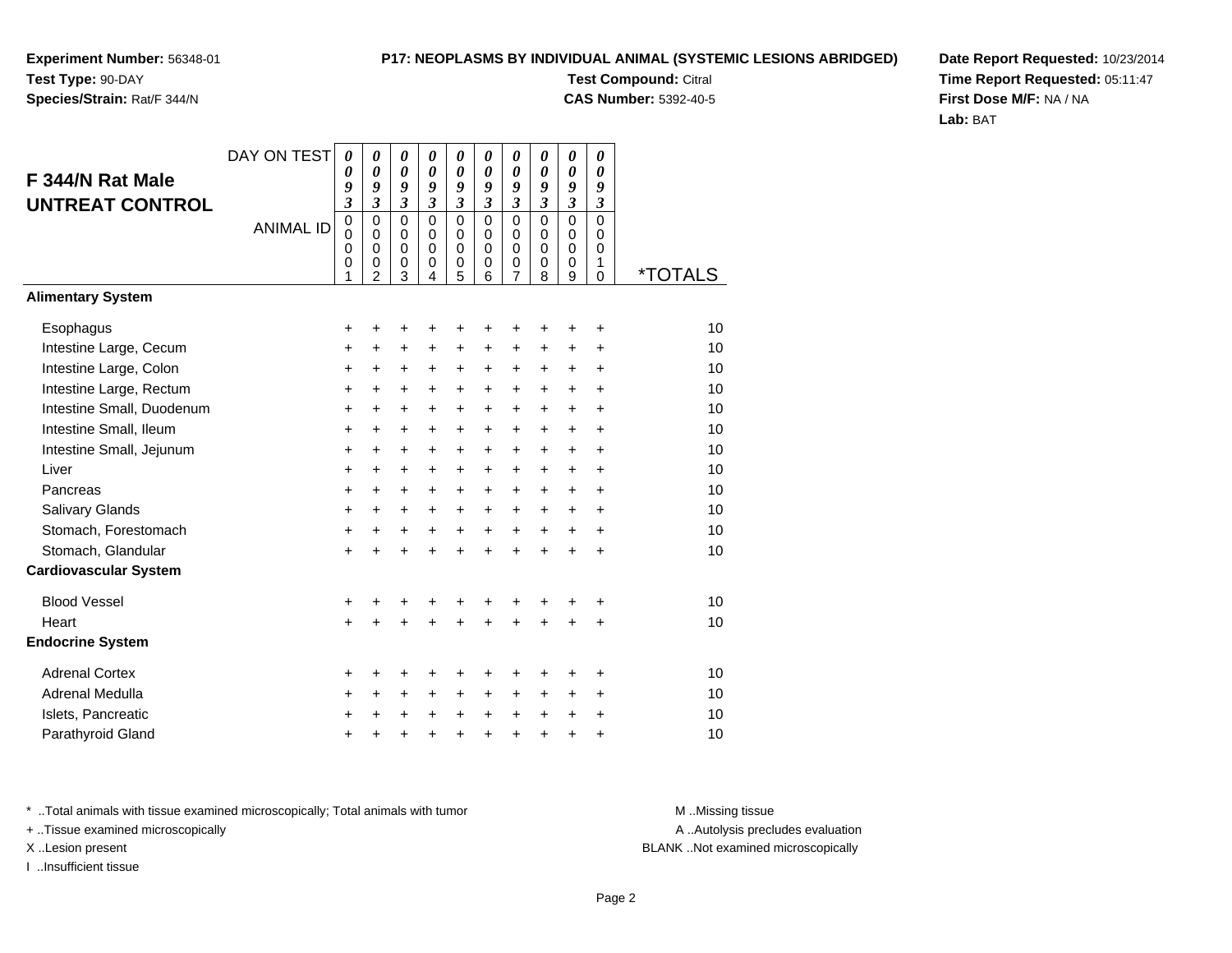### **P17: NEOPLASMS BY INDIVIDUAL ANIMAL (SYSTEMIC LESIONS ABRIDGED)Test Compound:** Citral

**CAS Number:** 5392-40-5

**Experiment Number:** 56348-01**Test Type:** 90-DAY

## **Species/Strain:** Rat/F 344/N

**Date Report Requested:** 10/23/2014**Time Report Requested:** 05:11:47**First Dose M/F:** NA / NA**Lab:** BAT

|                             | DAY ON TEST      | $\boldsymbol{\theta}$      | $\pmb{\theta}$                | $\boldsymbol{\theta}$      | 0                          | $\boldsymbol{\theta}$      | 0                        | $\boldsymbol{\theta}$       | $\pmb{\theta}$             | $\boldsymbol{\theta}$           | $\boldsymbol{\theta}$ |                       |
|-----------------------------|------------------|----------------------------|-------------------------------|----------------------------|----------------------------|----------------------------|--------------------------|-----------------------------|----------------------------|---------------------------------|-----------------------|-----------------------|
| F 344/N Rat Male            |                  | 0<br>9                     | $\boldsymbol{\theta}$<br>9    | $\boldsymbol{\theta}$<br>9 | $\boldsymbol{\theta}$<br>9 | 0<br>9                     | 0<br>9                   | $\boldsymbol{\theta}$<br>9  | $\boldsymbol{\theta}$<br>9 | $\boldsymbol{\theta}$<br>9      | 0<br>9                |                       |
| <b>UNTREAT CONTROL</b>      |                  | 3                          | $\mathfrak{z}$                | $\mathfrak{z}$             | $\mathfrak{z}$             | $\mathfrak{z}$             | 3                        | $\mathfrak{z}$              | $\mathfrak{z}$             | $\mathfrak{z}$                  | $\mathfrak{z}$        |                       |
|                             | <b>ANIMAL ID</b> | $\mathbf 0$<br>$\mathbf 0$ | $\pmb{0}$<br>$\pmb{0}$        | $\mathbf 0$<br>$\mathbf 0$ | $\mathbf 0$<br>$\mathbf 0$ | $\mathbf 0$<br>$\mathbf 0$ | $\mathbf 0$<br>$\pmb{0}$ | $\mathbf 0$<br>$\pmb{0}$    | $\mathbf 0$<br>$\pmb{0}$   | $\mathbf 0$<br>$\pmb{0}$        | $\Omega$<br>0         |                       |
|                             |                  | $\mathbf 0$                | $\mathbf 0$                   | $\mathbf 0$                | 0                          | 0                          | $\mathbf 0$              | $\mathbf 0$                 | $\mathbf 0$                | $\mathbf 0$                     | 0                     |                       |
|                             |                  | 0<br>1                     | $\mathbf 0$<br>$\overline{c}$ | 0<br>3                     | 0<br>4                     | $\mathbf 0$<br>5           | 0<br>6                   | $\pmb{0}$<br>$\overline{7}$ | 0<br>8                     | $\mathbf 0$<br>$\boldsymbol{9}$ | 1<br>$\mathbf 0$      | <i><b>*TOTALS</b></i> |
| <b>Pituitary Gland</b>      |                  | $\ddot{}$                  | M                             | $\ddot{}$                  | $\ddot{}$                  | $\ddot{}$                  | $\ddot{}$                | $\ddot{}$                   | $\ddot{}$                  | $\ddot{}$                       | $\ddot{}$             | 9                     |
| <b>Thyroid Gland</b>        |                  | $\ddot{}$                  | $\ddot{}$                     | $\ddot{}$                  | $\ddot{}$                  | $\ddot{}$                  | $\ddot{}$                | $\ddot{}$                   | $\ddot{}$                  | $\ddot{}$                       | $\ddot{}$             | 10                    |
| <b>General Body System</b>  |                  |                            |                               |                            |                            |                            |                          |                             |                            |                                 |                       |                       |
| <b>NONE</b>                 |                  |                            |                               |                            |                            |                            |                          |                             |                            |                                 |                       |                       |
| <b>Genital System</b>       |                  |                            |                               |                            |                            |                            |                          |                             |                            |                                 |                       |                       |
| Epididymis                  |                  | +                          | +                             | +                          | +                          | +                          | +                        | +                           | +                          | +                               | +                     | 10                    |
| <b>Preputial Gland</b>      |                  | $\ddot{}$                  | $\ddot{}$                     | +                          | $\ddot{}$                  | $\ddot{}$                  | $\ddot{}$                | $\ddot{}$                   | +                          | $\ddot{}$                       | +                     | 10                    |
| Prostate                    |                  | $\ddot{}$                  | $\ddot{}$                     | $\ddot{}$                  | $+$                        | $+$                        | $\ddot{}$                | $\ddot{}$                   | $\ddot{}$                  | $\ddot{}$                       | $\ddot{}$             | 10                    |
| <b>Seminal Vesicle</b>      |                  | +                          | +                             | $\ddot{}$                  | +                          | $\ddot{}$                  | $\ddot{}$                | $\ddot{}$                   | $\ddot{}$                  | $\ddot{}$                       | $\ddot{}$             | 10                    |
| <b>Testes</b>               |                  | $\ddot{}$                  | $\ddot{}$                     | $\ddot{}$                  | $\ddot{}$                  | $\ddot{}$                  | $\ddot{}$                | $\ddot{}$                   | $\ddot{}$                  | $\ddot{}$                       | $\ddot{}$             | 10                    |
| <b>Hematopoietic System</b> |                  |                            |                               |                            |                            |                            |                          |                             |                            |                                 |                       |                       |
| <b>Bone Marrow</b>          |                  | +                          | +                             | +                          | +                          |                            | +                        | +                           | +                          | +                               | +                     | 10                    |
| Lymph Node, Mandibular      |                  | $\ddot{}$                  | $\ddot{}$                     | $\ddot{}$                  | $\ddot{}$                  | $\ddot{}$                  | $\ddot{}$                | $\ddot{}$                   | $\ddot{}$                  | $\ddot{}$                       | $\ddot{}$             | 10                    |
| Lymph Node, Mesenteric      |                  | +                          | $\ddot{}$                     | $\ddot{}$                  | $\ddot{}$                  | $\ddot{}$                  | $\ddot{}$                | $\ddot{}$                   | +                          | $\ddot{}$                       | $\ddot{}$             | 10                    |
| Spleen                      |                  | +                          | +                             | $\ddot{}$                  | +                          | $\ddot{}$                  | $\ddot{}$                | $\ddot{}$                   | +                          | $\ddot{}$                       | $\ddot{}$             | 10                    |
| Thymus                      |                  | +                          | $\ddot{}$                     | +                          | +                          | ÷                          | $\ddot{}$                | +                           | +                          | +                               | $\ddot{}$             | 10                    |
| <b>Integumentary System</b> |                  |                            |                               |                            |                            |                            |                          |                             |                            |                                 |                       |                       |
| <b>Mammary Gland</b>        |                  |                            |                               |                            |                            |                            |                          | +                           | +                          | M                               | $\ddot{}$             | 9                     |
| Skin                        |                  | +                          | +                             | +                          | +                          | +                          | +                        | +                           | +                          | +                               | +                     | 10                    |

**Musculoskeletal System**

\* ..Total animals with tissue examined microscopically; Total animals with tumor **M** . Missing tissue M ..Missing tissue

+ ..Tissue examined microscopically

I ..Insufficient tissue

A ..Autolysis precludes evaluation

X ..Lesion present BLANK ..Not examined microscopically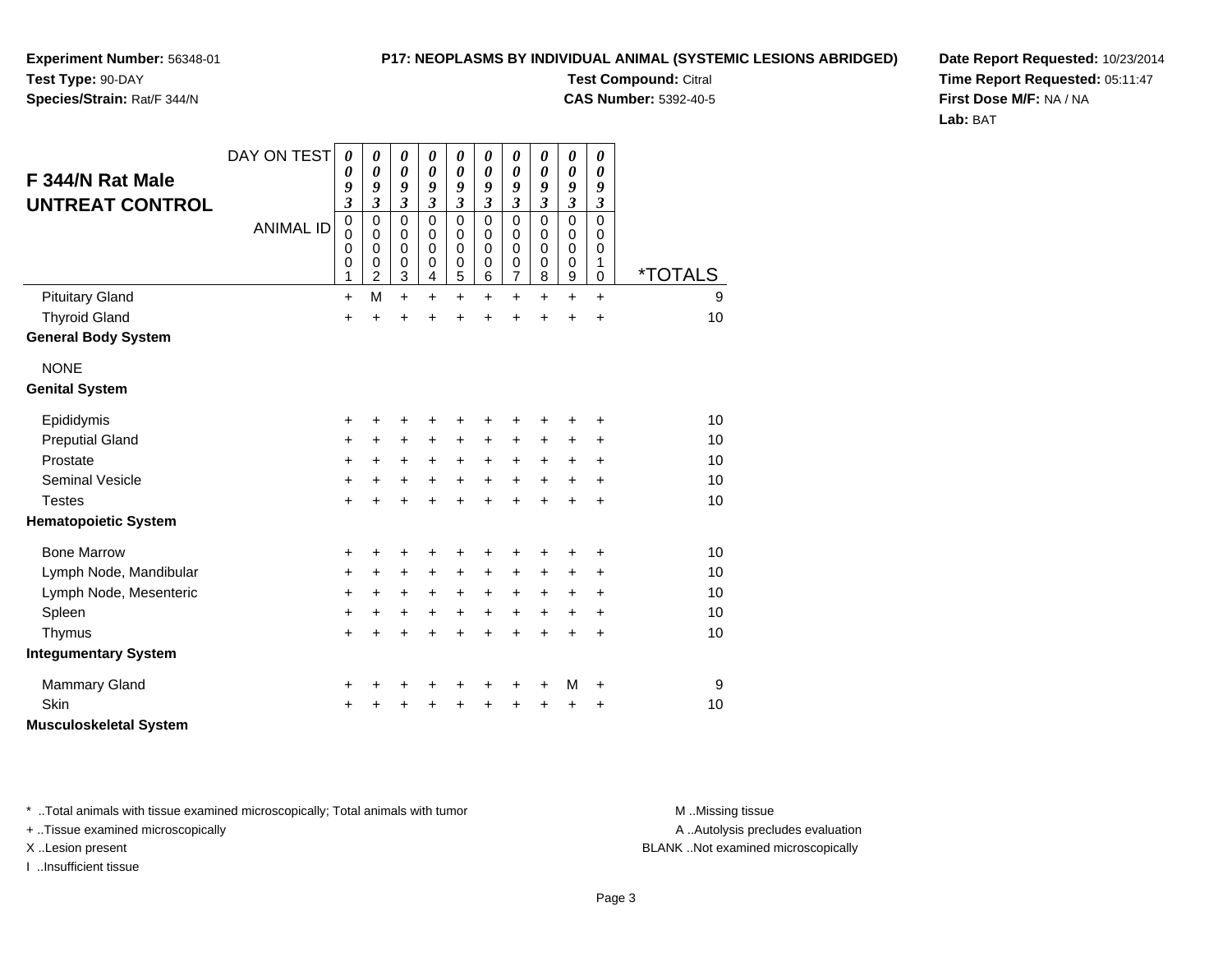**Experiment Number:** 56348-01**Test Type:** 90-DAY

**Species/Strain:** Rat/F 344/N

**Test Compound:** Citral **CAS Number:** 5392-40-5

**Date Report Requested:** 10/23/2014**Time Report Requested:** 05:11:47**First Dose M/F:** NA / NA**Lab:** BAT

| F 344/N Rat Male<br><b>UNTREAT CONTROL</b>        | DAY ON TEST<br><b>ANIMAL ID</b> | $\boldsymbol{\theta}$<br>0<br>9<br>$\mathfrak{z}$<br>$\mathbf 0$<br>$\mathbf 0$<br>0<br>0<br>1 | $\boldsymbol{\theta}$<br>$\boldsymbol{\theta}$<br>9<br>$\mathfrak{z}$<br>0<br>$\mathbf 0$<br>$\mathbf 0$<br>$\mathbf 0$<br>$\overline{2}$ | $\boldsymbol{\theta}$<br>$\boldsymbol{\theta}$<br>9<br>$\mathfrak{z}$<br>0<br>$\mathbf 0$<br>$\mathbf 0$<br>$\mathbf 0$<br>3 | $\boldsymbol{\theta}$<br>$\boldsymbol{\theta}$<br>9<br>$\mathfrak{z}$<br>$\mathbf 0$<br>$\pmb{0}$<br>$\mathbf 0$<br>0<br>4 | $\boldsymbol{\theta}$<br>$\boldsymbol{\theta}$<br>9<br>$\mathfrak{z}$<br>$\mathbf 0$<br>$\mathbf 0$<br>$\mathbf 0$<br>$\mathbf 0$<br>5 | 0<br>$\boldsymbol{\theta}$<br>9<br>$\mathfrak{z}$<br>$\mathbf 0$<br>$\mathbf 0$<br>$\mathbf 0$<br>$\mathbf 0$<br>6 | 0<br>0<br>9<br>$\mathfrak{z}$<br>$\mathbf 0$<br>0<br>$\mathbf 0$<br>$\boldsymbol{0}$<br>$\overline{7}$ | 0<br>0<br>9<br>$\mathfrak{z}$<br>$\mathbf 0$<br>0<br>0<br>0<br>8 | 0<br>0<br>9<br>$\mathfrak{z}$<br>$\mathbf 0$<br>0<br>$\mathbf 0$<br>0<br>9 | 0<br>$\boldsymbol{\theta}$<br>9<br>3<br>$\Omega$<br>$\Omega$<br>$\Omega$<br>1<br>$\Omega$ | <i><b>*TOTALS</b></i> |
|---------------------------------------------------|---------------------------------|------------------------------------------------------------------------------------------------|-------------------------------------------------------------------------------------------------------------------------------------------|------------------------------------------------------------------------------------------------------------------------------|----------------------------------------------------------------------------------------------------------------------------|----------------------------------------------------------------------------------------------------------------------------------------|--------------------------------------------------------------------------------------------------------------------|--------------------------------------------------------------------------------------------------------|------------------------------------------------------------------|----------------------------------------------------------------------------|-------------------------------------------------------------------------------------------|-----------------------|
| <b>Bone</b>                                       |                                 | $\ddot{}$                                                                                      | $\ddot{}$                                                                                                                                 | $\ddot{}$                                                                                                                    | $\ddot{}$                                                                                                                  | $\ddot{}$                                                                                                                              | $\ddot{}$                                                                                                          | $\ddot{}$                                                                                              | $\ddot{}$                                                        | $\ddot{}$                                                                  | $\ddot{}$                                                                                 | 10                    |
| <b>Nervous System</b>                             |                                 |                                                                                                |                                                                                                                                           |                                                                                                                              |                                                                                                                            |                                                                                                                                        |                                                                                                                    |                                                                                                        |                                                                  |                                                                            |                                                                                           |                       |
| <b>Brain</b>                                      |                                 | $\ddot{}$                                                                                      |                                                                                                                                           | +                                                                                                                            |                                                                                                                            |                                                                                                                                        |                                                                                                                    | +                                                                                                      |                                                                  | +                                                                          | $\ddot{}$                                                                                 | 10                    |
| <b>Respiratory System</b>                         |                                 |                                                                                                |                                                                                                                                           |                                                                                                                              |                                                                                                                            |                                                                                                                                        |                                                                                                                    |                                                                                                        |                                                                  |                                                                            |                                                                                           |                       |
| Lung                                              |                                 | $\ddot{}$                                                                                      | ٠                                                                                                                                         | ٠                                                                                                                            |                                                                                                                            | ٠                                                                                                                                      | ٠                                                                                                                  | +                                                                                                      | +                                                                | +                                                                          | ÷                                                                                         | 10                    |
| <b>Nose</b>                                       |                                 | +                                                                                              | +                                                                                                                                         | $\ddot{}$                                                                                                                    | $\ddot{}$                                                                                                                  | $\ddot{}$                                                                                                                              | $\ddot{}$                                                                                                          | $\ddot{}$                                                                                              | $\ddot{}$                                                        | $\pm$                                                                      | $\ddot{}$                                                                                 | 10                    |
| Trachea                                           |                                 | $\ddot{}$                                                                                      |                                                                                                                                           |                                                                                                                              |                                                                                                                            |                                                                                                                                        |                                                                                                                    |                                                                                                        |                                                                  | +                                                                          | +                                                                                         | 10                    |
| <b>Special Senses System</b>                      |                                 |                                                                                                |                                                                                                                                           |                                                                                                                              |                                                                                                                            |                                                                                                                                        |                                                                                                                    |                                                                                                        |                                                                  |                                                                            |                                                                                           |                       |
| <b>NONE</b><br><b>Urinary System</b>              |                                 |                                                                                                |                                                                                                                                           |                                                                                                                              |                                                                                                                            |                                                                                                                                        |                                                                                                                    |                                                                                                        |                                                                  |                                                                            |                                                                                           |                       |
| Kidney                                            |                                 | $\ddot{}$                                                                                      |                                                                                                                                           |                                                                                                                              |                                                                                                                            |                                                                                                                                        |                                                                                                                    |                                                                                                        |                                                                  |                                                                            | ٠                                                                                         | 10                    |
| <b>Urinary Bladder</b><br><b>SYSTEMIC LESIONS</b> |                                 | $\ddot{}$                                                                                      |                                                                                                                                           |                                                                                                                              |                                                                                                                            |                                                                                                                                        |                                                                                                                    |                                                                                                        |                                                                  | +                                                                          | +                                                                                         | 10                    |
| Multiple Organ                                    |                                 | +                                                                                              |                                                                                                                                           |                                                                                                                              |                                                                                                                            |                                                                                                                                        |                                                                                                                    |                                                                                                        |                                                                  |                                                                            | ٠                                                                                         | 10                    |

\* ..Total animals with tissue examined microscopically; Total animals with tumor **M** . Missing tissue M ..Missing tissue

+ ..Tissue examined microscopically

I ..Insufficient tissue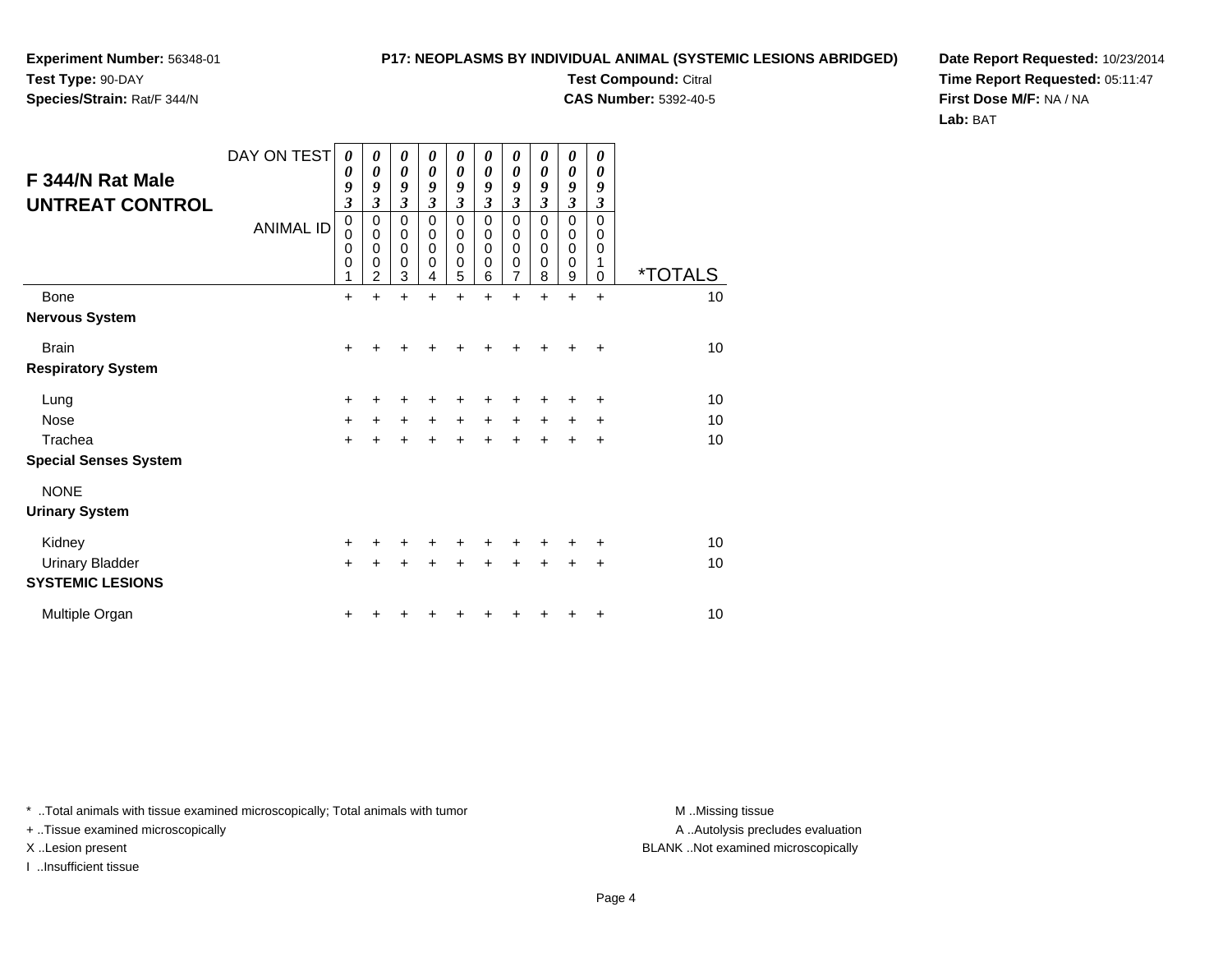# **Species/Strain:** Rat/F 344/N

### **P17: NEOPLASMS BY INDIVIDUAL ANIMAL (SYSTEMIC LESIONS ABRIDGED)**

**Test Compound:** Citral **CAS Number:** 5392-40-5

**Date Report Requested:** 10/23/2014**Time Report Requested:** 05:11:47**First Dose M/F:** NA / NA**Lab:** BAT

| F 344/N Rat Male<br><b>VEHICLE CONTROL</b><br><b>Alimentary System</b> | DAY ON TEST<br><b>ANIMAL ID</b> | $\boldsymbol{\theta}$<br>0<br>9<br>$\overline{\mathbf{3}}$<br>$\mathbf 0$<br>$\mathbf 0$<br>0<br>1<br>1 | 0<br>$\boldsymbol{\theta}$<br>9<br>$\mathfrak{z}$<br>0<br>$\mathbf 0$<br>0<br>1<br>$\overline{2}$ | $\boldsymbol{\theta}$<br>$\boldsymbol{\theta}$<br>9<br>$\mathfrak{z}$<br>$\mathbf 0$<br>$\mathbf 0$<br>$\mathbf 0$<br>1<br>3 | $\boldsymbol{\theta}$<br>$\boldsymbol{\theta}$<br>9<br>$\mathfrak{z}$<br>$\Omega$<br>$\mathbf 0$<br>$\mathbf 0$<br>1<br>4 | 0<br>$\boldsymbol{\theta}$<br>9<br>$\overline{\mathbf{3}}$<br>$\mathbf 0$<br>$\mathbf 0$<br>0<br>1<br>5 | 0<br>0<br>9<br>$\mathfrak{z}$<br>$\mathbf 0$<br>$\mathbf 0$<br>$\mathbf 0$<br>1<br>6 | 0<br>0<br>9<br>$\mathfrak{z}$<br>$\mathbf 0$<br>$\mathbf 0$<br>$\mathbf 0$<br>1<br>$\overline{7}$ | 0<br>0<br>9<br>$\mathfrak{z}$<br>$\mathbf 0$<br>$\Omega$<br>$\mathbf 0$<br>1<br>8 | 0<br>$\boldsymbol{\theta}$<br>9<br>$\mathfrak{z}$<br>$\mathbf 0$<br>$\pmb{0}$<br>$\mathbf 0$<br>1<br>9 | 0<br>$\boldsymbol{\theta}$<br>9<br>$\mathfrak{z}$<br>$\mathbf 0$<br>$\Omega$<br>$\mathbf 0$<br>$\overline{c}$<br>$\Omega$ | <i><b>*TOTALS</b></i> |
|------------------------------------------------------------------------|---------------------------------|---------------------------------------------------------------------------------------------------------|---------------------------------------------------------------------------------------------------|------------------------------------------------------------------------------------------------------------------------------|---------------------------------------------------------------------------------------------------------------------------|---------------------------------------------------------------------------------------------------------|--------------------------------------------------------------------------------------|---------------------------------------------------------------------------------------------------|-----------------------------------------------------------------------------------|--------------------------------------------------------------------------------------------------------|---------------------------------------------------------------------------------------------------------------------------|-----------------------|
|                                                                        |                                 |                                                                                                         |                                                                                                   |                                                                                                                              |                                                                                                                           |                                                                                                         |                                                                                      |                                                                                                   |                                                                                   |                                                                                                        |                                                                                                                           |                       |
| Esophagus                                                              |                                 | +                                                                                                       | +                                                                                                 | +                                                                                                                            |                                                                                                                           |                                                                                                         | +                                                                                    | +                                                                                                 | +                                                                                 | +                                                                                                      | +                                                                                                                         | 10                    |
| Intestine Large, Cecum                                                 |                                 | +                                                                                                       | $\ddot{}$                                                                                         | $\ddot{}$                                                                                                                    | $\ddot{}$                                                                                                                 | $\ddot{}$                                                                                               | $\ddot{}$                                                                            | $\ddot{}$                                                                                         | +                                                                                 | $\ddot{}$                                                                                              | $\ddot{}$                                                                                                                 | 10                    |
| Intestine Large, Colon                                                 |                                 | +                                                                                                       | +                                                                                                 | +                                                                                                                            | +                                                                                                                         | +                                                                                                       | +                                                                                    | +                                                                                                 | +                                                                                 | +                                                                                                      | $\ddot{}$                                                                                                                 | 10                    |
| Intestine Large, Rectum                                                |                                 | +                                                                                                       | $\ddot{}$                                                                                         | +                                                                                                                            | $\ddot{}$                                                                                                                 | +                                                                                                       | $\ddot{}$                                                                            | +                                                                                                 | $\pm$                                                                             | $\ddot{}$                                                                                              | $\ddot{}$                                                                                                                 | 10                    |
| Intestine Small, Duodenum                                              |                                 | +                                                                                                       | $\ddot{}$                                                                                         | $\ddot{}$                                                                                                                    | $\ddot{}$                                                                                                                 | $\ddot{}$                                                                                               | $\ddot{}$                                                                            | $\ddot{}$                                                                                         | $\ddot{}$                                                                         | $\ddot{}$                                                                                              | $\ddot{}$                                                                                                                 | 10                    |
| Intestine Small, Ileum                                                 |                                 | +                                                                                                       | +                                                                                                 | +                                                                                                                            | $\ddot{}$                                                                                                                 | $\ddot{}$                                                                                               | +                                                                                    | $\ddot{}$                                                                                         | +                                                                                 | $\ddot{}$                                                                                              | $\ddot{}$                                                                                                                 | 10                    |
| Intestine Small, Jejunum                                               |                                 | $\ddot{}$                                                                                               | $\ddot{}$                                                                                         | +                                                                                                                            | +                                                                                                                         | $\ddot{}$                                                                                               | $\ddot{}$                                                                            | $\ddot{}$                                                                                         | $\ddot{}$                                                                         | $\ddot{}$                                                                                              | $\ddot{}$                                                                                                                 | 10                    |
| Liver                                                                  |                                 | $\ddot{}$                                                                                               | $\ddot{}$                                                                                         | $\ddot{}$                                                                                                                    | $\ddot{}$                                                                                                                 | $\ddot{}$                                                                                               | $\ddot{}$                                                                            | $\ddot{}$                                                                                         | $\ddot{}$                                                                         | $\ddot{}$                                                                                              | $\ddot{}$                                                                                                                 | 10                    |
| Pancreas                                                               |                                 | +                                                                                                       | +                                                                                                 | +                                                                                                                            | +                                                                                                                         | +                                                                                                       | +                                                                                    | +                                                                                                 | $\ddot{}$                                                                         | +                                                                                                      | $\ddot{}$                                                                                                                 | 10                    |
| <b>Salivary Glands</b>                                                 |                                 | +                                                                                                       | $\ddot{}$                                                                                         | $\ddot{}$                                                                                                                    | $\ddot{}$                                                                                                                 | $\ddot{}$                                                                                               | $\ddot{}$                                                                            | +                                                                                                 | $\ddot{}$                                                                         | $\ddot{}$                                                                                              | $\ddot{}$                                                                                                                 | 10                    |
| Stomach, Forestomach                                                   |                                 | +                                                                                                       | +                                                                                                 | +                                                                                                                            | +                                                                                                                         | $\ddot{}$                                                                                               | +                                                                                    | +                                                                                                 | $\ddot{}$                                                                         | $\ddot{}$                                                                                              | $\ddot{}$                                                                                                                 | 10                    |
| Stomach, Glandular                                                     |                                 | $\ddot{}$                                                                                               |                                                                                                   | +                                                                                                                            |                                                                                                                           | $\ddot{}$                                                                                               | Ŧ.                                                                                   | $\ddot{}$                                                                                         | $\ddot{}$                                                                         | $\ddot{}$                                                                                              | $\ddot{}$                                                                                                                 | 10                    |
| <b>Cardiovascular System</b>                                           |                                 |                                                                                                         |                                                                                                   |                                                                                                                              |                                                                                                                           |                                                                                                         |                                                                                      |                                                                                                   |                                                                                   |                                                                                                        |                                                                                                                           |                       |
| <b>Blood Vessel</b>                                                    |                                 | +                                                                                                       | +                                                                                                 | +                                                                                                                            | +                                                                                                                         | +                                                                                                       | +                                                                                    | +                                                                                                 | +                                                                                 | +                                                                                                      | +                                                                                                                         | 10                    |
| Heart                                                                  |                                 | $\ddot{}$                                                                                               |                                                                                                   | $\ddot{}$                                                                                                                    |                                                                                                                           | $\ddot{}$                                                                                               |                                                                                      | $\ddot{}$                                                                                         | $\ddot{}$                                                                         | $\ddot{}$                                                                                              | $\ddot{}$                                                                                                                 | 10                    |
| <b>Endocrine System</b>                                                |                                 |                                                                                                         |                                                                                                   |                                                                                                                              |                                                                                                                           |                                                                                                         |                                                                                      |                                                                                                   |                                                                                   |                                                                                                        |                                                                                                                           |                       |
| <b>Adrenal Cortex</b>                                                  |                                 | +                                                                                                       | +                                                                                                 | +                                                                                                                            | +                                                                                                                         | +                                                                                                       | +                                                                                    | +                                                                                                 | +                                                                                 | +                                                                                                      | +                                                                                                                         | 10                    |
| Adrenal Medulla                                                        |                                 | +                                                                                                       | $\ddot{}$                                                                                         | +                                                                                                                            | $\ddot{}$                                                                                                                 | +                                                                                                       | +                                                                                    | +                                                                                                 | +                                                                                 | $\ddot{}$                                                                                              | $\ddot{}$                                                                                                                 | 10                    |
| Islets, Pancreatic                                                     |                                 | +                                                                                                       | +                                                                                                 | $\ddot{}$                                                                                                                    | $\ddot{}$                                                                                                                 | $\ddot{}$                                                                                               | +                                                                                    | +                                                                                                 | +                                                                                 | $\ddot{}$                                                                                              | $\ddot{}$                                                                                                                 | 10                    |
| Parathyroid Gland                                                      |                                 | M                                                                                                       | $\ddot{}$                                                                                         | M                                                                                                                            | $\ddot{}$                                                                                                                 | $\ddot{}$                                                                                               | $\ddot{}$                                                                            | $\ddot{}$                                                                                         | $\ddot{}$                                                                         | M                                                                                                      | $\ddot{}$                                                                                                                 | $\overline{7}$        |

\* ..Total animals with tissue examined microscopically; Total animals with tumor **M** . Missing tissue M ..Missing tissue

+ ..Tissue examined microscopically

I ..Insufficient tissue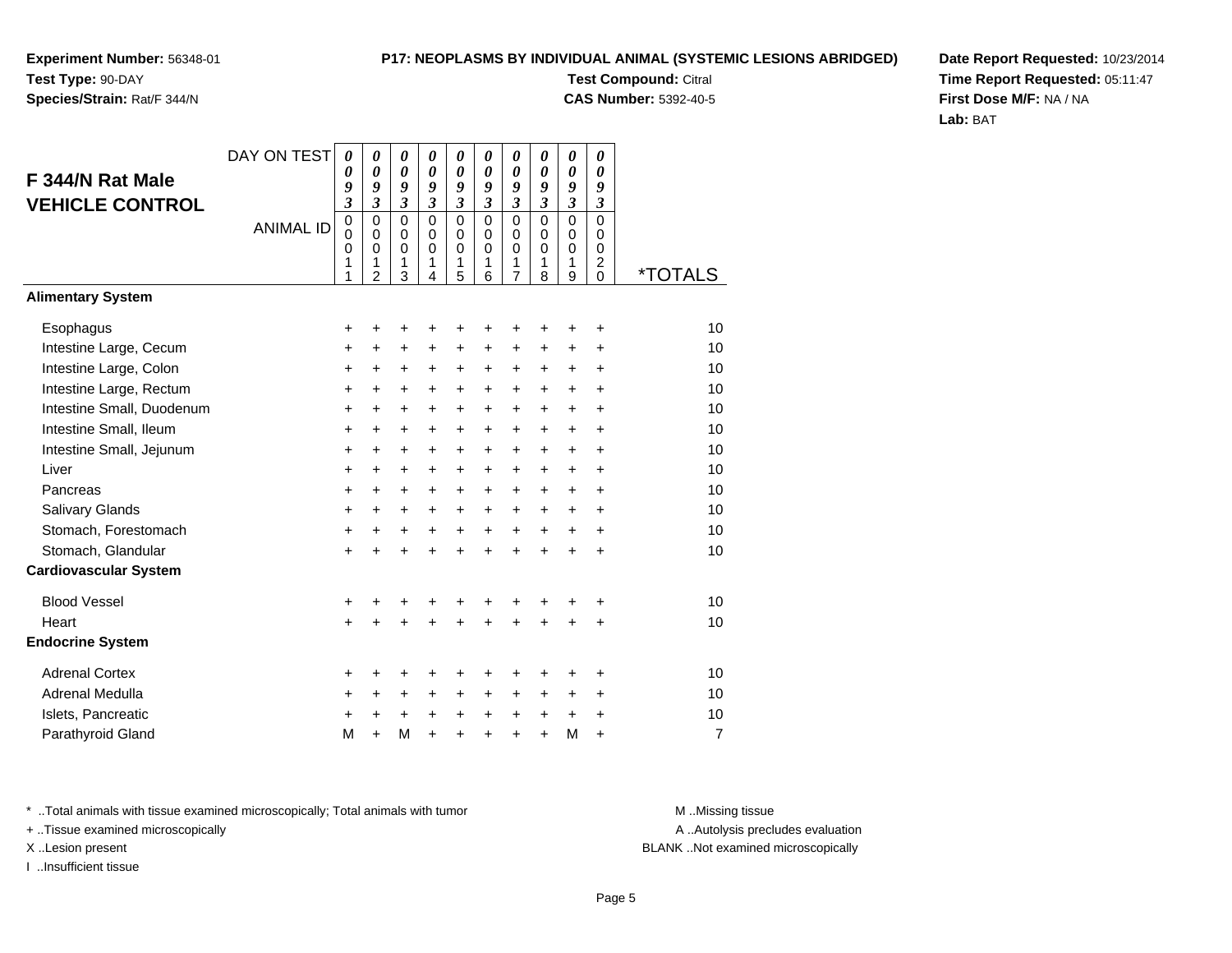**Experiment Number:** 56348-01**Test Type:** 90-DAY

**Species/Strain:** Rat/F 344/N

**Test Compound:** Citral **CAS Number:** 5392-40-5

**Date Report Requested:** 10/23/2014**Time Report Requested:** 05:11:48**First Dose M/F:** NA / NA**Lab:** BAT

| F 344/N Rat Male<br><b>VEHICLE CONTROL</b><br><b>Pituitary Gland</b> | DAY ON TEST<br><b>ANIMAL ID</b> | 0<br>0<br>9<br>3<br>$\mathbf 0$<br>0<br>$\mathbf 0$<br>1<br>1<br>$\ddot{}$ | 0<br>$\boldsymbol{\theta}$<br>9<br>3<br>0<br>0<br>$\mathbf 0$<br>1<br>$\overline{c}$<br>$\ddot{}$ | 0<br>$\pmb{\theta}$<br>9<br>$\overline{\mathbf{3}}$<br>$\mathbf 0$<br>0<br>$\mathbf 0$<br>1<br>3<br>$\ddot{}$ | 0<br>0<br>9<br>$\overline{\mathbf{3}}$<br>$\mathbf 0$<br>0<br>$\Omega$<br>1<br>4<br>$\ddot{}$ | 0<br>$\boldsymbol{\theta}$<br>9<br>$\overline{\mathbf{3}}$<br>$\mathbf 0$<br>0<br>$\mathbf 0$<br>1<br>5<br>$\ddot{}$ | 0<br>0<br>9<br>$\overline{\mathbf{3}}$<br>$\mathbf 0$<br>0<br>$\mathbf 0$<br>1<br>6<br>$\ddot{}$ | 0<br>$\boldsymbol{\theta}$<br>9<br>$\mathfrak{z}$<br>$\mathbf 0$<br>0<br>$\mathbf 0$<br>$\mathbf{1}$<br>$\overline{7}$<br>$\ddot{}$ | 0<br>0<br>9<br>$\mathfrak{z}$<br>$\Omega$<br>0<br>0<br>1<br>8<br>M | 0<br>0<br>9<br>$\mathfrak{z}$<br>0<br>0<br>$\mathbf 0$<br>1<br>$\boldsymbol{9}$<br>$\ddot{}$ | 0<br>0<br>9<br>3<br>$\Omega$<br>0<br>$\mathbf 0$<br>$\overline{c}$<br>$\mathbf 0$<br>$\ddot{}$ | <i><b>*TOTALS</b></i><br>9 |
|----------------------------------------------------------------------|---------------------------------|----------------------------------------------------------------------------|---------------------------------------------------------------------------------------------------|---------------------------------------------------------------------------------------------------------------|-----------------------------------------------------------------------------------------------|----------------------------------------------------------------------------------------------------------------------|--------------------------------------------------------------------------------------------------|-------------------------------------------------------------------------------------------------------------------------------------|--------------------------------------------------------------------|----------------------------------------------------------------------------------------------|------------------------------------------------------------------------------------------------|----------------------------|
| <b>Thyroid Gland</b>                                                 |                                 | $\ddot{}$                                                                  | $\ddot{}$                                                                                         | $\ddot{}$                                                                                                     | Ŧ.                                                                                            | +                                                                                                                    | $\ddot{}$                                                                                        | $\ddot{}$                                                                                                                           | $\ddot{}$                                                          | $\ddot{}$                                                                                    | $\ddot{}$                                                                                      | 10                         |
| <b>General Body System</b>                                           |                                 |                                                                            |                                                                                                   |                                                                                                               |                                                                                               |                                                                                                                      |                                                                                                  |                                                                                                                                     |                                                                    |                                                                                              |                                                                                                |                            |
| <b>NONE</b><br><b>Genital System</b>                                 |                                 |                                                                            |                                                                                                   |                                                                                                               |                                                                                               |                                                                                                                      |                                                                                                  |                                                                                                                                     |                                                                    |                                                                                              |                                                                                                |                            |
| Epididymis                                                           |                                 | $\ddot{}$                                                                  | +                                                                                                 | +                                                                                                             | +                                                                                             | +                                                                                                                    |                                                                                                  | +                                                                                                                                   | +                                                                  | +                                                                                            | +                                                                                              | 10                         |
| <b>Preputial Gland</b>                                               |                                 | +                                                                          | $\ddot{}$                                                                                         | $\ddot{}$                                                                                                     | +                                                                                             | $\ddot{}$                                                                                                            | +                                                                                                | +                                                                                                                                   | +                                                                  | +                                                                                            | +                                                                                              | 10                         |
| Prostate                                                             |                                 | +                                                                          | $\ddot{}$                                                                                         | +                                                                                                             | $\ddot{}$                                                                                     | $\ddot{}$                                                                                                            | $\ddot{}$                                                                                        | $\ddot{}$                                                                                                                           | +                                                                  | +                                                                                            | $\ddot{}$                                                                                      | 10                         |
| <b>Seminal Vesicle</b>                                               |                                 | $\ddot{}$                                                                  | $\ddot{}$                                                                                         | $\ddot{}$                                                                                                     | $\ddot{}$                                                                                     | $\ddot{}$                                                                                                            | $\ddot{}$                                                                                        | $\ddot{}$                                                                                                                           | $\ddot{}$                                                          | $\ddot{}$                                                                                    | $\ddot{}$                                                                                      | 10                         |
| <b>Testes</b>                                                        |                                 | $\ddot{}$                                                                  | $\ddot{}$                                                                                         | $\ddot{}$                                                                                                     | $\ddot{}$                                                                                     | $\ddot{}$                                                                                                            | $\ddot{}$                                                                                        | $\ddot{}$                                                                                                                           | $\ddot{}$                                                          | $\ddot{}$                                                                                    | $\ddot{}$                                                                                      | 10                         |
| <b>Hematopoietic System</b>                                          |                                 |                                                                            |                                                                                                   |                                                                                                               |                                                                                               |                                                                                                                      |                                                                                                  |                                                                                                                                     |                                                                    |                                                                                              |                                                                                                |                            |
| <b>Bone Marrow</b>                                                   |                                 | +                                                                          | +                                                                                                 | +                                                                                                             | +                                                                                             | +                                                                                                                    | +                                                                                                | +                                                                                                                                   | +                                                                  | +                                                                                            | +                                                                                              | 10                         |
| Lymph Node, Mandibular                                               |                                 | +                                                                          | $\ddot{}$                                                                                         | $\ddot{}$                                                                                                     | +                                                                                             | $\ddot{}$                                                                                                            | $\ddot{}$                                                                                        | $\ddot{}$                                                                                                                           | +                                                                  | +                                                                                            | +                                                                                              | 10                         |
| Lymph Node, Mesenteric                                               |                                 | +                                                                          | $\ddot{}$                                                                                         | $\ddot{}$                                                                                                     | +                                                                                             | +                                                                                                                    | +                                                                                                | $\ddot{}$                                                                                                                           | +                                                                  | +                                                                                            | +                                                                                              | 10                         |
| Spleen                                                               |                                 | +                                                                          | $\ddot{}$                                                                                         | +                                                                                                             | $\ddot{}$                                                                                     | $\ddot{}$                                                                                                            | $\ddot{}$                                                                                        | $\ddot{}$                                                                                                                           | $\ddot{}$                                                          | $\ddot{}$                                                                                    | $\ddot{}$                                                                                      | 10                         |
| Thymus                                                               |                                 | +                                                                          | $\ddot{}$                                                                                         | $\ddot{}$                                                                                                     | $\ddot{}$                                                                                     | $\ddot{}$                                                                                                            | $\ddot{}$                                                                                        | $\ddot{}$                                                                                                                           | $\ddot{}$                                                          | $\ddot{}$                                                                                    | $\ddot{}$                                                                                      | 10                         |
| <b>Integumentary System</b>                                          |                                 |                                                                            |                                                                                                   |                                                                                                               |                                                                                               |                                                                                                                      |                                                                                                  |                                                                                                                                     |                                                                    |                                                                                              |                                                                                                |                            |
| <b>Mammary Gland</b>                                                 |                                 | +                                                                          | +                                                                                                 | +                                                                                                             | +                                                                                             | М                                                                                                                    | $\ddot{}$                                                                                        | M                                                                                                                                   | +                                                                  | +                                                                                            | +                                                                                              | 8                          |
| Skin                                                                 |                                 | +                                                                          |                                                                                                   | +                                                                                                             | +                                                                                             | +                                                                                                                    | +                                                                                                | +                                                                                                                                   | +                                                                  | +                                                                                            | +                                                                                              | 10                         |
| <b>Musculoskeletal System</b>                                        |                                 |                                                                            |                                                                                                   |                                                                                                               |                                                                                               |                                                                                                                      |                                                                                                  |                                                                                                                                     |                                                                    |                                                                                              |                                                                                                |                            |

\* ..Total animals with tissue examined microscopically; Total animals with tumor **M** . Missing tissue M ..Missing tissue

+ ..Tissue examined microscopically

I ..Insufficient tissue

A ..Autolysis precludes evaluation

X ..Lesion present BLANK ..Not examined microscopically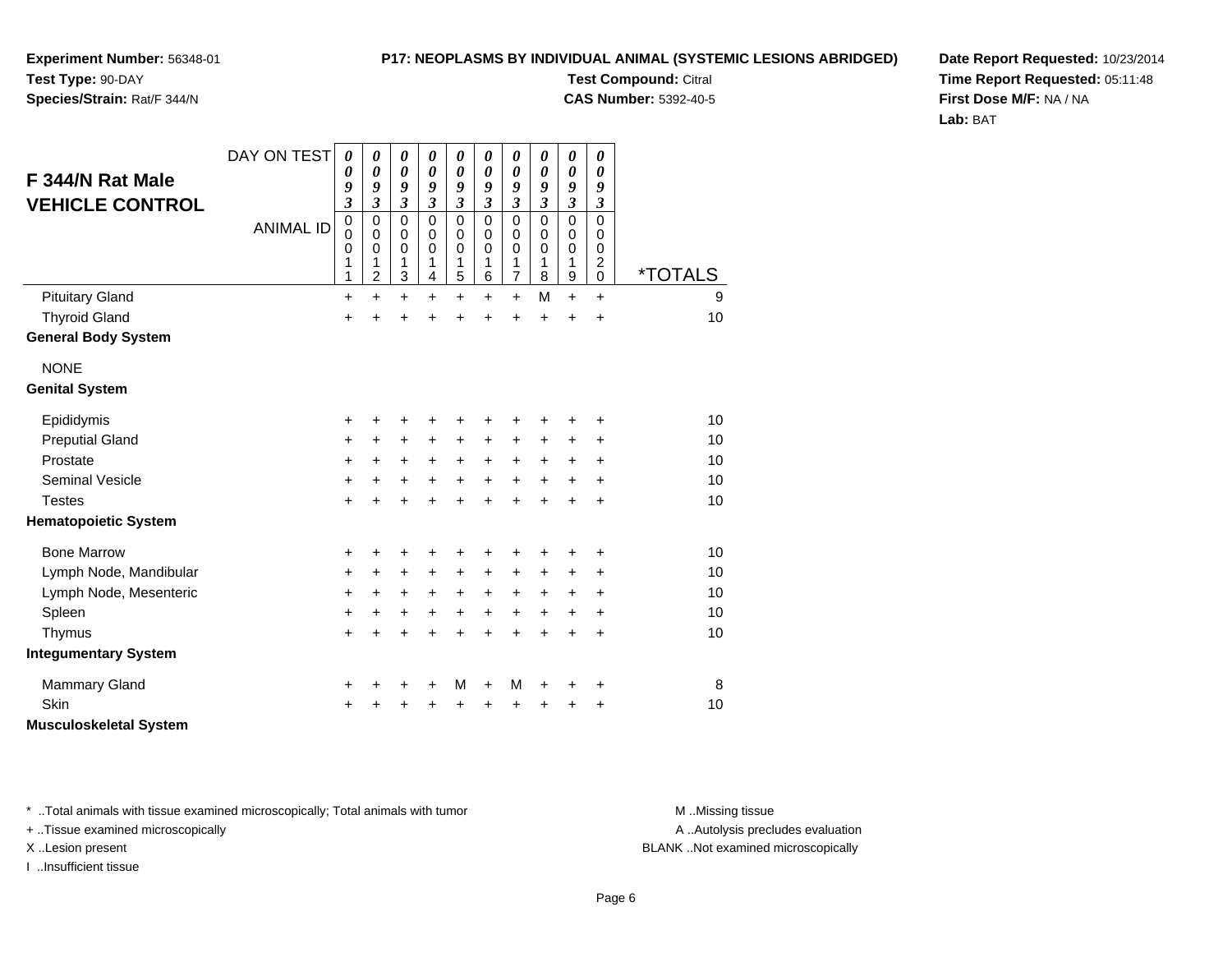**Experiment Number:** 56348-01**Test Type:** 90-DAY

**Species/Strain:** Rat/F 344/N

**Test Compound:** Citral **CAS Number:** 5392-40-5

**Date Report Requested:** 10/23/2014**Time Report Requested:** 05:11:48**First Dose M/F:** NA / NA**Lab:** BAT

| F 344/N Rat Male<br><b>VEHICLE CONTROL</b> | DAY ON TEST<br><b>ANIMAL ID</b> | 0<br>0<br>9<br>$\overline{\mathbf{3}}$<br>$\mathbf 0$<br>0<br>$\mathbf 0$<br>1<br>1 | 0<br>$\boldsymbol{\theta}$<br>9<br>3<br>$\mathbf 0$<br>$\pmb{0}$<br>$\mathbf 0$<br>$\overline{2}$ | 0<br>$\boldsymbol{\theta}$<br>9<br>$\mathfrak{z}$<br>$\mathbf 0$<br>$\pmb{0}$<br>$\Omega$<br>1<br>3 | 0<br>$\boldsymbol{\theta}$<br>9<br>$\overline{\mathbf{3}}$<br>$\mathbf 0$<br>$\mathbf 0$<br>$\Omega$<br>1<br>4 | 0<br>$\boldsymbol{\theta}$<br>9<br>$\mathfrak{z}$<br>$\mathbf 0$<br>$\pmb{0}$<br>$\Omega$<br>1<br>5 | 0<br>$\theta$<br>9<br>$\boldsymbol{\beta}$<br>$\mathbf 0$<br>0<br>$\Omega$<br>1<br>6 | 0<br>$\boldsymbol{\theta}$<br>9<br>$\mathfrak{z}$<br>$\mathbf 0$<br>$\pmb{0}$<br>$\mathbf 0$<br>1<br>$\overline{7}$ | 0<br>$\boldsymbol{\theta}$<br>9<br>$\boldsymbol{\beta}$<br>$\mathbf 0$<br>0<br>$\mathbf 0$<br>1<br>8 | 0<br>$\boldsymbol{\theta}$<br>9<br>$\mathfrak{z}$<br>$\mathbf 0$<br>$\pmb{0}$<br>$\mathbf 0$<br>1<br>$\boldsymbol{9}$ | 0<br>0<br>9<br>$\boldsymbol{\mathfrak{z}}$<br>$\mathbf 0$<br>0<br>$\pmb{0}$<br>$\boldsymbol{2}$<br>$\mathbf 0$ | <i><b>*TOTALS</b></i> |
|--------------------------------------------|---------------------------------|-------------------------------------------------------------------------------------|---------------------------------------------------------------------------------------------------|-----------------------------------------------------------------------------------------------------|----------------------------------------------------------------------------------------------------------------|-----------------------------------------------------------------------------------------------------|--------------------------------------------------------------------------------------|---------------------------------------------------------------------------------------------------------------------|------------------------------------------------------------------------------------------------------|-----------------------------------------------------------------------------------------------------------------------|----------------------------------------------------------------------------------------------------------------|-----------------------|
| Bone                                       |                                 | $\ddot{}$                                                                           | $\ddot{}$                                                                                         | $\ddot{}$                                                                                           | ÷                                                                                                              | $\ddot{}$                                                                                           | $\ddot{}$                                                                            | $\ddot{}$                                                                                                           | $\ddot{}$                                                                                            | $\ddot{}$                                                                                                             | $\ddot{}$                                                                                                      | 10                    |
| <b>Nervous System</b>                      |                                 |                                                                                     |                                                                                                   |                                                                                                     |                                                                                                                |                                                                                                     |                                                                                      |                                                                                                                     |                                                                                                      |                                                                                                                       |                                                                                                                |                       |
| <b>Brain</b>                               |                                 | $\ddot{}$                                                                           |                                                                                                   |                                                                                                     |                                                                                                                |                                                                                                     |                                                                                      |                                                                                                                     |                                                                                                      |                                                                                                                       | ÷                                                                                                              | 10                    |
| <b>Respiratory System</b>                  |                                 |                                                                                     |                                                                                                   |                                                                                                     |                                                                                                                |                                                                                                     |                                                                                      |                                                                                                                     |                                                                                                      |                                                                                                                       |                                                                                                                |                       |
| Lung                                       |                                 | $\pm$                                                                               |                                                                                                   | +                                                                                                   |                                                                                                                |                                                                                                     |                                                                                      |                                                                                                                     |                                                                                                      |                                                                                                                       | ٠                                                                                                              | 10                    |
| <b>Nose</b>                                |                                 | $\ddot{}$                                                                           | $+$                                                                                               | $\ddot{}$                                                                                           | $\ddot{}$                                                                                                      | $\ddot{}$                                                                                           | $\ddot{}$                                                                            | $\ddot{}$                                                                                                           | $\ddot{}$                                                                                            | ÷                                                                                                                     | ٠                                                                                                              | 10                    |
| Trachea                                    |                                 | $\ddot{}$                                                                           |                                                                                                   | $\ddot{}$                                                                                           | +                                                                                                              | $\ddot{}$                                                                                           | ÷                                                                                    | $\ddot{}$                                                                                                           |                                                                                                      | +                                                                                                                     | +                                                                                                              | 10                    |
| <b>Special Senses System</b>               |                                 |                                                                                     |                                                                                                   |                                                                                                     |                                                                                                                |                                                                                                     |                                                                                      |                                                                                                                     |                                                                                                      |                                                                                                                       |                                                                                                                |                       |
| <b>NONE</b>                                |                                 |                                                                                     |                                                                                                   |                                                                                                     |                                                                                                                |                                                                                                     |                                                                                      |                                                                                                                     |                                                                                                      |                                                                                                                       |                                                                                                                |                       |
| <b>Urinary System</b>                      |                                 |                                                                                     |                                                                                                   |                                                                                                     |                                                                                                                |                                                                                                     |                                                                                      |                                                                                                                     |                                                                                                      |                                                                                                                       |                                                                                                                |                       |
| Kidney                                     |                                 | +                                                                                   |                                                                                                   |                                                                                                     |                                                                                                                |                                                                                                     |                                                                                      |                                                                                                                     |                                                                                                      |                                                                                                                       |                                                                                                                | 10                    |
| <b>Urinary Bladder</b>                     |                                 | +                                                                                   |                                                                                                   | +                                                                                                   | +                                                                                                              | $\ddot{}$                                                                                           |                                                                                      |                                                                                                                     |                                                                                                      | ÷                                                                                                                     | +                                                                                                              | 10                    |
| <b>SYSTEMIC LESIONS</b>                    |                                 |                                                                                     |                                                                                                   |                                                                                                     |                                                                                                                |                                                                                                     |                                                                                      |                                                                                                                     |                                                                                                      |                                                                                                                       |                                                                                                                |                       |
| Multiple Organ                             |                                 | +                                                                                   |                                                                                                   |                                                                                                     |                                                                                                                |                                                                                                     |                                                                                      |                                                                                                                     |                                                                                                      |                                                                                                                       | +                                                                                                              | 10                    |

\* ..Total animals with tissue examined microscopically; Total animals with tumor **M** . Missing tissue M ..Missing tissue

+ ..Tissue examined microscopically

I ..Insufficient tissue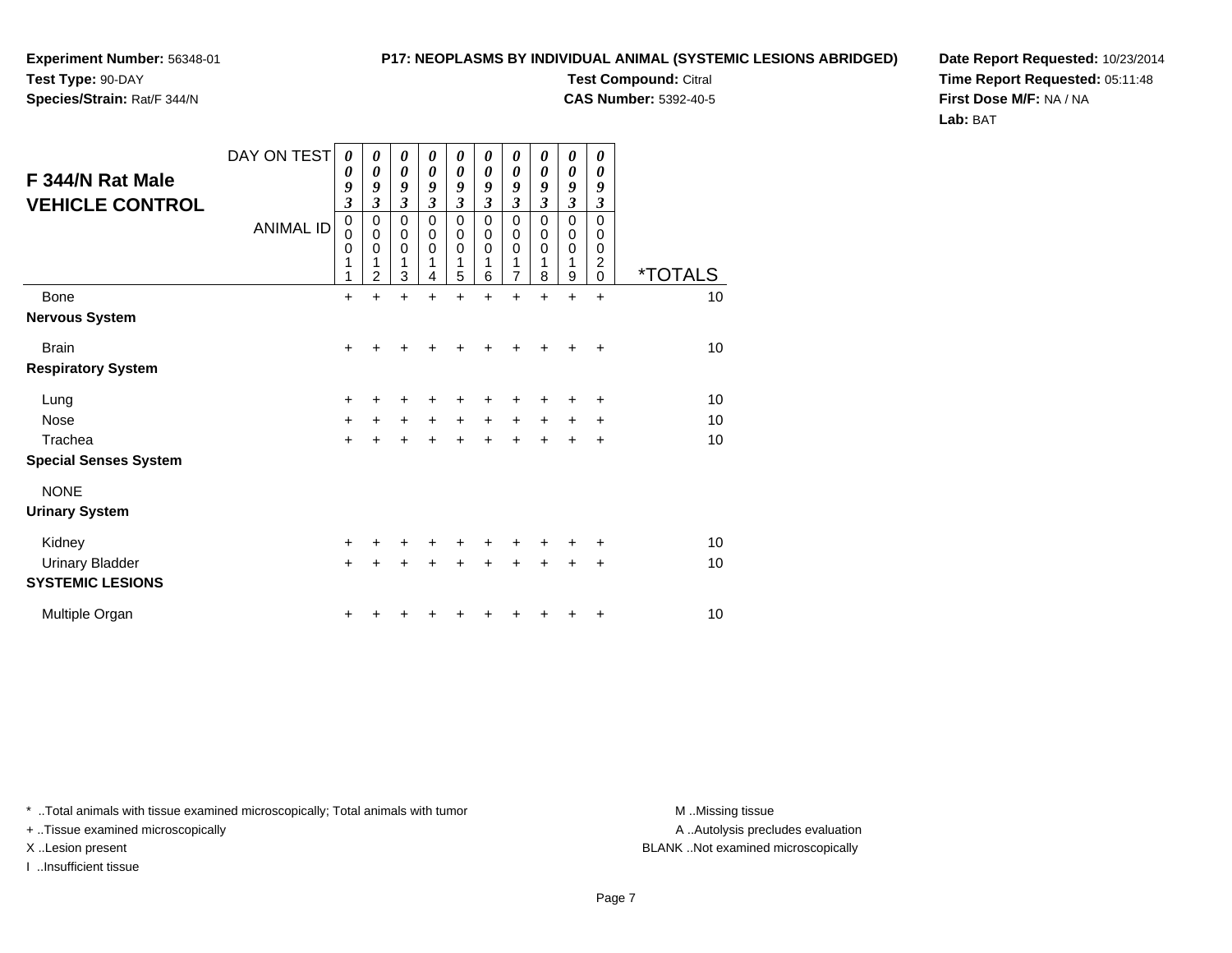### **P17: NEOPLASMS BY INDIVIDUAL ANIMAL (SYSTEMIC LESIONS ABRIDGED)**

**Test Compound:** Citral

**CAS Number:** 5392-40-5

**Date Report Requested:** 10/23/2014**Time Report Requested:** 05:11:48**First Dose M/F:** NA / NA**Lab:** BAT

| F 344/N Rat Male<br>3900 PPM                                                   | DAY ON TEST      | $\boldsymbol{\theta}$<br>0<br>9<br>$\mathfrak{z}$                | $\boldsymbol{\theta}$<br>$\pmb{\theta}$<br>9<br>$\mathfrak{z}$ | $\boldsymbol{\theta}$<br>$\boldsymbol{\theta}$<br>$\boldsymbol{g}$<br>$\boldsymbol{\mathfrak{z}}$ | $\boldsymbol{\theta}$<br>$\pmb{\theta}$<br>$\boldsymbol{g}$<br>$\mathfrak{z}$ | 0<br>$\pmb{\theta}$<br>9<br>$\overline{\mathbf{3}}$              | $\boldsymbol{\theta}$<br>$\pmb{\theta}$<br>9<br>$\mathfrak{z}$   | $\pmb{\theta}$<br>$\pmb{\theta}$<br>9<br>$\mathfrak{z}$    | 0<br>$\pmb{\theta}$<br>9<br>3        | $\boldsymbol{\theta}$<br>$\pmb{\theta}$<br>$\boldsymbol{9}$<br>$\mathfrak{z}$ | $\boldsymbol{\theta}$<br>$\pmb{\theta}$<br>9<br>3             |                       |
|--------------------------------------------------------------------------------|------------------|------------------------------------------------------------------|----------------------------------------------------------------|---------------------------------------------------------------------------------------------------|-------------------------------------------------------------------------------|------------------------------------------------------------------|------------------------------------------------------------------|------------------------------------------------------------|--------------------------------------|-------------------------------------------------------------------------------|---------------------------------------------------------------|-----------------------|
|                                                                                | <b>ANIMAL ID</b> | $\mathbf 0$<br>$\mathbf 0$<br>$\mathbf 0$<br>$\overline{c}$<br>1 | $\mathbf 0$<br>$\pmb{0}$<br>$\,0\,$<br>$\frac{2}{2}$           | $\mathbf 0$<br>$\pmb{0}$<br>$\pmb{0}$<br>$\overline{c}$<br>$\mathbf{3}$                           | $\mathbf 0$<br>$\mathbf 0$<br>$\mathbf 0$<br>$\overline{c}$<br>$\overline{4}$ | $\mathbf 0$<br>$\mathbf 0$<br>$\pmb{0}$<br>$\boldsymbol{2}$<br>5 | $\mathbf 0$<br>$\mathbf 0$<br>$\pmb{0}$<br>$\boldsymbol{2}$<br>6 | $\mathbf 0$<br>$\pmb{0}$<br>$\,0\,$<br>$\overline{c}$<br>7 | 0<br>$\pmb{0}$<br>0<br>$\frac{2}{8}$ | $\pmb{0}$<br>$\mathbf 0$<br>$\pmb{0}$<br>$\overline{c}$<br>9                  | $\mathbf 0$<br>$\mathbf 0$<br>$\mathbf 0$<br>3<br>$\mathbf 0$ | <i><b>*TOTALS</b></i> |
| <b>Alimentary System</b>                                                       |                  |                                                                  |                                                                |                                                                                                   |                                                                               |                                                                  |                                                                  |                                                            |                                      |                                                                               |                                                               |                       |
| Liver<br><b>Cardiovascular System</b>                                          |                  |                                                                  |                                                                |                                                                                                   |                                                                               |                                                                  |                                                                  | +                                                          |                                      |                                                                               |                                                               | 1                     |
| <b>NONE</b><br><b>Endocrine System</b>                                         |                  |                                                                  |                                                                |                                                                                                   |                                                                               |                                                                  |                                                                  |                                                            |                                      |                                                                               |                                                               |                       |
| <b>NONE</b><br><b>General Body System</b>                                      |                  |                                                                  |                                                                |                                                                                                   |                                                                               |                                                                  |                                                                  |                                                            |                                      |                                                                               |                                                               |                       |
| <b>NONE</b><br><b>Genital System</b>                                           |                  |                                                                  |                                                                |                                                                                                   |                                                                               |                                                                  |                                                                  |                                                            |                                      |                                                                               |                                                               |                       |
| <b>NONE</b><br><b>Hematopoietic System</b>                                     |                  |                                                                  |                                                                |                                                                                                   |                                                                               |                                                                  |                                                                  |                                                            |                                      |                                                                               |                                                               |                       |
| <b>NONE</b><br><b>Integumentary System</b>                                     |                  |                                                                  |                                                                |                                                                                                   |                                                                               |                                                                  |                                                                  |                                                            |                                      |                                                                               |                                                               |                       |
| <b>NONE</b><br><b>Musculoskeletal System</b>                                   |                  |                                                                  |                                                                |                                                                                                   |                                                                               |                                                                  |                                                                  |                                                            |                                      |                                                                               |                                                               |                       |
| <b>NONE</b><br><b>Nervous System</b>                                           |                  |                                                                  |                                                                |                                                                                                   |                                                                               |                                                                  |                                                                  |                                                            |                                      |                                                                               |                                                               |                       |
| <b>NONE</b>                                                                    |                  |                                                                  |                                                                |                                                                                                   |                                                                               |                                                                  |                                                                  |                                                            |                                      |                                                                               |                                                               |                       |
| * Total animals with tissue examined microscopically; Total animals with tumor |                  |                                                                  |                                                                |                                                                                                   |                                                                               |                                                                  |                                                                  |                                                            |                                      |                                                                               |                                                               | M Missing tissue      |

+ ..Tissue examined microscopically

I ..Insufficient tissue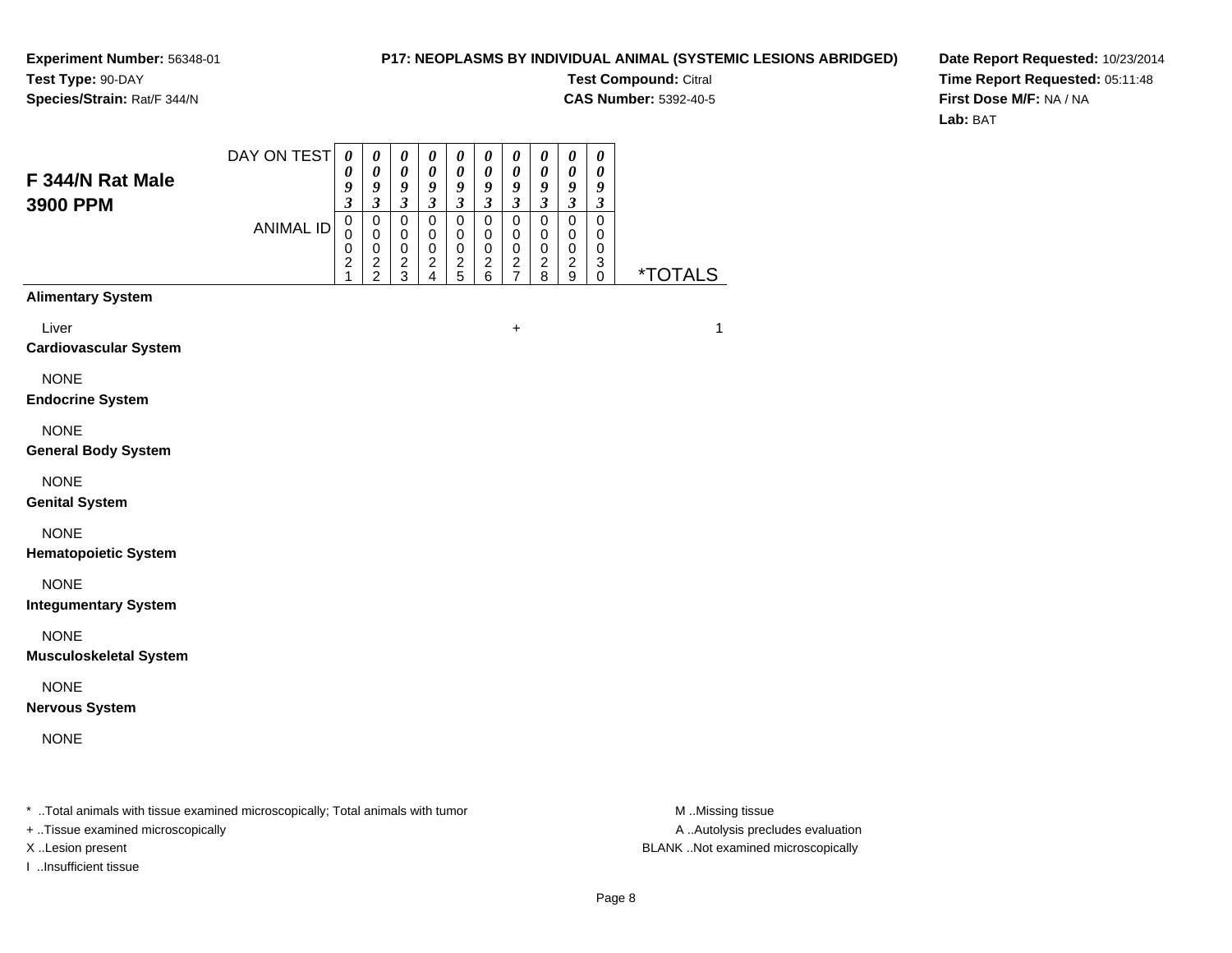### **P17: NEOPLASMS BY INDIVIDUAL ANIMAL (SYSTEMIC LESIONS ABRIDGED)**

**Test Compound:** Citral

**CAS Number:** 5392-40-5

**Date Report Requested:** 10/23/2014**Time Report Requested:** 05:11:48**First Dose M/F:** NA / NA**Lab:** BAT

| F 344/N Rat Male<br>3900 PPM                | DAY ON TEST<br><b>ANIMAL ID</b> | 0<br>0<br>9<br>3<br>0<br>0<br>0<br>$\overline{c}$<br>4 | $\boldsymbol{\theta}$<br>$\boldsymbol{\theta}$<br>9<br>3<br>0<br>$\mathbf 0$<br>0<br>$\overline{c}$<br>$\mathfrak{p}$ | $\boldsymbol{\theta}$<br>$\boldsymbol{\theta}$<br>9<br>3<br>$\mathbf 0$<br>$\pmb{0}$<br>$\mathbf 0$<br>$\overline{c}$<br>3 | 0<br>$\theta$<br>9<br>3<br>$\mathbf 0$<br>$\mathbf 0$<br>$\mathbf 0$<br>$\overline{c}$<br>4 | $\boldsymbol{\theta}$<br>$\theta$<br>9<br>$\mathfrak{z}$<br>$\mathbf 0$<br>$\mathbf 0$<br>$\mathbf 0$<br>$\overline{2}$<br>5 | $\boldsymbol{\theta}$<br>$\theta$<br>9<br>$\mathfrak{z}$<br>0<br>$\mathbf 0$<br>$\mathbf 0$<br>$\overline{2}$<br>6 | $\boldsymbol{\theta}$<br>$\boldsymbol{\theta}$<br>9<br>$\mathfrak{z}$<br>0<br>$\mathbf 0$<br>$\mathbf 0$<br>$\overline{c}$<br>7 | 0<br>0<br>9<br>3<br>$\mathbf 0$<br>0<br>0<br>2<br>8 | 0<br>0<br>9<br>3<br>$\mathbf 0$<br>$\pmb{0}$<br>0<br>$\overline{c}$<br>9 | 0<br>0<br>9<br>3<br>0<br>0<br>0<br>3<br>$\Omega$ | <i><b>*TOTALS</b></i> |
|---------------------------------------------|---------------------------------|--------------------------------------------------------|-----------------------------------------------------------------------------------------------------------------------|----------------------------------------------------------------------------------------------------------------------------|---------------------------------------------------------------------------------------------|------------------------------------------------------------------------------------------------------------------------------|--------------------------------------------------------------------------------------------------------------------|---------------------------------------------------------------------------------------------------------------------------------|-----------------------------------------------------|--------------------------------------------------------------------------|--------------------------------------------------|-----------------------|
| <b>Respiratory System</b>                   |                                 |                                                        |                                                                                                                       |                                                                                                                            |                                                                                             |                                                                                                                              |                                                                                                                    |                                                                                                                                 |                                                     |                                                                          |                                                  |                       |
| <b>NONE</b><br><b>Special Senses System</b> |                                 |                                                        |                                                                                                                       |                                                                                                                            |                                                                                             |                                                                                                                              |                                                                                                                    |                                                                                                                                 |                                                     |                                                                          |                                                  |                       |
| <b>NONE</b><br><b>Urinary System</b>        |                                 |                                                        |                                                                                                                       |                                                                                                                            |                                                                                             |                                                                                                                              |                                                                                                                    |                                                                                                                                 |                                                     |                                                                          |                                                  |                       |
| Kidney<br><b>SYSTEMIC LESIONS</b>           |                                 | $\ddot{}$                                              | ÷                                                                                                                     | $\pm$                                                                                                                      | $\ddot{}$                                                                                   | $\ddot{}$                                                                                                                    | $\ddot{}$                                                                                                          | $\pm$                                                                                                                           | $\ddot{}$                                           | $\ddot{}$                                                                | $\ddot{}$                                        | 10                    |
| Multiple Organ                              |                                 | +                                                      |                                                                                                                       |                                                                                                                            |                                                                                             |                                                                                                                              |                                                                                                                    |                                                                                                                                 |                                                     |                                                                          | +                                                | 10                    |

\* ..Total animals with tissue examined microscopically; Total animals with tumor **M** . Missing tissue M ..Missing tissue

+ ..Tissue examined microscopically

I ..Insufficient tissue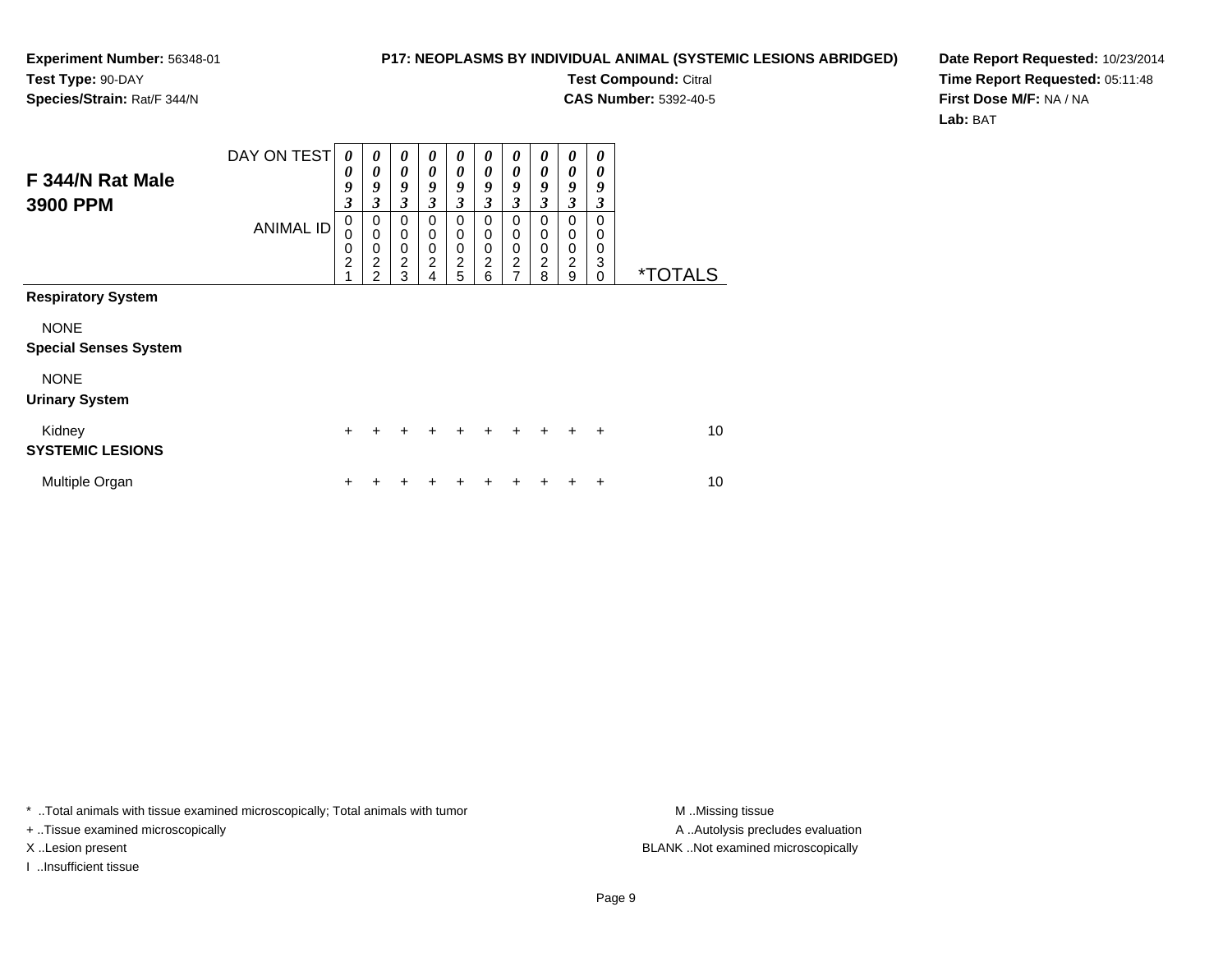I ..Insufficient tissue

### **P17: NEOPLASMS BY INDIVIDUAL ANIMAL (SYSTEMIC LESIONS ABRIDGED)**

**Test Compound:** Citral

**CAS Number:** 5392-40-5

**Date Report Requested:** 10/23/2014**Time Report Requested:** 05:11:48**First Dose M/F:** NA / NA**Lab:** BAT

| F 344/N Rat Male<br><b>7800 PPM</b>                                                                                 | DAY ON TEST      | $\boldsymbol{\theta}$<br>0<br>9<br>$\boldsymbol{\beta}$ | $\pmb{\theta}$<br>0<br>9<br>3 | $\boldsymbol{\theta}$<br>$\boldsymbol{\theta}$<br>$\boldsymbol{g}$<br>$\boldsymbol{\beta}$ | 0<br>$\pmb{\theta}$<br>9<br>$\boldsymbol{\beta}$           | $\boldsymbol{\theta}$<br>0<br>9<br>$\mathfrak{z}$ | 0<br>0<br>9<br>$\mathfrak{z}$          | $\pmb{\theta}$<br>$\boldsymbol{\theta}$<br>9<br>$\mathfrak{z}$       | 0<br>0<br>9<br>$\boldsymbol{\beta}$     | 0<br>0<br>9<br>$\boldsymbol{\mathfrak{z}}$ | 0<br>0<br>9<br>3      |                                                       |
|---------------------------------------------------------------------------------------------------------------------|------------------|---------------------------------------------------------|-------------------------------|--------------------------------------------------------------------------------------------|------------------------------------------------------------|---------------------------------------------------|----------------------------------------|----------------------------------------------------------------------|-----------------------------------------|--------------------------------------------|-----------------------|-------------------------------------------------------|
|                                                                                                                     | <b>ANIMAL ID</b> | $\pmb{0}$<br>0<br>0<br>3<br>1                           | 0<br>0<br>0<br>$\frac{3}{2}$  | $\pmb{0}$<br>0<br>0<br>$\ensuremath{\mathsf{3}}$<br>$\mathbf{3}$                           | $\mathbf 0$<br>$\mathbf 0$<br>$\mathbf 0$<br>$\frac{3}{4}$ | $\mathbf 0$<br>0<br>0<br>$\frac{3}{5}$            | $\mathbf 0$<br>0<br>0<br>$\frac{3}{6}$ | $\mathbf 0$<br>0<br>0<br>$\ensuremath{\mathsf{3}}$<br>$\overline{7}$ | $\pmb{0}$<br>$\mathbf 0$<br>0<br>3<br>8 | $\mathbf 0$<br>0<br>0<br>3<br>9            | 0<br>0<br>0<br>4<br>0 | <i><b>*TOTALS</b></i>                                 |
| <b>Alimentary System</b>                                                                                            |                  |                                                         |                               |                                                                                            |                                                            |                                                   |                                        |                                                                      |                                         |                                            |                       |                                                       |
| <b>NONE</b><br><b>Cardiovascular System</b>                                                                         |                  |                                                         |                               |                                                                                            |                                                            |                                                   |                                        |                                                                      |                                         |                                            |                       |                                                       |
| <b>NONE</b><br><b>Endocrine System</b>                                                                              |                  |                                                         |                               |                                                                                            |                                                            |                                                   |                                        |                                                                      |                                         |                                            |                       |                                                       |
| <b>NONE</b><br><b>General Body System</b>                                                                           |                  |                                                         |                               |                                                                                            |                                                            |                                                   |                                        |                                                                      |                                         |                                            |                       |                                                       |
| <b>NONE</b><br><b>Genital System</b>                                                                                |                  |                                                         |                               |                                                                                            |                                                            |                                                   |                                        |                                                                      |                                         |                                            |                       |                                                       |
| <b>NONE</b><br><b>Hematopoietic System</b>                                                                          |                  |                                                         |                               |                                                                                            |                                                            |                                                   |                                        |                                                                      |                                         |                                            |                       |                                                       |
| <b>Bone Marrow</b><br><b>Integumentary System</b>                                                                   |                  | $\pm$                                                   |                               |                                                                                            |                                                            |                                                   | $+$                                    |                                                                      | $+$ $+$                                 | $+$                                        | $+$                   | 10                                                    |
| <b>NONE</b><br><b>Musculoskeletal System</b>                                                                        |                  |                                                         |                               |                                                                                            |                                                            |                                                   |                                        |                                                                      |                                         |                                            |                       |                                                       |
| <b>NONE</b><br><b>Nervous System</b>                                                                                |                  |                                                         |                               |                                                                                            |                                                            |                                                   |                                        |                                                                      |                                         |                                            |                       |                                                       |
| <b>NONE</b>                                                                                                         |                  |                                                         |                               |                                                                                            |                                                            |                                                   |                                        |                                                                      |                                         |                                            |                       |                                                       |
| * Total animals with tissue examined microscopically; Total animals with tumor<br>+ Tissue examined microscopically |                  |                                                         |                               |                                                                                            |                                                            |                                                   |                                        |                                                                      |                                         |                                            |                       | M Missing tissue<br>A  Autolysis precludes evaluation |

X ..Lesion present BLANK ..Not examined microscopically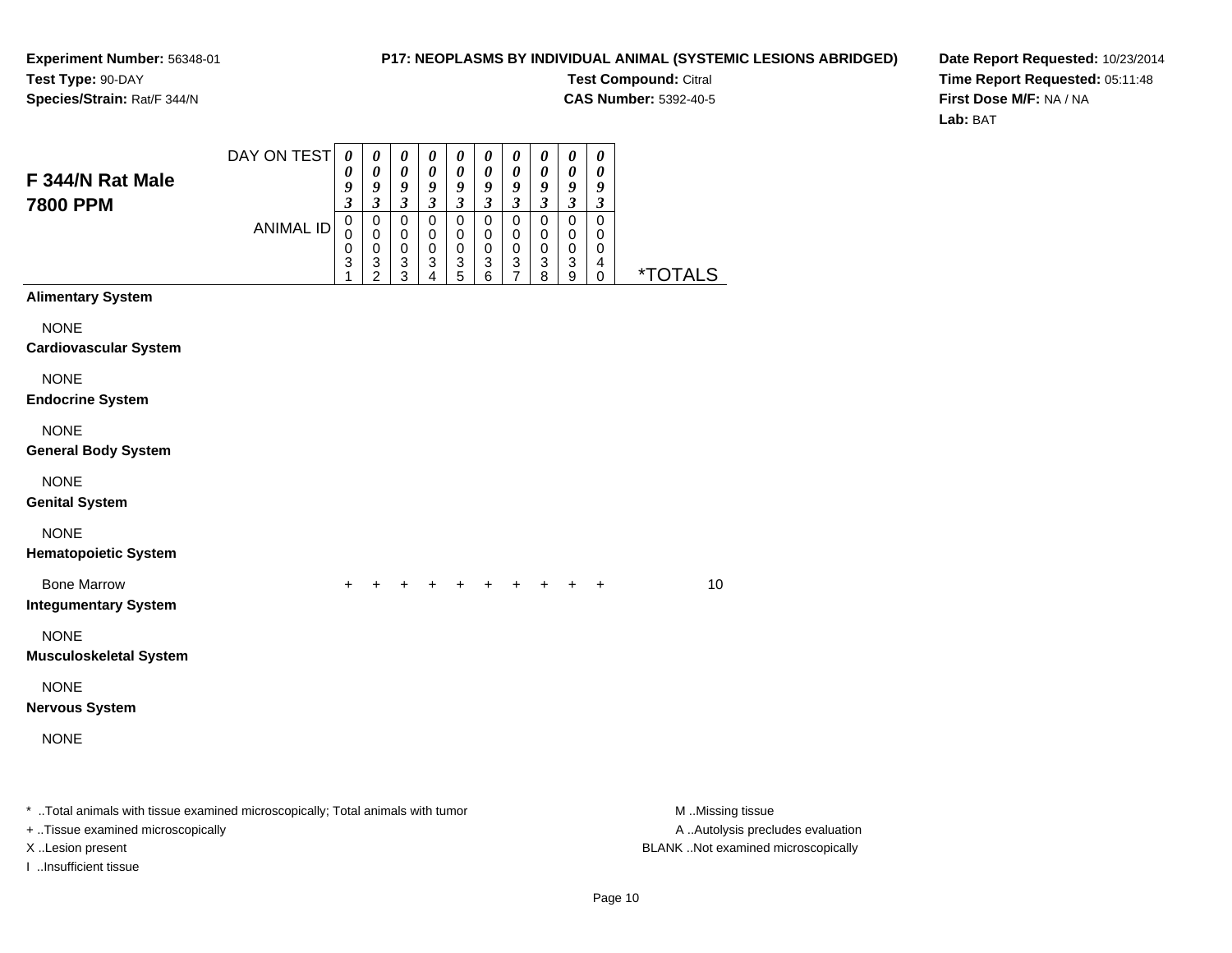### **P17: NEOPLASMS BY INDIVIDUAL ANIMAL (SYSTEMIC LESIONS ABRIDGED)**

**Test Compound:** Citral

**CAS Number:** 5392-40-5

**Date Report Requested:** 10/23/2014**Time Report Requested:** 05:11:48**First Dose M/F:** NA / NA**Lab:** BAT

| F 344/N Rat Male<br><b>7800 PPM</b>         | DAY ON TEST<br><b>ANIMAL ID</b> | $\boldsymbol{\theta}$<br>0<br>9<br>$\mathfrak{z}$<br>0<br>0<br>0<br>3 | 0<br>0<br>9<br>3<br>0<br>$\mathbf 0$<br>$\mathbf 0$<br>3<br>2 | 0<br>$\theta$<br>9<br>$\mathfrak{z}$<br>0<br>$\mathbf 0$<br>$\mathbf 0$<br>3<br>3 | 0<br>0<br>9<br>3<br>0<br>$\mathbf 0$<br>$\mathbf 0$<br>3<br>4 | 0<br>$\theta$<br>9<br>3<br>0<br>$\mathbf 0$<br>$\mathbf 0$<br>3<br>5 | 0<br>$\theta$<br>9<br>3<br>0<br>0<br>$\mathbf 0$<br>3<br>6 | 0<br>$\theta$<br>9<br>$\mathfrak{z}$<br>$\mathbf 0$<br>$\mathbf 0$<br>$\pmb{0}$<br>3<br>7 | 0<br>0<br>9<br>3<br>$\Omega$<br>0<br>$\mathbf 0$<br>3<br>8 | 0<br>0<br>9<br>$\mathfrak{z}$<br>$\mathbf 0$<br>0<br>$\mathbf 0$<br>3<br>9 | 0<br>0<br>9<br>3<br>0<br>0<br>0<br>4<br>$\Omega$ | <i><b>*TOTALS</b></i> |
|---------------------------------------------|---------------------------------|-----------------------------------------------------------------------|---------------------------------------------------------------|-----------------------------------------------------------------------------------|---------------------------------------------------------------|----------------------------------------------------------------------|------------------------------------------------------------|-------------------------------------------------------------------------------------------|------------------------------------------------------------|----------------------------------------------------------------------------|--------------------------------------------------|-----------------------|
| <b>Respiratory System</b>                   |                                 |                                                                       |                                                               |                                                                                   |                                                               |                                                                      |                                                            |                                                                                           |                                                            |                                                                            |                                                  |                       |
| <b>NONE</b><br><b>Special Senses System</b> |                                 |                                                                       |                                                               |                                                                                   |                                                               |                                                                      |                                                            |                                                                                           |                                                            |                                                                            |                                                  |                       |
| <b>NONE</b><br><b>Urinary System</b>        |                                 |                                                                       |                                                               |                                                                                   |                                                               |                                                                      |                                                            |                                                                                           |                                                            |                                                                            |                                                  |                       |
| Kidney<br><b>SYSTEMIC LESIONS</b>           |                                 | $\ddot{}$                                                             | $\ddot{}$                                                     | $\ddot{}$                                                                         | $\pm$                                                         | $\ddot{}$                                                            | $\ddot{}$                                                  | $\ddot{}$                                                                                 | $+$                                                        | $\ddot{}$                                                                  | $\ddot{}$                                        | 10                    |
| Multiple Organ                              |                                 | +                                                                     |                                                               |                                                                                   |                                                               | ┿                                                                    |                                                            |                                                                                           |                                                            |                                                                            | ٠                                                | 10                    |

\* ..Total animals with tissue examined microscopically; Total animals with tumor **M** . Missing tissue M ..Missing tissue

+ ..Tissue examined microscopically

I ..Insufficient tissue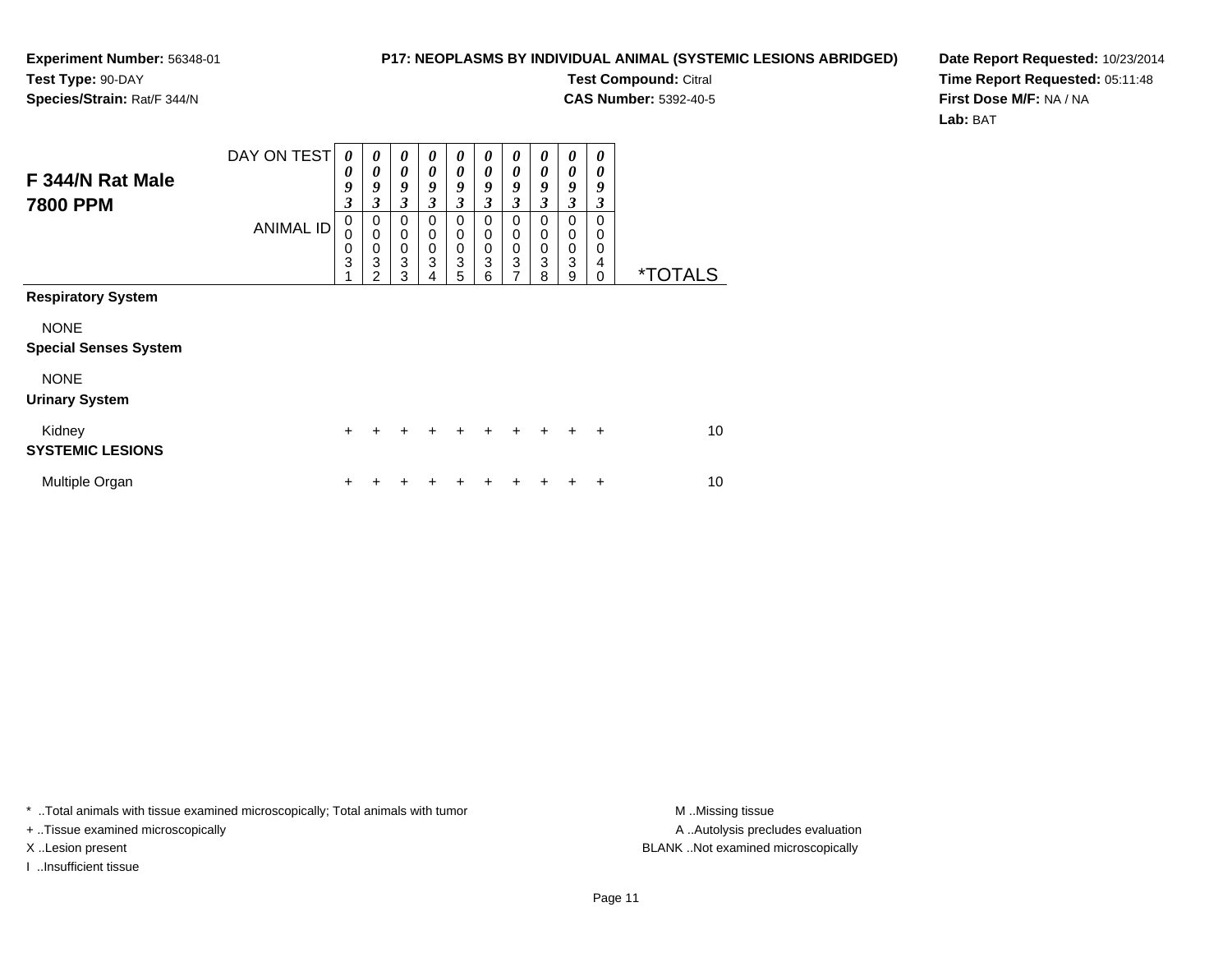## **Species/Strain:** Rat/F 344/N

### **P17: NEOPLASMS BY INDIVIDUAL ANIMAL (SYSTEMIC LESIONS ABRIDGED)**

**Test Compound:** Citral **CAS Number:** 5392-40-5

**Date Report Requested:** 10/23/2014**Time Report Requested:** 05:11:48**First Dose M/F:** NA / NA**Lab:** BAT

| F 344/N Rat Male<br><b>PPM</b><br>15600 | DAY ON TEST      | $\boldsymbol{\theta}$<br>$\boldsymbol{\theta}$<br>9<br>3<br>$\mathbf 0$ | $\boldsymbol{\theta}$<br>0<br>9<br>$\overline{\mathbf{3}}$<br>$\mathbf 0$ | 0<br>$\boldsymbol{\theta}$<br>9<br>$\overline{\mathbf{3}}$<br>$\mathbf 0$ | 0<br>0<br>9<br>$\mathfrak{z}$<br>$\mathbf 0$   | 0<br>$\boldsymbol{\theta}$<br>9<br>$\mathfrak{z}$<br>0 | 0<br>$\boldsymbol{\theta}$<br>9<br>$\mathfrak{z}$<br>$\mathbf 0$ | 0<br>0<br>9<br>$\mathfrak{z}$<br>$\mathbf 0$ | 0<br>0<br>9<br>$\overline{\mathbf{3}}$<br>$\mathbf 0$ | 0<br>$\boldsymbol{\theta}$<br>9<br>$\overline{\mathbf{3}}$<br>$\mathbf 0$ | 0<br>$\boldsymbol{\theta}$<br>9<br>$\mathfrak{z}$<br>$\mathbf 0$ |                       |
|-----------------------------------------|------------------|-------------------------------------------------------------------------|---------------------------------------------------------------------------|---------------------------------------------------------------------------|------------------------------------------------|--------------------------------------------------------|------------------------------------------------------------------|----------------------------------------------|-------------------------------------------------------|---------------------------------------------------------------------------|------------------------------------------------------------------|-----------------------|
|                                         | <b>ANIMAL ID</b> | $\mathbf 0$<br>$\mathbf 0$<br>4<br>1                                    | $\mathbf 0$<br>$\mathbf 0$<br>4<br>$\mathfrak{p}$                         | $\mathbf 0$<br>$\mathbf 0$<br>4<br>3                                      | $\mathbf 0$<br>$\Omega$<br>4<br>$\overline{4}$ | $\mathbf 0$<br>$\mathbf 0$<br>4<br>$\overline{5}$      | $\mathbf 0$<br>$\Omega$<br>4<br>6                                | 0<br>$\mathbf 0$<br>4<br>$\overline{7}$      | 0<br>$\Omega$<br>4<br>8                               | $\mathbf 0$<br>$\mathbf 0$<br>4<br>9                                      | 0<br>0<br>5<br>$\Omega$                                          | <i><b>*TOTALS</b></i> |
| <b>Alimentary System</b>                |                  |                                                                         |                                                                           |                                                                           |                                                |                                                        |                                                                  |                                              |                                                       |                                                                           |                                                                  |                       |
| Esophagus                               |                  | +                                                                       | +                                                                         | +                                                                         | +                                              | +                                                      | +                                                                | +                                            | +                                                     | +                                                                         | +                                                                | 10                    |
| Intestine Large, Cecum                  |                  | +                                                                       | $\ddot{}$                                                                 | $\ddot{}$                                                                 | $\ddot{}$                                      | +                                                      | $\ddot{}$                                                        | $\ddot{}$                                    | $\ddot{}$                                             | $\ddot{}$                                                                 | +                                                                | 10                    |
| Intestine Large, Colon                  |                  | +                                                                       | +                                                                         | +                                                                         | $\pm$                                          | $\ddot{}$                                              | $\ddot{}$                                                        | $\ddot{}$                                    | $\pm$                                                 | $\pm$                                                                     | +                                                                | 10                    |
| Intestine Large, Rectum                 |                  | +                                                                       | $\ddot{}$                                                                 | $\ddot{}$                                                                 | $\ddot{}$                                      | $\ddot{}$                                              | $\ddot{}$                                                        | $\ddot{}$                                    | $\ddot{}$                                             | $\ddot{}$                                                                 | $\ddot{}$                                                        | 10                    |
| Intestine Small, Duodenum               |                  | $\ddot{}$                                                               | $\ddot{}$                                                                 | $\ddot{}$                                                                 | $\ddot{}$                                      | $\ddot{}$                                              | $\ddot{}$                                                        | $\ddot{}$                                    | $\ddot{}$                                             | +                                                                         | $\ddot{}$                                                        | 10                    |
| Intestine Small, Ileum                  |                  | $\ddot{}$                                                               | $\ddot{}$                                                                 | $\ddot{}$                                                                 | $\ddot{}$                                      | $\ddot{}$                                              | $\ddot{}$                                                        | $\ddot{}$                                    | $\ddot{}$                                             | $\ddot{}$                                                                 | $\ddot{}$                                                        | 10                    |
| Intestine Small, Jejunum                |                  | +                                                                       | +                                                                         | +                                                                         | +                                              | +                                                      | $\ddot{}$                                                        | +                                            | +                                                     | +                                                                         | +                                                                | 10                    |
| Liver                                   |                  | $\ddot{}$                                                               | $\ddot{}$                                                                 | $\ddot{}$                                                                 | $\ddot{}$                                      | $+$                                                    | $\ddot{}$                                                        | $\ddot{}$                                    | $\ddot{}$                                             | $\ddot{}$                                                                 | $\ddot{}$                                                        | 10                    |
| Pancreas                                |                  | $\ddot{}$                                                               | $\ddot{}$                                                                 | $\ddot{}$                                                                 | $\ddot{}$                                      | +                                                      | $\ddot{}$                                                        | $\ddot{}$                                    | $\ddot{}$                                             | $\ddot{}$                                                                 | +                                                                | 10                    |
| Salivary Glands                         |                  | +                                                                       | +                                                                         | $\ddot{}$                                                                 | +                                              | +                                                      | +                                                                | +                                            | +                                                     | $\ddot{}$                                                                 | +                                                                | 10                    |
| Stomach, Forestomach                    |                  | $\ddot{}$                                                               | +                                                                         | $\ddot{}$                                                                 | +                                              | $\ddot{}$                                              | $\ddot{}$                                                        | $\ddot{}$                                    | $\ddot{}$                                             | +                                                                         | $\ddot{}$                                                        | 10                    |
| Stomach, Glandular                      |                  | $\ddot{}$                                                               |                                                                           | $\ddot{}$                                                                 | $\ddot{}$                                      | $\ddot{}$                                              | $\ddot{}$                                                        | $\ddot{}$                                    | $\ddot{}$                                             | $\ddot{}$                                                                 | $\ddot{}$                                                        | 10                    |
| <b>Cardiovascular System</b>            |                  |                                                                         |                                                                           |                                                                           |                                                |                                                        |                                                                  |                                              |                                                       |                                                                           |                                                                  |                       |
| <b>Blood Vessel</b>                     |                  | +                                                                       | +                                                                         | +                                                                         | +                                              | +                                                      | +                                                                | +                                            | +                                                     | +                                                                         | +                                                                | 10                    |
| Heart                                   |                  | $\ddot{}$                                                               |                                                                           | $\ddot{}$                                                                 |                                                | $\ddot{}$                                              |                                                                  | $\ddot{}$                                    | $\ddot{}$                                             | $\ddot{}$                                                                 | $\ddot{}$                                                        | 10                    |
| <b>Endocrine System</b>                 |                  |                                                                         |                                                                           |                                                                           |                                                |                                                        |                                                                  |                                              |                                                       |                                                                           |                                                                  |                       |
| <b>Adrenal Cortex</b>                   |                  | +                                                                       | +                                                                         | +                                                                         | +                                              | +                                                      | +                                                                | +                                            | +                                                     | +                                                                         | +                                                                | 10                    |
| Adrenal Medulla                         |                  | $\ddot{}$                                                               | +                                                                         | +                                                                         | +                                              | +                                                      | +                                                                | +                                            | +                                                     | +                                                                         | +                                                                | 10                    |
| Islets, Pancreatic                      |                  | +                                                                       | +                                                                         | +                                                                         | +                                              | +                                                      | $\ddot{}$                                                        | +                                            | $\ddot{}$                                             | +                                                                         | +                                                                | 10                    |
| Parathyroid Gland                       |                  | +                                                                       |                                                                           |                                                                           | +                                              | $\ddot{}$                                              | M                                                                | $\ddot{}$                                    | ÷                                                     | $\ddot{}$                                                                 | +                                                                | 9                     |

\* ..Total animals with tissue examined microscopically; Total animals with tumor **M** . Missing tissue M ..Missing tissue

+ ..Tissue examined microscopically

I ..Insufficient tissue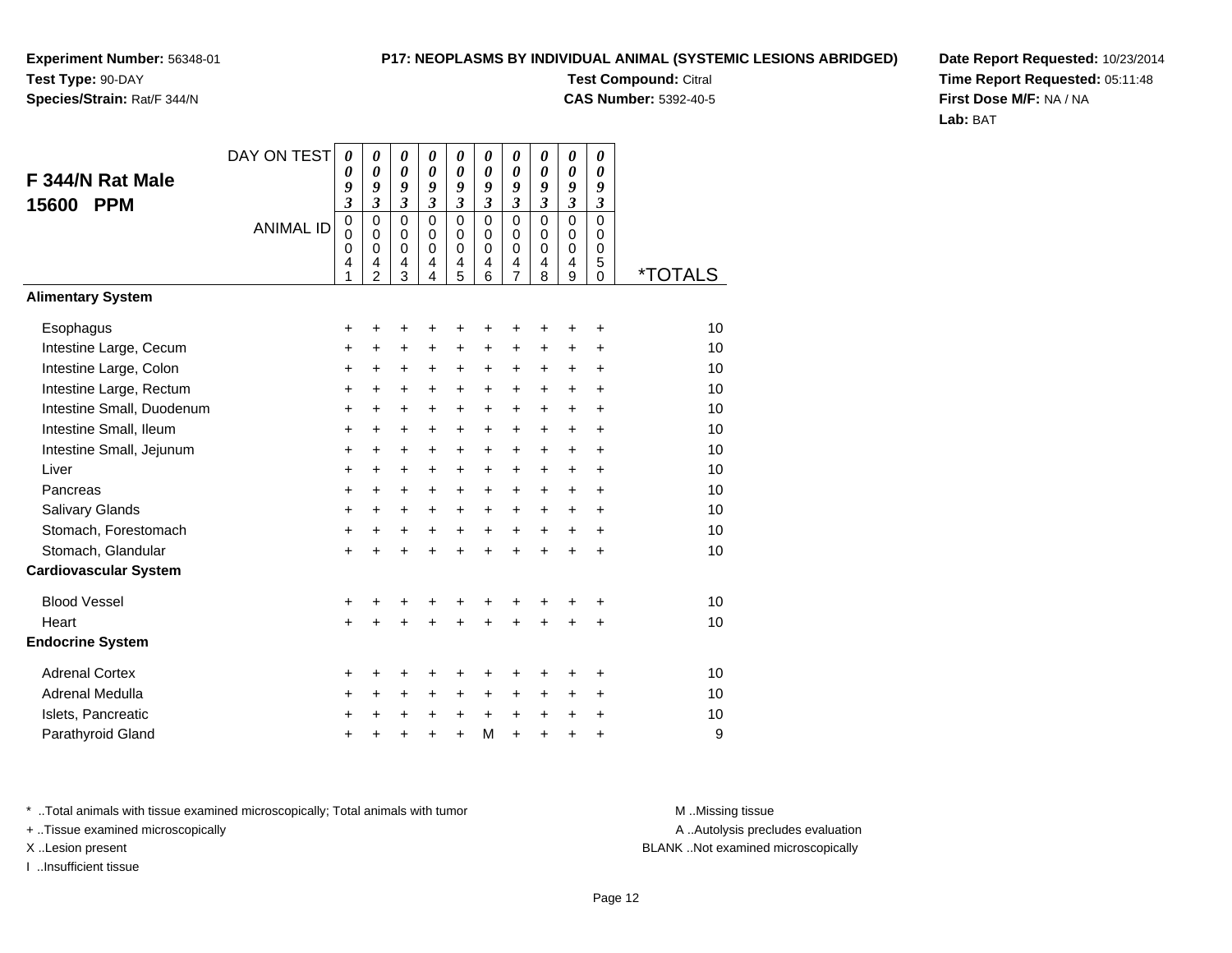**Experiment Number:** 56348-01**Test Type:** 90-DAY

## **Species/Strain:** Rat/F 344/N

**Test Compound:** Citral

**CAS Number:** 5392-40-5

**Date Report Requested:** 10/23/2014**Time Report Requested:** 05:11:48**First Dose M/F:** NA / NA**Lab:** BAT

| F 344/N Rat Male<br><b>PPM</b><br>15600 | DAY ON TEST<br><b>ANIMAL ID</b> | 0<br>0<br>9<br>$\overline{\mathbf{3}}$<br>$\mathbf 0$<br>0<br>0<br>4<br>1 | 0<br>0<br>9<br>3<br>$\pmb{0}$<br>0<br>$\mathbf 0$<br>4<br>2 | 0<br>$\boldsymbol{\theta}$<br>9<br>$\mathfrak{z}$<br>$\mathbf 0$<br>0<br>$\mathbf 0$<br>4<br>3 | $\boldsymbol{\theta}$<br>0<br>9<br>$\mathfrak{z}$<br>$\mathbf 0$<br>0<br>$\mathbf 0$<br>4<br>4 | $\boldsymbol{\theta}$<br>$\boldsymbol{\theta}$<br>9<br>$\mathfrak{z}$<br>$\mathbf 0$<br>0<br>$\mathbf 0$<br>$\overline{\mathbf{4}}$<br>5 | 0<br>0<br>9<br>$\mathfrak{z}$<br>$\mathbf 0$<br>0<br>$\mathbf 0$<br>4<br>6 | 0<br>$\boldsymbol{\theta}$<br>9<br>$\boldsymbol{\mathfrak{z}}$<br>$\mathbf 0$<br>0<br>$\mathbf 0$<br>$\overline{\mathbf{4}}$<br>$\overline{7}$ | 0<br>0<br>9<br>$\mathfrak{z}$<br>$\mathbf 0$<br>0<br>$\mathbf 0$<br>$\overline{\mathbf{4}}$<br>8 | $\boldsymbol{\theta}$<br>$\boldsymbol{\theta}$<br>9<br>$\boldsymbol{\mathfrak{z}}$<br>$\mathbf 0$<br>0<br>$\mathbf 0$<br>$\overline{\mathbf{4}}$<br>9 | 0<br>0<br>9<br>$\mathfrak{z}$<br>$\mathbf 0$<br>0<br>$\mathbf 0$<br>5<br>$\mathbf 0$ | <i><b>*TOTALS</b></i> |
|-----------------------------------------|---------------------------------|---------------------------------------------------------------------------|-------------------------------------------------------------|------------------------------------------------------------------------------------------------|------------------------------------------------------------------------------------------------|------------------------------------------------------------------------------------------------------------------------------------------|----------------------------------------------------------------------------|------------------------------------------------------------------------------------------------------------------------------------------------|--------------------------------------------------------------------------------------------------|-------------------------------------------------------------------------------------------------------------------------------------------------------|--------------------------------------------------------------------------------------|-----------------------|
| <b>Pituitary Gland</b>                  |                                 | +                                                                         | $\ddot{}$                                                   | $\ddot{}$                                                                                      | $\ddot{}$                                                                                      | $\ddot{}$                                                                                                                                | $\ddot{}$                                                                  | $\ddot{}$                                                                                                                                      | +                                                                                                | +                                                                                                                                                     | $\ddot{}$                                                                            | 10                    |
| <b>Thyroid Gland</b>                    |                                 | $\ddot{}$                                                                 | ÷                                                           | $\ddot{}$                                                                                      | $\ddot{}$                                                                                      | $\ddot{}$                                                                                                                                | $\ddot{}$                                                                  | $\ddot{}$                                                                                                                                      | $\ddot{}$                                                                                        | $\ddot{}$                                                                                                                                             | $\ddot{}$                                                                            | 10                    |
| <b>General Body System</b>              |                                 |                                                                           |                                                             |                                                                                                |                                                                                                |                                                                                                                                          |                                                                            |                                                                                                                                                |                                                                                                  |                                                                                                                                                       |                                                                                      |                       |
| <b>NONE</b>                             |                                 |                                                                           |                                                             |                                                                                                |                                                                                                |                                                                                                                                          |                                                                            |                                                                                                                                                |                                                                                                  |                                                                                                                                                       |                                                                                      |                       |
| <b>Genital System</b>                   |                                 |                                                                           |                                                             |                                                                                                |                                                                                                |                                                                                                                                          |                                                                            |                                                                                                                                                |                                                                                                  |                                                                                                                                                       |                                                                                      |                       |
| Epididymis                              |                                 | +                                                                         | +                                                           | +                                                                                              | +                                                                                              | +                                                                                                                                        |                                                                            | +                                                                                                                                              |                                                                                                  | +                                                                                                                                                     | +                                                                                    | 10                    |
| <b>Preputial Gland</b>                  |                                 | +                                                                         | +                                                           | +                                                                                              | +                                                                                              | +                                                                                                                                        | +                                                                          | +                                                                                                                                              | +                                                                                                | +                                                                                                                                                     | ٠                                                                                    | 10                    |
| Prostate                                |                                 | +                                                                         | +                                                           | +                                                                                              | +                                                                                              | $\ddot{}$                                                                                                                                | $\ddot{}$                                                                  | $\ddot{}$                                                                                                                                      | $\ddot{}$                                                                                        | $\ddot{}$                                                                                                                                             | $\ddot{}$                                                                            | 10                    |
| <b>Seminal Vesicle</b>                  |                                 | +                                                                         | +                                                           | +                                                                                              | $\ddot{}$                                                                                      | $\ddot{}$                                                                                                                                | $\ddot{}$                                                                  | $\ddot{}$                                                                                                                                      | $\ddot{}$                                                                                        | $\ddot{}$                                                                                                                                             | +                                                                                    | 10                    |
| <b>Testes</b>                           |                                 | +                                                                         | +                                                           | $\ddot{}$                                                                                      | +                                                                                              | $\ddot{}$                                                                                                                                | $\ddot{}$                                                                  | $\ddot{}$                                                                                                                                      | $\ddot{}$                                                                                        | $\ddot{}$                                                                                                                                             | +                                                                                    | 10                    |
| <b>Hematopoietic System</b>             |                                 |                                                                           |                                                             |                                                                                                |                                                                                                |                                                                                                                                          |                                                                            |                                                                                                                                                |                                                                                                  |                                                                                                                                                       |                                                                                      |                       |
| <b>Bone Marrow</b>                      |                                 | +                                                                         | +                                                           | +                                                                                              | +                                                                                              | +                                                                                                                                        |                                                                            | +                                                                                                                                              | +                                                                                                | +                                                                                                                                                     | +                                                                                    | 10                    |
| Lymph Node, Mandibular                  |                                 | +                                                                         | +                                                           | $\ddot{}$                                                                                      | $\ddot{}$                                                                                      | $\ddot{}$                                                                                                                                | $\ddot{}$                                                                  | +                                                                                                                                              | $\ddot{}$                                                                                        | +                                                                                                                                                     | $\ddot{}$                                                                            | 10                    |
| Lymph Node, Mesenteric                  |                                 | +                                                                         | +                                                           | $\ddot{}$                                                                                      | +                                                                                              | $\ddot{}$                                                                                                                                | $\ddot{}$                                                                  | $\ddot{}$                                                                                                                                      | +                                                                                                | +                                                                                                                                                     | $\ddot{}$                                                                            | 10                    |
| Spleen                                  |                                 | +                                                                         | +                                                           | +                                                                                              | $\ddot{}$                                                                                      | $\ddot{}$                                                                                                                                | $\ddot{}$                                                                  | $\ddot{}$                                                                                                                                      | $\ddot{}$                                                                                        | +                                                                                                                                                     | $\ddot{}$                                                                            | 10                    |
| Thymus                                  |                                 | +                                                                         | +                                                           | $\ddot{}$                                                                                      | +                                                                                              | $\ddot{}$                                                                                                                                | +                                                                          | $\ddot{}$                                                                                                                                      | $\ddot{}$                                                                                        | +                                                                                                                                                     | $\ddot{}$                                                                            | 10                    |
| <b>Integumentary System</b>             |                                 |                                                                           |                                                             |                                                                                                |                                                                                                |                                                                                                                                          |                                                                            |                                                                                                                                                |                                                                                                  |                                                                                                                                                       |                                                                                      |                       |
| <b>Mammary Gland</b>                    |                                 | +                                                                         |                                                             | +                                                                                              | +                                                                                              | +                                                                                                                                        |                                                                            | +                                                                                                                                              |                                                                                                  | +                                                                                                                                                     | +                                                                                    | 10                    |
| <b>Skin</b>                             |                                 | +                                                                         |                                                             | +                                                                                              |                                                                                                | +                                                                                                                                        |                                                                            | +                                                                                                                                              |                                                                                                  | +                                                                                                                                                     | +                                                                                    | 10                    |
| <b>Musculoskeletal System</b>           |                                 |                                                                           |                                                             |                                                                                                |                                                                                                |                                                                                                                                          |                                                                            |                                                                                                                                                |                                                                                                  |                                                                                                                                                       |                                                                                      |                       |

\* ..Total animals with tissue examined microscopically; Total animals with tumor **M** . Missing tissue M ..Missing tissue

+ ..Tissue examined microscopically

I ..Insufficient tissue

A ..Autolysis precludes evaluation

X ..Lesion present BLANK ..Not examined microscopically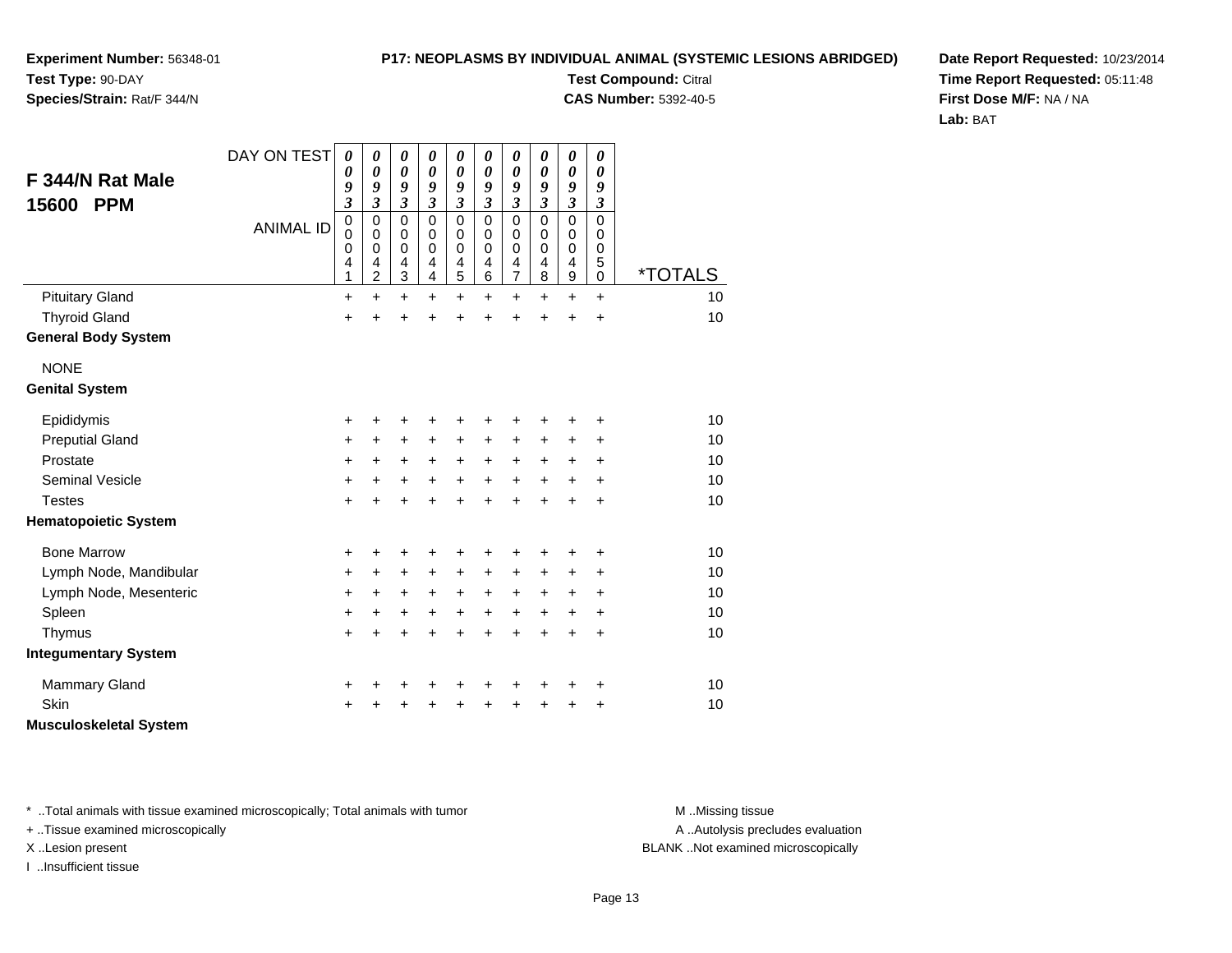**Species/Strain:** Rat/F 344/N

## **P17: NEOPLASMS BY INDIVIDUAL ANIMAL (SYSTEMIC LESIONS ABRIDGED)**

**Test Compound:** Citral

**CAS Number:** 5392-40-5

**Date Report Requested:** 10/23/2014**Time Report Requested:** 05:11:48**First Dose M/F:** NA / NA**Lab:** BAT

| F 344/N Rat Male<br>15600<br><b>PPM</b> | DAY ON TEST<br><b>ANIMAL ID</b> | 0<br>0<br>9<br>$\overline{\mathbf{3}}$<br>$\pmb{0}$<br>0<br>$\mathbf 0$<br>4<br>1 | 0<br>$\boldsymbol{\theta}$<br>9<br>3<br>0<br>0<br>0<br>4<br>$\overline{c}$ | 0<br>$\boldsymbol{\theta}$<br>9<br>3<br>$\mathbf 0$<br>$\boldsymbol{0}$<br>0<br>4<br>3 | 0<br>0<br>9<br>3<br>0<br>0<br>0<br>4<br>4 | 0<br>$\boldsymbol{\theta}$<br>9<br>$\overline{\mathbf{3}}$<br>$\mathbf 0$<br>$\boldsymbol{0}$<br>$\mathbf 0$<br>4<br>5 | 0<br>0<br>9<br>3<br>$\mathbf 0$<br>0<br>0<br>4<br>6 | 0<br>0<br>9<br>$\overline{\mathbf{3}}$<br>0<br>0<br>0<br>$\frac{4}{7}$ | 0<br>0<br>9<br>3<br>0<br>0<br>0<br>4<br>8 | 0<br>0<br>9<br>$\overline{\mathbf{3}}$<br>$\mathsf 0$<br>0<br>0<br>4<br>9 | 0<br>0<br>9<br>3<br>$\mathbf 0$<br>0<br>0<br>5<br>0 | <i><b>*TOTALS</b></i> |
|-----------------------------------------|---------------------------------|-----------------------------------------------------------------------------------|----------------------------------------------------------------------------|----------------------------------------------------------------------------------------|-------------------------------------------|------------------------------------------------------------------------------------------------------------------------|-----------------------------------------------------|------------------------------------------------------------------------|-------------------------------------------|---------------------------------------------------------------------------|-----------------------------------------------------|-----------------------|
| Bone                                    |                                 | $\ddot{}$                                                                         | +                                                                          | $\ddot{}$                                                                              | $\ddot{}$                                 | $\ddot{}$                                                                                                              | $\ddot{}$                                           | $\ddot{}$                                                              | $\ddot{}$                                 | $\ddot{}$                                                                 | $\ddot{}$                                           | 10                    |
| Nervous System                          |                                 |                                                                                   |                                                                            |                                                                                        |                                           |                                                                                                                        |                                                     |                                                                        |                                           |                                                                           |                                                     |                       |
| <b>Brain</b>                            |                                 | $\ddot{}$                                                                         |                                                                            |                                                                                        |                                           |                                                                                                                        |                                                     |                                                                        |                                           |                                                                           | ٠                                                   | 10                    |
| <b>Respiratory System</b>               |                                 |                                                                                   |                                                                            |                                                                                        |                                           |                                                                                                                        |                                                     |                                                                        |                                           |                                                                           |                                                     |                       |
| Lung                                    |                                 | $\ddot{}$                                                                         | +                                                                          | +                                                                                      | +                                         | +                                                                                                                      | +                                                   | +                                                                      | +                                         | +                                                                         | +                                                   | 10                    |
| Nose                                    |                                 | $\ddot{}$                                                                         | +                                                                          | +                                                                                      | $\pm$                                     | +                                                                                                                      | +                                                   | +                                                                      | +                                         | +                                                                         | +                                                   | 10                    |
| Trachea                                 |                                 | $\ddot{}$                                                                         |                                                                            |                                                                                        |                                           |                                                                                                                        |                                                     |                                                                        |                                           |                                                                           | +                                                   | 10                    |
| <b>Special Senses System</b>            |                                 |                                                                                   |                                                                            |                                                                                        |                                           |                                                                                                                        |                                                     |                                                                        |                                           |                                                                           |                                                     |                       |
| <b>NONE</b>                             |                                 |                                                                                   |                                                                            |                                                                                        |                                           |                                                                                                                        |                                                     |                                                                        |                                           |                                                                           |                                                     |                       |
| <b>Urinary System</b>                   |                                 |                                                                                   |                                                                            |                                                                                        |                                           |                                                                                                                        |                                                     |                                                                        |                                           |                                                                           |                                                     |                       |
| Kidney                                  |                                 | $\ddot{}$                                                                         |                                                                            |                                                                                        |                                           |                                                                                                                        |                                                     |                                                                        |                                           |                                                                           | +                                                   | 10                    |
| <b>Urinary Bladder</b>                  |                                 | $+$                                                                               |                                                                            |                                                                                        |                                           | +                                                                                                                      |                                                     | +                                                                      |                                           | +                                                                         | +                                                   | 10                    |
| <b>SYSTEMIC LESIONS</b>                 |                                 |                                                                                   |                                                                            |                                                                                        |                                           |                                                                                                                        |                                                     |                                                                        |                                           |                                                                           |                                                     |                       |
| Multiple Organ                          |                                 | +                                                                                 |                                                                            |                                                                                        |                                           |                                                                                                                        |                                                     |                                                                        |                                           |                                                                           | ٠                                                   | 10                    |

\* ..Total animals with tissue examined microscopically; Total animals with tumor **M** . Missing tissue M ..Missing tissue

+ ..Tissue examined microscopically

I ..Insufficient tissue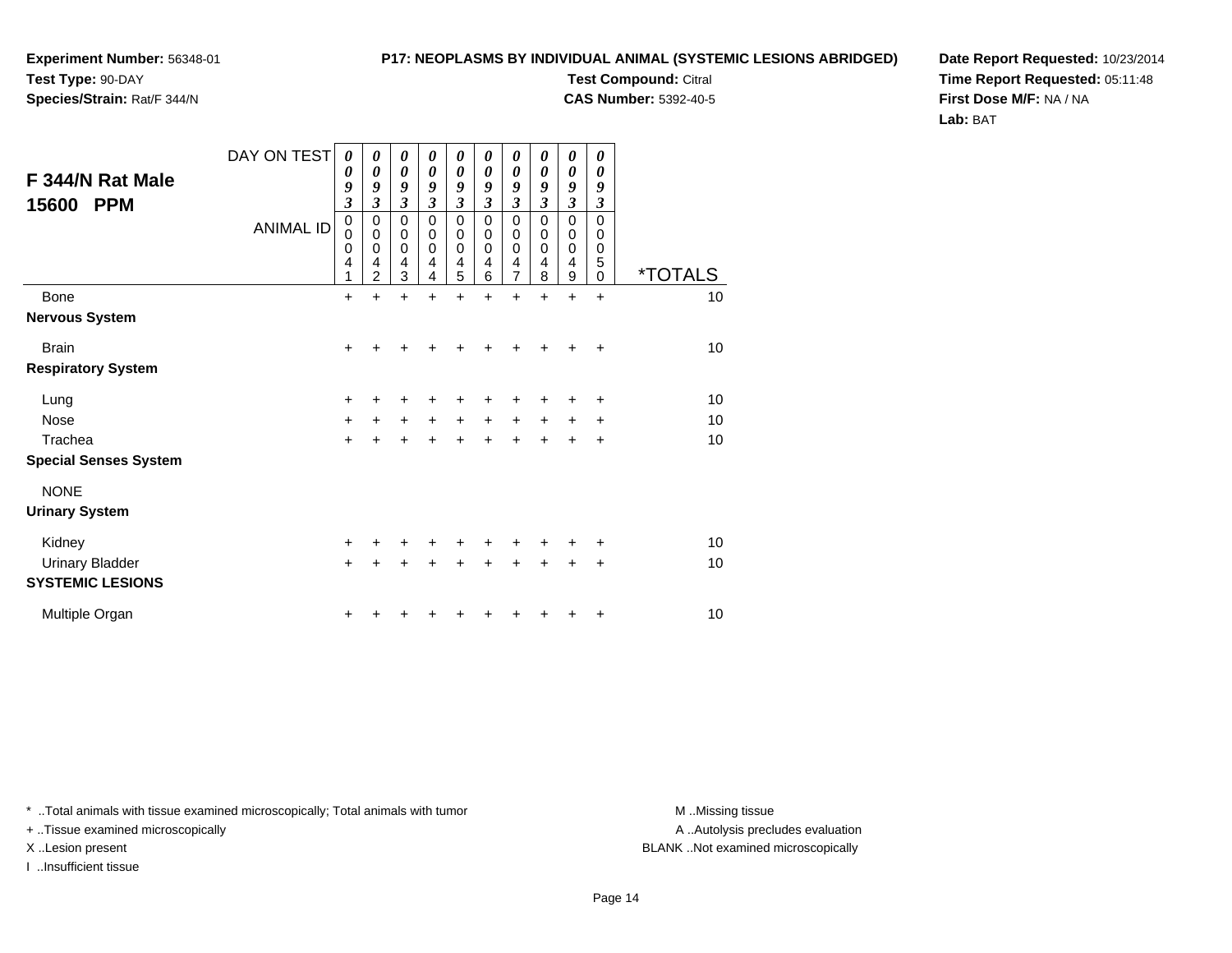## **Species/Strain:** Rat/F 344/N

### **P17: NEOPLASMS BY INDIVIDUAL ANIMAL (SYSTEMIC LESIONS ABRIDGED)**

**Test Compound:** Citral

**CAS Number:** 5392-40-5

**Date Report Requested:** 10/23/2014**Time Report Requested:** 05:11:48**First Dose M/F:** NA / NA**Lab:** BAT

|                              | DAY ON TEST      | $\boldsymbol{\theta}$                     | 0                                                    | 0                                            | 0                                                   | 0                                                            | 0                                                                | 0                                      | 0                                                | $\boldsymbol{\theta}$                                            | 0                                                |                       |
|------------------------------|------------------|-------------------------------------------|------------------------------------------------------|----------------------------------------------|-----------------------------------------------------|--------------------------------------------------------------|------------------------------------------------------------------|----------------------------------------|--------------------------------------------------|------------------------------------------------------------------|--------------------------------------------------|-----------------------|
| F 344/N Rat Male             |                  | 0<br>1                                    | $\boldsymbol{\theta}$<br>$\boldsymbol{l}$            | $\boldsymbol{\theta}$<br>$\boldsymbol{l}$    | $\boldsymbol{\theta}$<br>$\boldsymbol{l}$           | $\pmb{\theta}$<br>$\boldsymbol{l}$                           | $\boldsymbol{\theta}$<br>$\boldsymbol{l}$                        | $\pmb{\theta}$<br>$\boldsymbol{l}$     | $\boldsymbol{\theta}$<br>$\boldsymbol{l}$        | $\boldsymbol{\theta}$<br>$\boldsymbol{l}$                        | $\boldsymbol{\theta}$<br>$\boldsymbol{l}$        |                       |
| 31300<br><b>PPM</b>          |                  | $\boldsymbol{\theta}$                     | $\boldsymbol{\theta}$                                | $\boldsymbol{\theta}$                        | $\boldsymbol{\theta}$                               | $\boldsymbol{\theta}$                                        | $\boldsymbol{\theta}$                                            | $\boldsymbol{\theta}$                  | $\boldsymbol{\theta}$                            | $\boldsymbol{\theta}$                                            | $\boldsymbol{\theta}$                            |                       |
|                              | <b>ANIMAL ID</b> | $\mathbf 0$<br>$\mathbf 0$<br>0<br>5<br>1 | $\mathbf 0$<br>$\pmb{0}$<br>0<br>5<br>$\overline{2}$ | $\mathbf 0$<br>0<br>0<br>5<br>$\overline{3}$ | $\mathbf 0$<br>$\mathbf 0$<br>$\mathbf 0$<br>5<br>4 | $\mathbf 0$<br>$\pmb{0}$<br>$\pmb{0}$<br>5<br>$\overline{5}$ | $\mathbf 0$<br>$\mathbf 0$<br>$\mathbf 0$<br>5<br>$\overline{6}$ | $\mathbf 0$<br>0<br>0<br>$\frac{5}{7}$ | $\Omega$<br>$\mathbf 0$<br>$\mathbf 0$<br>5<br>8 | $\mathbf 0$<br>$\mathbf 0$<br>$\mathbf 0$<br>5<br>$\overline{9}$ | $\mathbf 0$<br>$\mathbf 0$<br>0<br>6<br>$\Omega$ | <i><b>*TOTALS</b></i> |
| <b>Alimentary System</b>     |                  |                                           |                                                      |                                              |                                                     |                                                              |                                                                  |                                        |                                                  |                                                                  |                                                  |                       |
| Esophagus                    |                  | +                                         | +                                                    | +                                            | +                                                   | +                                                            | ٠                                                                | +                                      |                                                  |                                                                  | +                                                | 10                    |
| Intestine Large, Cecum       |                  | +                                         | $\ddot{}$                                            | +                                            | +                                                   | +                                                            | +                                                                | +                                      | +                                                | +                                                                | +                                                | 10                    |
| Intestine Large, Colon       |                  | $\ddot{}$                                 | +                                                    | +                                            | +                                                   | +                                                            | $\ddot{}$                                                        | +                                      | +                                                | $\ddot{}$                                                        | $\ddot{}$                                        | 10                    |
| Intestine Large, Rectum      |                  | +                                         | $\ddot{}$                                            | $\ddot{}$                                    | $\ddot{}$                                           | $\ddot{}$                                                    | $\ddot{}$                                                        | $\ddot{}$                              | $\ddot{}$                                        | $\ddot{}$                                                        | $\ddot{}$                                        | 10                    |
| Intestine Small, Duodenum    |                  | $\ddot{}$                                 | +                                                    | +                                            | +                                                   | $\pm$                                                        | $\ddot{}$                                                        | $\pm$                                  | $\ddot{}$                                        | $\ddot{}$                                                        | +                                                | 10                    |
| Intestine Small, Ileum       |                  | $\ddot{}$                                 | $\ddot{}$                                            | $\ddot{}$                                    | $\ddot{}$                                           | +                                                            | $\ddot{}$                                                        | +                                      | $\ddot{}$                                        | $\ddot{}$                                                        | $\ddot{}$                                        | 10                    |
| Intestine Small, Jejunum     |                  | +                                         | $\ddot{}$                                            | $\ddot{}$                                    | $\ddot{}$                                           | $\ddot{}$                                                    | $\ddot{}$                                                        | $\ddot{}$                              | $\ddot{}$                                        | $\ddot{}$                                                        | $\ddot{}$                                        | 10                    |
| Liver                        |                  | $\ddot{}$                                 | $\ddot{}$                                            | +                                            | $\ddot{}$                                           | $\ddot{}$                                                    | $+$                                                              | $+$                                    | $\ddot{}$                                        | $\ddot{}$                                                        | $\ddot{}$                                        | 10                    |
| Pancreas                     |                  | $\ddot{}$                                 | $\ddot{}$                                            | $\ddot{}$                                    | +                                                   | $\ddot{}$                                                    | $+$                                                              | $\ddot{}$                              | $\ddot{}$                                        | $\ddot{}$                                                        | $\div$                                           | 10                    |
| Salivary Glands              |                  | $\ddot{}$                                 | +                                                    | +                                            | $\ddot{}$                                           | $\pm$                                                        | $\pm$                                                            | $\pm$                                  | $\ddot{}$                                        | $\ddot{}$                                                        | $\ddot{}$                                        | 10                    |
| Stomach, Forestomach         |                  | $\ddot{}$                                 | $\ddot{}$                                            | +                                            | $\ddot{}$                                           | $+$                                                          | $+$                                                              | $+$                                    | $\ddot{}$                                        | $\ddot{}$                                                        | $\ddot{}$                                        | 10                    |
| Stomach, Glandular           |                  | +                                         | $\ddot{}$                                            | $\ddot{}$                                    | $\ddot{}$                                           | $\ddot{}$                                                    | $\ddot{}$                                                        | $\ddot{}$                              | $\ddot{}$                                        | $\ddot{}$                                                        | $\ddot{}$                                        | 10                    |
| <b>Cardiovascular System</b> |                  |                                           |                                                      |                                              |                                                     |                                                              |                                                                  |                                        |                                                  |                                                                  |                                                  |                       |
| <b>Blood Vessel</b>          |                  | +                                         | +                                                    | +                                            | +                                                   | +                                                            |                                                                  | +                                      | +                                                |                                                                  | +                                                | 10                    |
| Heart                        |                  | $\ddot{}$                                 | $\ddot{}$                                            | $\ddot{}$                                    | $\ddot{}$                                           | $\ddot{}$                                                    | ÷                                                                | $\ddot{}$                              | $\ddot{}$                                        | +                                                                | $\ddot{}$                                        | 10                    |
| <b>Endocrine System</b>      |                  |                                           |                                                      |                                              |                                                     |                                                              |                                                                  |                                        |                                                  |                                                                  |                                                  |                       |
| <b>Adrenal Cortex</b>        |                  | +                                         | +                                                    | +                                            | +                                                   | +                                                            | ٠                                                                | +                                      | +                                                |                                                                  | ٠                                                | 10                    |
| Adrenal Medulla              |                  | +                                         | +                                                    | +                                            | $\ddot{}$                                           | +                                                            | $\ddot{}$                                                        | $\pm$                                  | $\ddot{}$                                        | $\ddot{}$                                                        | $\ddot{}$                                        | 10                    |
| Islets, Pancreatic           |                  | +                                         | +                                                    | +                                            | +                                                   | $\ddot{}$                                                    | $\ddot{}$                                                        | $\ddot{}$                              | $\ddot{}$                                        | $\ddot{}$                                                        | +                                                | 10                    |
| Parathyroid Gland            |                  | +                                         | +                                                    | +                                            | +                                                   | $\ddot{}$                                                    | $\ddot{}$                                                        | $\ddot{}$                              | $\ddot{}$                                        | $\ddot{}$                                                        | +                                                | 10                    |

\* ..Total animals with tissue examined microscopically; Total animals with tumor **M** . Missing tissue M ..Missing tissue

+ ..Tissue examined microscopically

I ..Insufficient tissue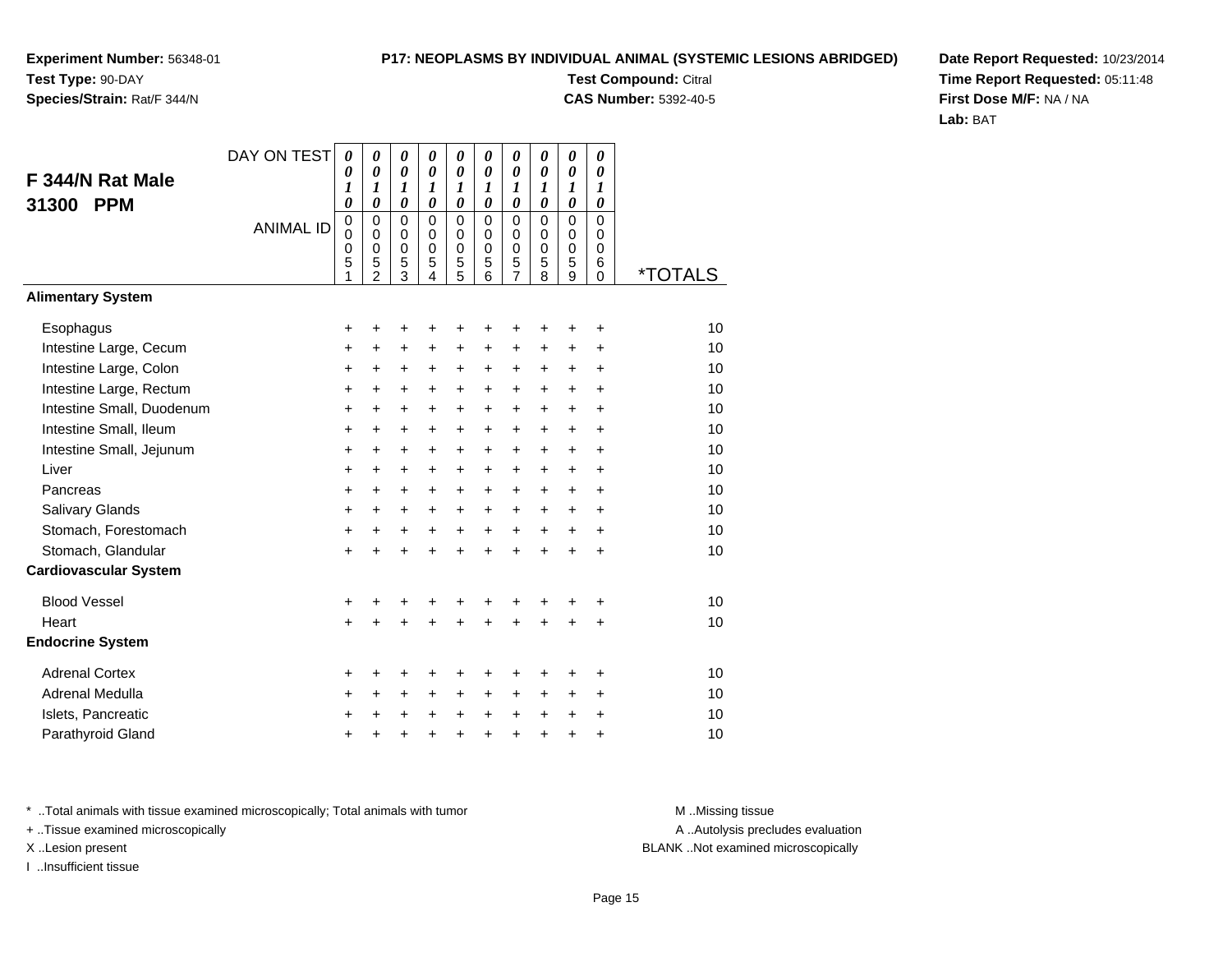### **P17: NEOPLASMS BY INDIVIDUAL ANIMAL (SYSTEMIC LESIONS ABRIDGED)Test Compound:** Citral

**CAS Number:** 5392-40-5

**Experiment Number:** 56348-01**Test Type:** 90-DAY

## **Species/Strain:** Rat/F 344/N

**Date Report Requested:** 10/23/2014**Time Report Requested:** 05:11:48**First Dose M/F:** NA / NA**Lab:** BAT

|                               | DAY ON TEST      | $\boldsymbol{\theta}$<br>0                        | 0<br>$\boldsymbol{\theta}$                             | 0<br>$\boldsymbol{\theta}$                               | 0<br>0                                                 | 0<br>0                                 | 0<br>$\boldsymbol{\theta}$             | $\boldsymbol{\theta}$<br>0                       | 0<br>0                                         | 0<br>0                                                   | 0<br>0                                    |                       |
|-------------------------------|------------------|---------------------------------------------------|--------------------------------------------------------|----------------------------------------------------------|--------------------------------------------------------|----------------------------------------|----------------------------------------|--------------------------------------------------|------------------------------------------------|----------------------------------------------------------|-------------------------------------------|-----------------------|
| F 344/N Rat Male              |                  | 1<br>$\pmb{\theta}$                               | 1<br>0                                                 | 1<br>0                                                   | 1<br>0                                                 | 1<br>0                                 | 1<br>$\boldsymbol{\theta}$             | 1<br>$\boldsymbol{\theta}$                       | 1                                              | 1<br>$\boldsymbol{\theta}$                               | 1<br>0                                    |                       |
| <b>PPM</b><br>31300           | <b>ANIMAL ID</b> | $\pmb{0}$<br>$\mathbf 0$<br>$\mathbf 0$<br>5<br>1 | $\mathbf 0$<br>$\mathbf 0$<br>0<br>5<br>$\overline{2}$ | $\mathbf 0$<br>$\pmb{0}$<br>$\mathbf 0$<br>$\frac{5}{3}$ | $\mathbf 0$<br>$\mathbf 0$<br>0<br>5<br>$\overline{4}$ | 0<br>$\mathbf 0$<br>0<br>$\frac{5}{5}$ | 0<br>$\Omega$<br>$\mathbf 0$<br>5<br>6 | $\mathbf 0$<br>0<br>$\mathbf 0$<br>$\frac{5}{7}$ | 0<br>$\mathbf 0$<br>0<br>$\mathbf 0$<br>5<br>8 | $\mathbf 0$<br>0<br>$\mathbf 0$<br>5<br>$\boldsymbol{9}$ | $\mathbf 0$<br>0<br>0<br>6<br>$\mathbf 0$ | <i><b>*TOTALS</b></i> |
| <b>Pituitary Gland</b>        |                  | $\ddot{}$                                         | $\ddot{}$                                              | $+$                                                      | $+$                                                    | $\ddot{}$                              | $\ddot{}$                              | $\ddot{}$                                        | $\ddot{}$                                      | $\ddot{}$                                                | $\ddot{}$                                 | 10                    |
| <b>Thyroid Gland</b>          |                  | $\ddot{}$                                         | $\ddot{}$                                              | +                                                        | $\ddot{}$                                              | $\ddot{}$                              | $\ddot{}$                              | $\ddot{}$                                        | $\ddot{}$                                      | $\ddot{}$                                                | $\ddot{}$                                 | 10                    |
| <b>General Body System</b>    |                  |                                                   |                                                        |                                                          |                                                        |                                        |                                        |                                                  |                                                |                                                          |                                           |                       |
| <b>NONE</b>                   |                  |                                                   |                                                        |                                                          |                                                        |                                        |                                        |                                                  |                                                |                                                          |                                           |                       |
| <b>Genital System</b>         |                  |                                                   |                                                        |                                                          |                                                        |                                        |                                        |                                                  |                                                |                                                          |                                           |                       |
| Epididymis                    |                  | +                                                 | +                                                      | +                                                        | +                                                      | +                                      | +                                      | +                                                | ٠                                              | +                                                        | +                                         | 10                    |
| <b>Preputial Gland</b>        |                  | $\ddot{}$                                         | +                                                      | +                                                        | $\pm$                                                  | +                                      | +                                      | +                                                | +                                              | +                                                        | +                                         | 10                    |
| Prostate                      |                  | +                                                 | +                                                      | $\ddot{}$                                                | $\ddot{}$                                              | $\ddot{}$                              | $\ddot{}$                              | $\ddot{}$                                        | $\ddot{}$                                      | $\ddot{}$                                                | +                                         | 10                    |
| Seminal Vesicle               |                  | $\ddot{}$                                         | +                                                      | $+$                                                      | $+$                                                    | $\ddot{}$                              | $\ddot{}$                              | $\ddot{}$                                        | $\ddot{}$                                      | $\ddot{}$                                                | +                                         | 10                    |
| <b>Testes</b>                 |                  | $\ddot{}$                                         | $\ddot{}$                                              | $\ddot{}$                                                | $\ddot{}$                                              | $\ddot{}$                              | $\ddot{}$                              | $\ddot{}$                                        | $\ddot{}$                                      | $\ddot{}$                                                | $\ddot{}$                                 | 10                    |
| <b>Hematopoietic System</b>   |                  |                                                   |                                                        |                                                          |                                                        |                                        |                                        |                                                  |                                                |                                                          |                                           |                       |
| <b>Bone Marrow</b>            |                  | +                                                 | +                                                      | +                                                        | ٠                                                      | +                                      | +                                      | +                                                |                                                | ٠                                                        | +                                         | 10                    |
| Lymph Node, Mandibular        |                  | +                                                 | +                                                      | $\ddot{}$                                                | $\pm$                                                  | +                                      | +                                      | +                                                | +                                              | +                                                        | +                                         | 10                    |
| Lymph Node, Mesenteric        |                  | $\ddot{}$                                         | +                                                      | $\ddot{}$                                                | $\pm$                                                  | +                                      | $\ddot{}$                              | +                                                | +                                              | +                                                        | +                                         | 10                    |
| Spleen                        |                  | +                                                 | +                                                      | +                                                        | $\ddot{}$                                              | $\ddot{}$                              | $\ddot{}$                              | $\ddot{}$                                        | $\ddot{}$                                      | $\ddot{}$                                                | +                                         | 10                    |
| Thymus                        |                  | $\ddot{}$                                         | $\ddot{}$                                              | $\ddot{}$                                                | $\ddot{}$                                              | $\ddot{}$                              | $\ddot{}$                              | $\ddot{}$                                        | $\ddot{}$                                      | +                                                        | +                                         | 10                    |
| <b>Integumentary System</b>   |                  |                                                   |                                                        |                                                          |                                                        |                                        |                                        |                                                  |                                                |                                                          |                                           |                       |
| <b>Mammary Gland</b>          |                  | +                                                 | +                                                      | +                                                        | +                                                      | M                                      | M                                      | +                                                |                                                | +                                                        | +                                         | 8                     |
| Skin                          |                  | $\ddot{}$                                         | +                                                      | +                                                        | +                                                      | +                                      | +                                      | +                                                | +                                              | +                                                        | +                                         | 10                    |
| <b>Musculoskeletal System</b> |                  |                                                   |                                                        |                                                          |                                                        |                                        |                                        |                                                  |                                                |                                                          |                                           |                       |

\* ..Total animals with tissue examined microscopically; Total animals with tumor **M** . Missing tissue M ..Missing tissue

+ ..Tissue examined microscopically

I ..Insufficient tissue

A ..Autolysis precludes evaluation

X ..Lesion present BLANK ..Not examined microscopically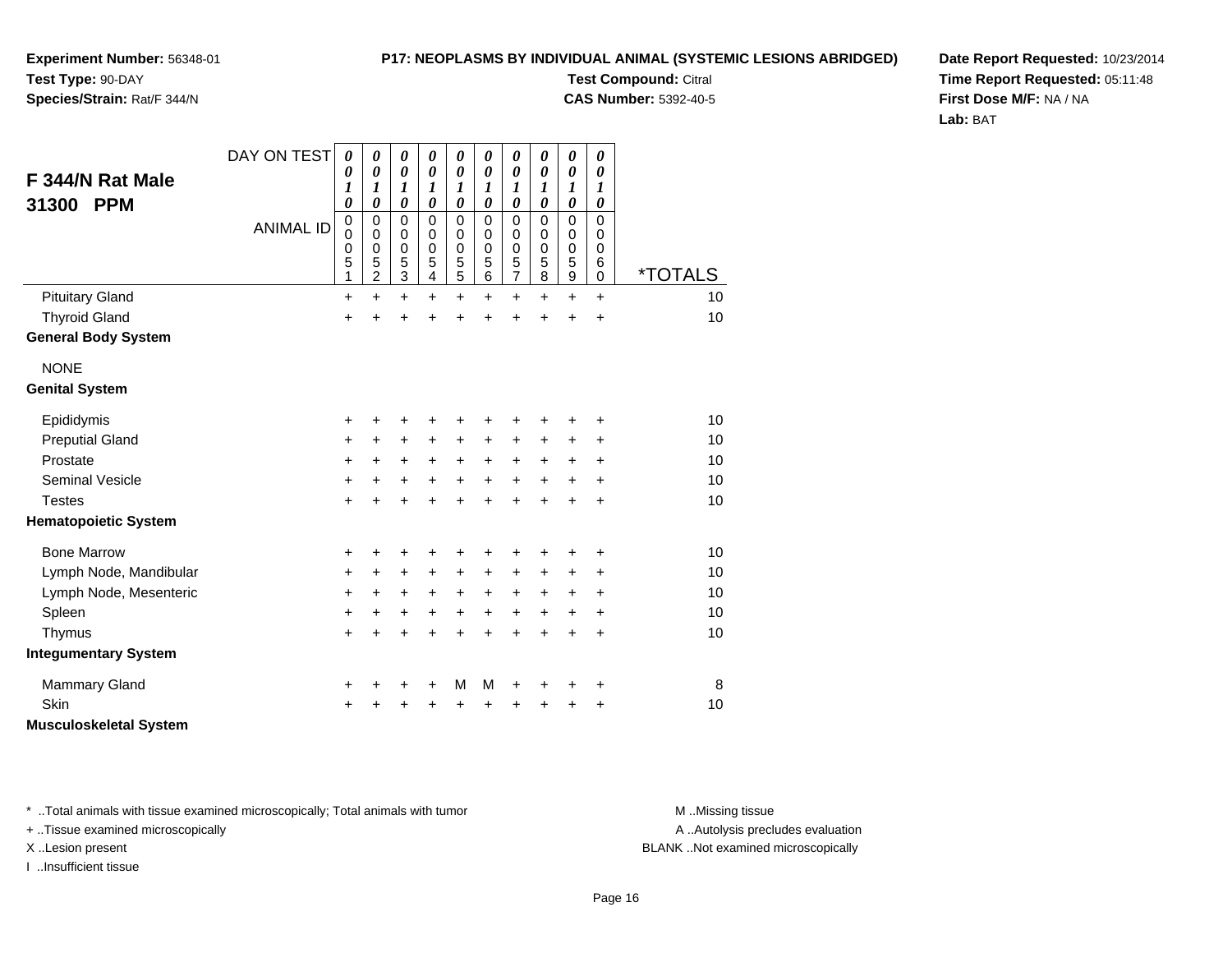**Species/Strain:** Rat/F 344/N

### **P17: NEOPLASMS BY INDIVIDUAL ANIMAL (SYSTEMIC LESIONS ABRIDGED)**

**Test Compound:** Citral

**CAS Number:** 5392-40-5

**Date Report Requested:** 10/23/2014**Time Report Requested:** 05:11:48**First Dose M/F:** NA / NA**Lab:** BAT

| F 344/N Rat Male<br>31300<br><b>PPM</b> | DAY ON TEST<br><b>ANIMAL ID</b> | 0<br>0<br>1<br>$\boldsymbol{\theta}$<br>0<br>$\mathbf 0$<br>0<br>5 | 0<br>0<br>1<br>0<br>0<br>0<br>0<br>5 | 0<br>0<br>1<br>0<br>0<br>0<br>$\mathbf 0$<br>5 | 0<br>0<br>1<br>0<br>0<br>0<br>$\mathbf 0$<br>5 | 0<br>0<br>1<br>0<br>0<br>0<br>0<br>5 | 0<br>$\boldsymbol{\theta}$<br>1<br>0<br>0<br>0<br>0<br>5 | 0<br>$\boldsymbol{\theta}$<br>1<br>0<br>0<br>$\boldsymbol{0}$<br>$\pmb{0}$<br>5 | 0<br>0<br>1<br>0<br>0<br>0<br>0<br>5 | 0<br>$\boldsymbol{\theta}$<br>1<br>$\boldsymbol{\theta}$<br>0<br>$\pmb{0}$<br>$\begin{smallmatrix}0\0\0\end{smallmatrix}$ | 0<br>0<br>1<br>0<br>0<br>0<br>0<br>6 |                         |
|-----------------------------------------|---------------------------------|--------------------------------------------------------------------|--------------------------------------|------------------------------------------------|------------------------------------------------|--------------------------------------|----------------------------------------------------------|---------------------------------------------------------------------------------|--------------------------------------|---------------------------------------------------------------------------------------------------------------------------|--------------------------------------|-------------------------|
|                                         |                                 | 1                                                                  | $\overline{2}$                       | $\overline{3}$                                 | 4                                              | 5                                    | 6                                                        | $\overline{7}$                                                                  | 8                                    | $\boldsymbol{9}$                                                                                                          | 0                                    | <i><b>*TOTALS</b></i>   |
| Bone                                    |                                 | $\ddot{}$                                                          | $\ddot{}$                            | $\ddot{}$                                      | $\ddot{}$                                      | $\ddot{}$                            | $\ddot{}$                                                | $\ddot{}$                                                                       | $\ddot{}$                            | $\ddot{}$                                                                                                                 | $\ddot{}$                            | 10                      |
| <b>Nervous System</b>                   |                                 |                                                                    |                                      |                                                |                                                |                                      |                                                          |                                                                                 |                                      |                                                                                                                           |                                      |                         |
| <b>Brain</b>                            |                                 | $\pm$                                                              |                                      | +                                              | ٠                                              | +                                    | ┿                                                        | +                                                                               |                                      |                                                                                                                           | ÷                                    | 10                      |
| <b>Respiratory System</b>               |                                 |                                                                    |                                      |                                                |                                                |                                      |                                                          |                                                                                 |                                      |                                                                                                                           |                                      |                         |
| Lung                                    |                                 | +                                                                  |                                      | ٠                                              |                                                | +                                    |                                                          | +                                                                               |                                      | +                                                                                                                         | +                                    | 10                      |
| <b>Nose</b>                             |                                 | $\ddot{}$                                                          | +                                    | $\ddot{}$                                      | +                                              | $\ddot{}$                            | +                                                        | $\ddot{}$                                                                       | $\ddot{}$                            | +                                                                                                                         | +                                    | 10                      |
| Trachea                                 |                                 | $\ddot{}$                                                          |                                      |                                                | $\ddot{}$                                      | $\ddot{}$                            | $\ddot{}$                                                | $\ddot{}$                                                                       | $\ddot{}$                            | +                                                                                                                         | $\ddot{}$                            | 10                      |
| <b>Special Senses System</b>            |                                 |                                                                    |                                      |                                                |                                                |                                      |                                                          |                                                                                 |                                      |                                                                                                                           |                                      |                         |
| <b>NONE</b>                             |                                 |                                                                    |                                      |                                                |                                                |                                      |                                                          |                                                                                 |                                      |                                                                                                                           |                                      |                         |
| <b>Urinary System</b>                   |                                 |                                                                    |                                      |                                                |                                                |                                      |                                                          |                                                                                 |                                      |                                                                                                                           |                                      |                         |
| Kidney                                  |                                 | $\ddot{}$                                                          | +                                    | ٠                                              | +                                              | ٠                                    | ٠                                                        | +                                                                               | ٠                                    | +                                                                                                                         | ٠                                    | 10                      |
| <b>Urinary Bladder</b>                  |                                 | $+$                                                                | +                                    | +                                              | +                                              | $\ddot{}$                            | $\ddot{}$                                                | $\ddot{}$                                                                       | $\ddot{}$                            | $\ddot{}$                                                                                                                 | $\ddot{}$                            | 10                      |
| <b>SYSTEMIC LESIONS</b>                 |                                 |                                                                    |                                      |                                                |                                                |                                      |                                                          |                                                                                 |                                      |                                                                                                                           |                                      |                         |
| Multiple Organ                          |                                 | +                                                                  |                                      |                                                |                                                |                                      |                                                          |                                                                                 |                                      |                                                                                                                           |                                      | 10                      |
|                                         |                                 |                                                                    |                                      |                                                |                                                |                                      |                                                          |                                                                                 |                                      |                                                                                                                           |                                      | *** END OF MALE DATA*** |

\* ..Total animals with tissue examined microscopically; Total animals with tumor **M** . Missing tissue M ..Missing tissue

+ ..Tissue examined microscopically

I ..Insufficient tissue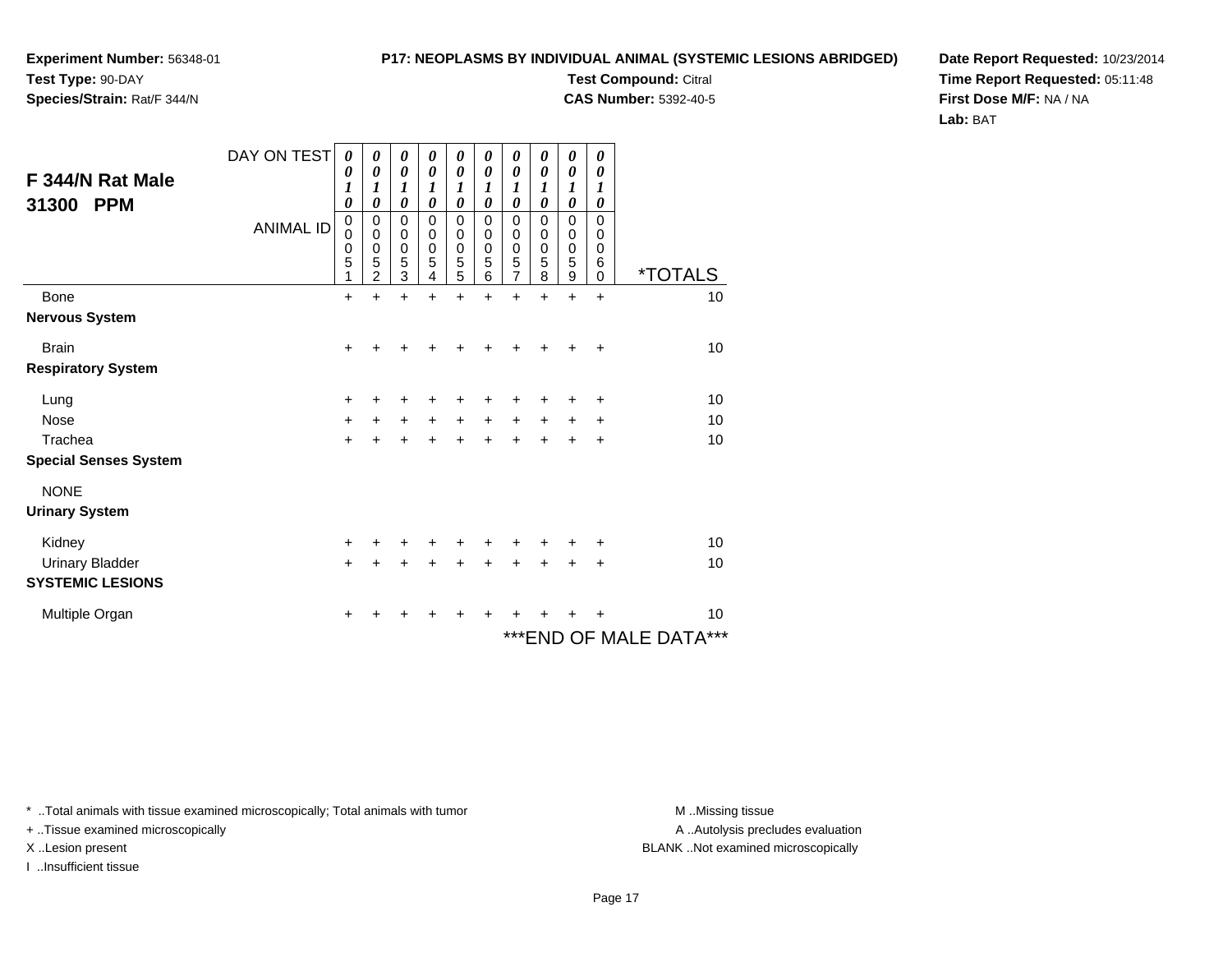## **Species/Strain:** Rat/F 344/N

### **P17: NEOPLASMS BY INDIVIDUAL ANIMAL (SYSTEMIC LESIONS ABRIDGED)**

**Test Compound:** Citral **CAS Number:** 5392-40-5

**Date Report Requested:** 10/23/2014**Time Report Requested:** 05:11:48**First Dose M/F:** NA / NA**Lab:** BAT

| F 344/N Rat Female<br><b>UNTREAT CONTROL</b> | DAY ON TEST<br><b>ANIMAL ID</b> | $\boldsymbol{\theta}$<br>0<br>9<br>$\overline{\mathbf{3}}$<br>0<br>$\mathbf 0$<br>0<br>6<br>1 | 0<br>0<br>9<br>$\overline{\mathbf{3}}$<br>0<br>$\mathbf 0$<br>0<br>6<br>$\overline{2}$ | $\boldsymbol{\theta}$<br>$\boldsymbol{\theta}$<br>9<br>$\mathfrak{z}$<br>$\mathbf 0$<br>$\mathbf 0$<br>$\mathbf 0$<br>$6\phantom{1}6$<br>3 | 0<br>$\boldsymbol{\theta}$<br>9<br>$\mathfrak{z}$<br>$\mathbf 0$<br>0<br>$\mathbf 0$<br>$\,6$<br>4 | 0<br>$\boldsymbol{\theta}$<br>9<br>$\mathfrak{z}$<br>$\mathbf 0$<br>$\mathbf 0$<br>$\mathbf 0$<br>$\,6$<br>5 | 0<br>0<br>9<br>$\overline{\mathbf{3}}$<br>$\mathbf 0$<br>0<br>$\mathbf 0$<br>6<br>6 | 0<br>0<br>9<br>$\boldsymbol{\mathfrak{z}}$<br>$\mathbf 0$<br>$\mathbf 0$<br>$\mathbf 0$<br>6<br>7 | 0<br>0<br>9<br>$\mathfrak{z}$<br>$\mathbf 0$<br>0<br>$\mathbf 0$<br>6<br>8 | $\boldsymbol{\theta}$<br>0<br>9<br>$\overline{\mathbf{3}}$<br>$\overline{0}$<br>$\mathbf 0$<br>$\mathbf 0$<br>6<br>9 | 0<br>0<br>9<br>$\mathfrak{z}$<br>$\overline{0}$<br>$\mathbf 0$<br>0<br>7<br>0 | <i><b>*TOTALS</b></i> |
|----------------------------------------------|---------------------------------|-----------------------------------------------------------------------------------------------|----------------------------------------------------------------------------------------|--------------------------------------------------------------------------------------------------------------------------------------------|----------------------------------------------------------------------------------------------------|--------------------------------------------------------------------------------------------------------------|-------------------------------------------------------------------------------------|---------------------------------------------------------------------------------------------------|----------------------------------------------------------------------------|----------------------------------------------------------------------------------------------------------------------|-------------------------------------------------------------------------------|-----------------------|
| <b>Alimentary System</b>                     |                                 |                                                                                               |                                                                                        |                                                                                                                                            |                                                                                                    |                                                                                                              |                                                                                     |                                                                                                   |                                                                            |                                                                                                                      |                                                                               |                       |
| Esophagus                                    |                                 | +                                                                                             | +                                                                                      | +                                                                                                                                          |                                                                                                    | +                                                                                                            | ٠                                                                                   | +                                                                                                 | +                                                                          | ÷                                                                                                                    | +                                                                             | 10                    |
| Intestine Large, Cecum                       |                                 | +                                                                                             | $\ddot{}$                                                                              | $\ddot{}$                                                                                                                                  | $\ddot{}$                                                                                          | $\ddot{}$                                                                                                    | $\ddot{}$                                                                           | $\ddot{}$                                                                                         | +                                                                          | $\ddot{}$                                                                                                            | +                                                                             | 10                    |
| Intestine Large, Colon                       |                                 | $\ddot{}$                                                                                     | $\ddot{}$                                                                              | $\ddot{}$                                                                                                                                  | $\ddot{}$                                                                                          | +                                                                                                            | $\ddot{}$                                                                           | $\ddot{}$                                                                                         | $\ddot{}$                                                                  | $\ddot{}$                                                                                                            | ÷                                                                             | 10                    |
| Intestine Large, Rectum                      |                                 | +                                                                                             | $\ddot{}$                                                                              | $\ddot{}$                                                                                                                                  | $\ddot{}$                                                                                          | $\ddot{}$                                                                                                    | $+$                                                                                 | +                                                                                                 | $\ddot{}$                                                                  | $\ddot{}$                                                                                                            | +                                                                             | 10                    |
| Intestine Small, Duodenum                    |                                 | $\ddot{}$                                                                                     | $\ddot{}$                                                                              | $\ddot{}$                                                                                                                                  | $\ddot{}$                                                                                          | $\ddot{}$                                                                                                    | $\ddot{}$                                                                           | $\ddot{}$                                                                                         | $\ddot{}$                                                                  | $\ddot{}$                                                                                                            | $\ddot{}$                                                                     | 10                    |
| Intestine Small, Ileum                       |                                 | +                                                                                             | +                                                                                      | +                                                                                                                                          | $\ddot{}$                                                                                          | +                                                                                                            | +                                                                                   | +                                                                                                 | $\ddot{}$                                                                  | +                                                                                                                    | +                                                                             | 10                    |
| Intestine Small, Jejunum                     |                                 | +                                                                                             | +                                                                                      | $\ddot{}$                                                                                                                                  | $\ddot{}$                                                                                          | +                                                                                                            | $\ddot{}$                                                                           | +                                                                                                 | $\ddot{}$                                                                  | $\ddot{}$                                                                                                            | $\ddot{}$                                                                     | 10                    |
| Liver                                        |                                 | $\ddot{}$                                                                                     | $\ddot{}$                                                                              | $\ddot{}$                                                                                                                                  | $\ddot{}$                                                                                          | $\ddot{}$                                                                                                    | $\ddot{}$                                                                           | $\ddot{}$                                                                                         | $\ddot{}$                                                                  | $\ddot{}$                                                                                                            | $\ddot{}$                                                                     | 10                    |
| Pancreas                                     |                                 | +                                                                                             | +                                                                                      | $\ddot{}$                                                                                                                                  | $\ddot{}$                                                                                          | $\ddot{}$                                                                                                    | $\ddot{}$                                                                           | +                                                                                                 | $\ddot{}$                                                                  | $\ddot{}$                                                                                                            | +                                                                             | 10                    |
| Salivary Glands                              |                                 | +                                                                                             | +                                                                                      | +                                                                                                                                          | $\ddot{}$                                                                                          | $\ddot{}$                                                                                                    | +                                                                                   | +                                                                                                 | $\ddot{}$                                                                  | +                                                                                                                    | +                                                                             | 10                    |
| Stomach, Forestomach                         |                                 | $\ddot{}$                                                                                     | $\ddot{}$                                                                              | $\ddot{}$                                                                                                                                  | $\ddot{}$                                                                                          | $\ddot{}$                                                                                                    | $\ddot{}$                                                                           | $\ddot{}$                                                                                         | $\ddot{}$                                                                  | $\ddot{}$                                                                                                            | $\ddot{}$                                                                     | 10                    |
| Stomach, Glandular                           |                                 | $\ddot{}$                                                                                     | $\ddot{}$                                                                              | $\ddot{}$                                                                                                                                  | $\ddot{}$                                                                                          | $\ddot{}$                                                                                                    | $\ddot{}$                                                                           | $\ddot{}$                                                                                         | $\ddot{}$                                                                  | $\ddot{}$                                                                                                            | $\ddot{}$                                                                     | 10                    |
| <b>Cardiovascular System</b>                 |                                 |                                                                                               |                                                                                        |                                                                                                                                            |                                                                                                    |                                                                                                              |                                                                                     |                                                                                                   |                                                                            |                                                                                                                      |                                                                               |                       |
| <b>Blood Vessel</b>                          |                                 | +                                                                                             | +                                                                                      | +                                                                                                                                          |                                                                                                    | +                                                                                                            | +                                                                                   | +                                                                                                 |                                                                            | +                                                                                                                    | ٠                                                                             | 10                    |
| Heart                                        |                                 | $\ddot{}$                                                                                     |                                                                                        | $\ddot{}$                                                                                                                                  |                                                                                                    | $\ddot{}$                                                                                                    | $\ddot{}$                                                                           | $\ddot{}$                                                                                         | $\ddot{}$                                                                  | $\ddot{}$                                                                                                            | +                                                                             | 10                    |
| <b>Endocrine System</b>                      |                                 |                                                                                               |                                                                                        |                                                                                                                                            |                                                                                                    |                                                                                                              |                                                                                     |                                                                                                   |                                                                            |                                                                                                                      |                                                                               |                       |
| <b>Adrenal Cortex</b>                        |                                 | +                                                                                             | ٠                                                                                      | +                                                                                                                                          |                                                                                                    | +                                                                                                            | +                                                                                   | +                                                                                                 |                                                                            | ٠                                                                                                                    | ٠                                                                             | 10                    |
| Adrenal Medulla                              |                                 | +                                                                                             | $\ddot{}$                                                                              | $\ddot{}$                                                                                                                                  | $\ddot{}$                                                                                          | $\ddot{}$                                                                                                    | $\ddot{}$                                                                           | $\ddot{}$                                                                                         | $\ddot{}$                                                                  | +                                                                                                                    | +                                                                             | 10                    |
| Islets, Pancreatic                           |                                 | ٠                                                                                             | +                                                                                      | +                                                                                                                                          |                                                                                                    | $\ddot{}$                                                                                                    | $\ddot{}$                                                                           | +                                                                                                 | $\ddot{}$                                                                  | $\ddot{}$                                                                                                            | +                                                                             | 10                    |
| Parathyroid Gland                            |                                 | +                                                                                             | +                                                                                      | +                                                                                                                                          |                                                                                                    | $\ddot{}$                                                                                                    | $\ddot{}$                                                                           | $\ddot{}$                                                                                         | $\ddot{}$                                                                  | $\ddot{}$                                                                                                            | +                                                                             | 10                    |

\* ..Total animals with tissue examined microscopically; Total animals with tumor **M** . Missing tissue M ..Missing tissue

+ ..Tissue examined microscopically

I ..Insufficient tissue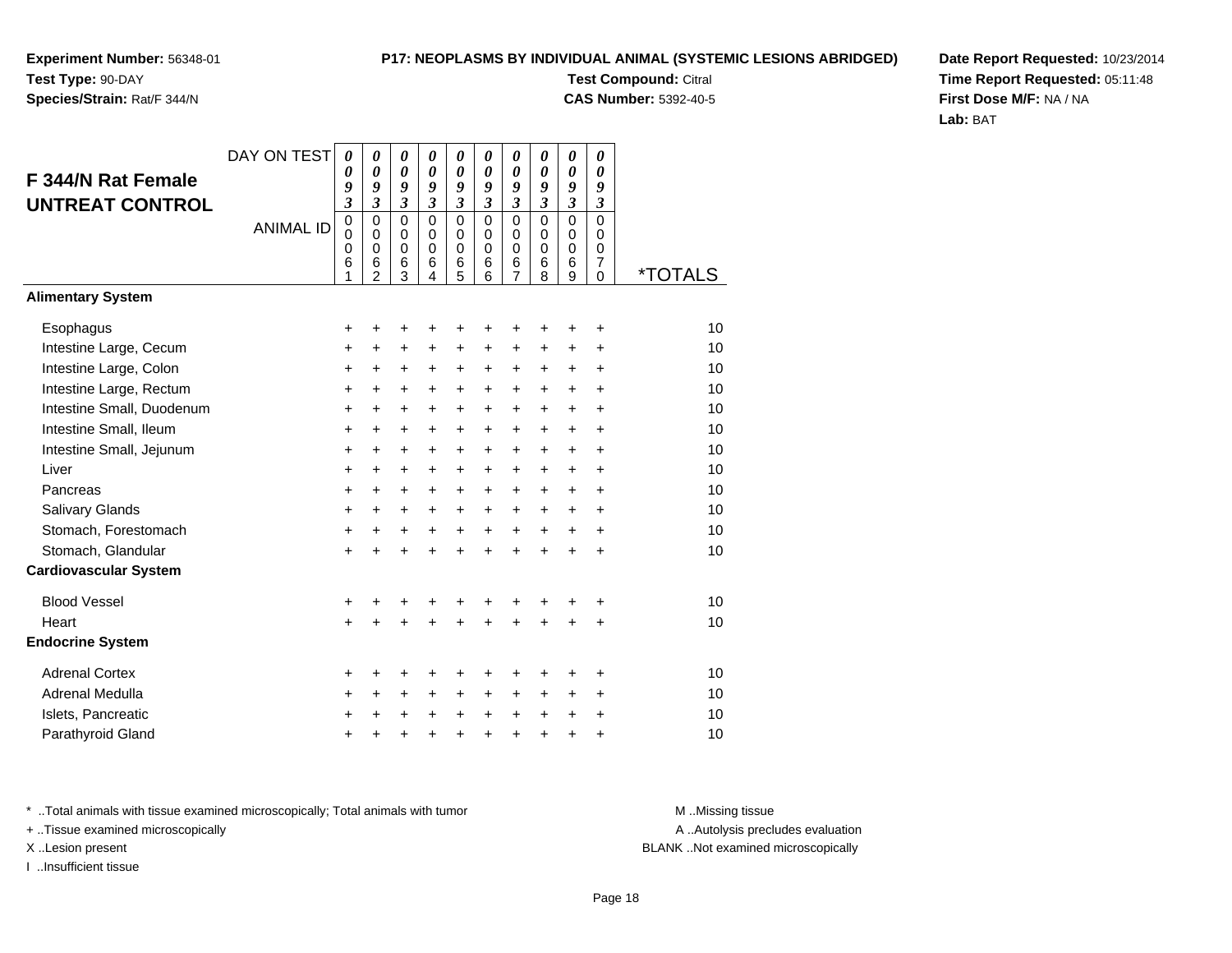**Experiment Number:** 56348-01**Test Type:** 90-DAY

## **Species/Strain:** Rat/F 344/N

**Test Compound:** Citral **CAS Number:** 5392-40-5

**Date Report Requested:** 10/23/2014**Time Report Requested:** 05:11:48**First Dose M/F:** NA / NA**Lab:** BAT

| F 344/N Rat Female<br><b>UNTREAT CONTROL</b> | DAY ON TEST<br><b>ANIMAL ID</b> | 0<br>0<br>9<br>3<br>0<br>0<br>0<br>6 | 0<br>0<br>9<br>$\overline{\mathbf{3}}$<br>$\mathbf 0$<br>0<br>0<br>6 | $\boldsymbol{\theta}$<br>$\boldsymbol{\theta}$<br>9<br>$\boldsymbol{\beta}$<br>$\mathbf 0$<br>0<br>$\mathbf 0$<br>6 | 0<br>0<br>9<br>$\boldsymbol{\beta}$<br>$\mathbf 0$<br>0<br>$\mathbf 0$<br>6 | 0<br>0<br>9<br>$\mathfrak{z}$<br>0<br>0<br>0<br>$\,6$ | 0<br>0<br>9<br>3<br>$\mathbf 0$<br>$\Omega$<br>0<br>6 | 0<br>0<br>9<br>3<br>$\mathbf 0$<br>0<br>0<br>$\,6$ | 0<br>0<br>9<br>3<br>$\mathbf 0$<br>0<br>0<br>6 | 0<br>$\boldsymbol{\theta}$<br>9<br>3<br>0<br>0<br>0<br>6 | 0<br>0<br>9<br>$\boldsymbol{\beta}$<br>$\mathbf 0$<br>0<br>0<br>7 |                       |
|----------------------------------------------|---------------------------------|--------------------------------------|----------------------------------------------------------------------|---------------------------------------------------------------------------------------------------------------------|-----------------------------------------------------------------------------|-------------------------------------------------------|-------------------------------------------------------|----------------------------------------------------|------------------------------------------------|----------------------------------------------------------|-------------------------------------------------------------------|-----------------------|
|                                              |                                 | 1                                    | $\overline{c}$                                                       | $\overline{3}$                                                                                                      | $\overline{\mathbf{4}}$                                                     | $\overline{5}$                                        | 6                                                     | $\overline{7}$                                     | 8                                              | 9                                                        | 0                                                                 | <i><b>*TOTALS</b></i> |
| <b>Pituitary Gland</b>                       |                                 | $\ddot{}$                            | $\ddot{}$                                                            | $\ddot{}$                                                                                                           | $\ddot{}$                                                                   | $\ddot{}$                                             | $\ddot{}$                                             | $\ddot{}$                                          | $+$                                            | $\ddot{}$                                                | $\ddot{}$                                                         | 10                    |
| <b>Thyroid Gland</b>                         |                                 | $\ddot{}$                            | $\ddot{}$                                                            | $\ddot{}$                                                                                                           | Ŧ.                                                                          | $\ddot{}$                                             | $\ddot{}$                                             | $\ddot{}$                                          | $\ddot{}$                                      | $\ddot{}$                                                | $\ddot{}$                                                         | 10                    |
| <b>General Body System</b>                   |                                 |                                      |                                                                      |                                                                                                                     |                                                                             |                                                       |                                                       |                                                    |                                                |                                                          |                                                                   |                       |
| <b>NONE</b>                                  |                                 |                                      |                                                                      |                                                                                                                     |                                                                             |                                                       |                                                       |                                                    |                                                |                                                          |                                                                   |                       |
| <b>Genital System</b>                        |                                 |                                      |                                                                      |                                                                                                                     |                                                                             |                                                       |                                                       |                                                    |                                                |                                                          |                                                                   |                       |
| <b>Clitoral Gland</b>                        |                                 | +                                    | +                                                                    | +                                                                                                                   | +                                                                           | +                                                     | +                                                     | +                                                  | +                                              | +                                                        | +                                                                 | 10                    |
| Ovary                                        |                                 | +                                    | $\ddot{}$                                                            | $\ddot{}$                                                                                                           | $\ddot{}$                                                                   | $\ddot{}$                                             | $\ddot{}$                                             | $\ddot{}$                                          | $\ddot{}$                                      | $\ddot{}$                                                | +                                                                 | 10                    |
| Uterus                                       |                                 | $\ddot{}$                            | $\ddot{}$                                                            | $\ddot{}$                                                                                                           | $\ddot{}$                                                                   | $\ddot{}$                                             | $\ddot{}$                                             | $\ddot{}$                                          | $+$                                            | $\ddot{}$                                                | $\ddot{}$                                                         | 10                    |
| <b>Hematopoietic System</b>                  |                                 |                                      |                                                                      |                                                                                                                     |                                                                             |                                                       |                                                       |                                                    |                                                |                                                          |                                                                   |                       |
| <b>Bone Marrow</b>                           |                                 | +                                    | +                                                                    | +                                                                                                                   |                                                                             | +                                                     | +                                                     | +                                                  |                                                | +                                                        | +                                                                 | 10                    |
| Lymph Node, Mandibular                       |                                 | +                                    | +                                                                    | +                                                                                                                   | ٠                                                                           | +                                                     | +                                                     | +                                                  | +                                              | ٠                                                        | ٠                                                                 | 10                    |
| Lymph Node, Mesenteric                       |                                 | +                                    | +                                                                    | +                                                                                                                   | $\ddot{}$                                                                   | $\ddot{}$                                             | $\ddot{}$                                             | +                                                  | $\ddot{}$                                      | ÷                                                        | +                                                                 | 10                    |
| Spleen                                       |                                 | $\ddot{}$                            | $\ddot{}$                                                            | $\ddot{}$                                                                                                           | $\ddot{}$                                                                   | $\ddot{}$                                             | $\ddot{}$                                             | $\ddot{}$                                          | $\ddot{}$                                      | +                                                        | $\ddot{}$                                                         | 10                    |
| Thymus                                       |                                 | $\ddot{}$                            | $\ddot{}$                                                            | $\ddot{}$                                                                                                           | $\ddot{}$                                                                   | $\ddot{}$                                             | $\ddot{}$                                             | $\ddot{}$                                          | $\ddot{}$                                      | $\ddot{}$                                                | $\ddot{}$                                                         | 10                    |
| <b>Integumentary System</b>                  |                                 |                                      |                                                                      |                                                                                                                     |                                                                             |                                                       |                                                       |                                                    |                                                |                                                          |                                                                   |                       |
| <b>Mammary Gland</b>                         |                                 | +                                    | +                                                                    | +                                                                                                                   |                                                                             | +                                                     | +                                                     | +                                                  |                                                | +                                                        | +                                                                 | 10                    |
| Skin                                         |                                 | $\ddot{}$                            | +                                                                    | $\ddot{}$                                                                                                           |                                                                             | $\ddot{}$                                             | $\ddot{}$                                             | $\ddot{}$                                          | $\ddot{}$                                      | $\ddot{}$                                                | +                                                                 | 10                    |
| <b>Musculoskeletal System</b>                |                                 |                                      |                                                                      |                                                                                                                     |                                                                             |                                                       |                                                       |                                                    |                                                |                                                          |                                                                   |                       |
| <b>Bone</b>                                  |                                 | +                                    |                                                                      |                                                                                                                     |                                                                             | ٠                                                     | +                                                     | +                                                  | ٠                                              | +                                                        | +                                                                 | 10                    |

\* ..Total animals with tissue examined microscopically; Total animals with tumor **M** . Missing tissue M ..Missing tissue

+ ..Tissue examined microscopically

I ..Insufficient tissue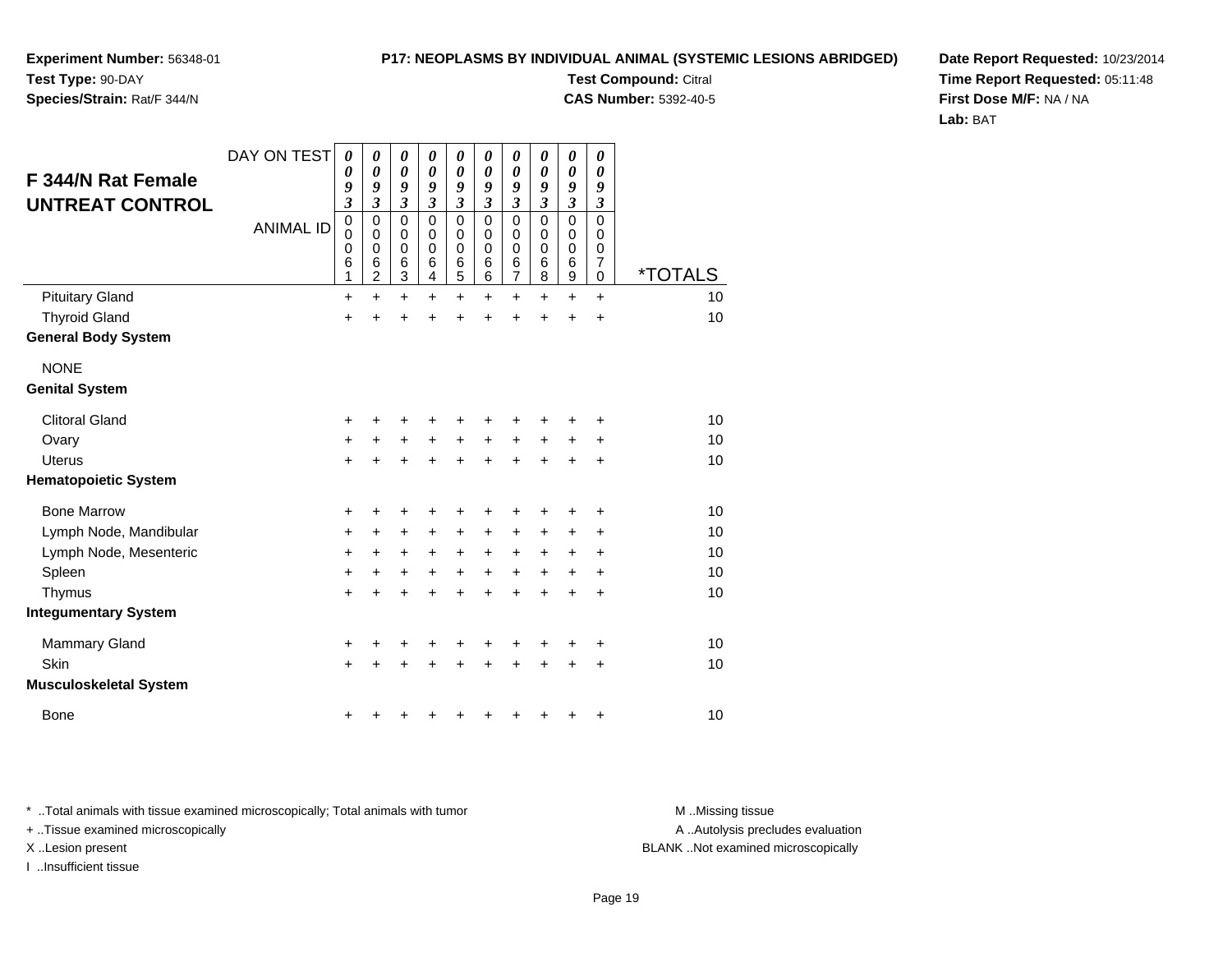**Experiment Number:** 56348-01**Test Type:** 90-DAY

**Species/Strain:** Rat/F 344/N

**Test Compound:** Citral **CAS Number:** 5392-40-5

**Date Report Requested:** 10/23/2014**Time Report Requested:** 05:11:48**First Dose M/F:** NA / NA**Lab:** BAT

| <b>F 344/N Rat Female</b><br><b>UNTREAT CONTROL</b> | DAY ON TEST<br><b>ANIMAL ID</b> | $\boldsymbol{\theta}$<br>0<br>9<br>$\overline{\mathbf{3}}$<br>0<br>0<br>0<br>6 | 0<br>0<br>9<br>3<br>$\pmb{0}$<br>$\pmb{0}$<br>$\mathbf 0$<br>6<br>$\mathfrak{p}$ | 0<br>$\boldsymbol{\theta}$<br>9<br>$\overline{\mathbf{3}}$<br>$\mathbf 0$<br>$\mathbf 0$<br>$\mathbf 0$<br>6<br>3 | 0<br>0<br>9<br>$\mathfrak{z}$<br>$\mathbf 0$<br>0<br>$\mathbf 0$<br>6<br>4 | 0<br>$\boldsymbol{\theta}$<br>9<br>$\mathfrak{z}$<br>0<br>0<br>$\mathbf 0$<br>6<br>5 | 0<br>0<br>9<br>$\boldsymbol{\beta}$<br>$\Omega$<br>0<br>$\mathbf 0$<br>6<br>6 | 0<br>0<br>9<br>$\mathfrak{z}$<br>$\mathbf 0$<br>0<br>$\mathbf 0$<br>6<br>$\overline{7}$ | 0<br>0<br>9<br>$\mathfrak{z}$<br>$\Omega$<br>0<br>0<br>6<br>8 | 0<br>$\boldsymbol{\theta}$<br>9<br>$\mathfrak{z}$<br>$\mathbf 0$<br>0<br>$\mathbf 0$<br>6<br>9 | 0<br>0<br>9<br>3<br>$\Omega$<br>0<br>$\mathbf 0$<br>7<br>0 | <i><b>*TOTALS</b></i> |
|-----------------------------------------------------|---------------------------------|--------------------------------------------------------------------------------|----------------------------------------------------------------------------------|-------------------------------------------------------------------------------------------------------------------|----------------------------------------------------------------------------|--------------------------------------------------------------------------------------|-------------------------------------------------------------------------------|-----------------------------------------------------------------------------------------|---------------------------------------------------------------|------------------------------------------------------------------------------------------------|------------------------------------------------------------|-----------------------|
| <b>Nervous System</b>                               |                                 |                                                                                |                                                                                  |                                                                                                                   |                                                                            |                                                                                      |                                                                               |                                                                                         |                                                               |                                                                                                |                                                            |                       |
| <b>Brain</b>                                        |                                 | $\ddot{}$                                                                      |                                                                                  |                                                                                                                   |                                                                            |                                                                                      |                                                                               | +                                                                                       |                                                               | +                                                                                              | $\ddot{}$                                                  | 10                    |
| <b>Respiratory System</b>                           |                                 |                                                                                |                                                                                  |                                                                                                                   |                                                                            |                                                                                      |                                                                               |                                                                                         |                                                               |                                                                                                |                                                            |                       |
| Lung                                                |                                 | $\ddot{}$                                                                      | +                                                                                | +                                                                                                                 | +                                                                          | +                                                                                    | +                                                                             | +                                                                                       | +                                                             | ÷                                                                                              | $\ddot{}$                                                  | 10                    |
| Nose                                                |                                 | $\ddot{}$                                                                      | $+$                                                                              | $\ddot{}$                                                                                                         | $\ddot{}$                                                                  | $+$                                                                                  | $+$                                                                           | $\ddot{}$                                                                               | $\ddot{}$                                                     | $\pm$                                                                                          | $\ddot{}$                                                  | 10                    |
| Trachea                                             |                                 | $\ddot{}$                                                                      | $\ddot{}$                                                                        | $\ddot{}$                                                                                                         | $\ddot{}$                                                                  | $+$                                                                                  | $\ddot{}$                                                                     | $\ddot{}$                                                                               | $+$                                                           | $\ddot{}$                                                                                      | $\div$                                                     | 10                    |
| <b>Special Senses System</b>                        |                                 |                                                                                |                                                                                  |                                                                                                                   |                                                                            |                                                                                      |                                                                               |                                                                                         |                                                               |                                                                                                |                                                            |                       |
| <b>NONE</b>                                         |                                 |                                                                                |                                                                                  |                                                                                                                   |                                                                            |                                                                                      |                                                                               |                                                                                         |                                                               |                                                                                                |                                                            |                       |
| <b>Urinary System</b>                               |                                 |                                                                                |                                                                                  |                                                                                                                   |                                                                            |                                                                                      |                                                                               |                                                                                         |                                                               |                                                                                                |                                                            |                       |
| Kidney                                              |                                 | $\ddot{}$                                                                      | +                                                                                | +                                                                                                                 | +                                                                          | $\ddot{}$                                                                            | +                                                                             | $\ddot{}$                                                                               | ٠                                                             | +                                                                                              | $\ddot{}$                                                  | 10                    |
| <b>Urinary Bladder</b>                              |                                 | $\ddot{}$                                                                      | +                                                                                | $\ddot{}$                                                                                                         | $\ddot{}$                                                                  | $+$                                                                                  | $\ddot{}$                                                                     | $\ddot{}$                                                                               | $\ddot{}$                                                     | $\ddot{}$                                                                                      | $\ddot{}$                                                  | 10                    |
| <b>SYSTEMIC LESIONS</b>                             |                                 |                                                                                |                                                                                  |                                                                                                                   |                                                                            |                                                                                      |                                                                               |                                                                                         |                                                               |                                                                                                |                                                            |                       |
| Multiple Organ                                      |                                 | +                                                                              |                                                                                  |                                                                                                                   |                                                                            |                                                                                      |                                                                               |                                                                                         |                                                               | +                                                                                              | $\ddot{}$                                                  | 10                    |

\* ..Total animals with tissue examined microscopically; Total animals with tumor **M** . Missing tissue M ..Missing tissue

+ ..Tissue examined microscopically

I ..Insufficient tissue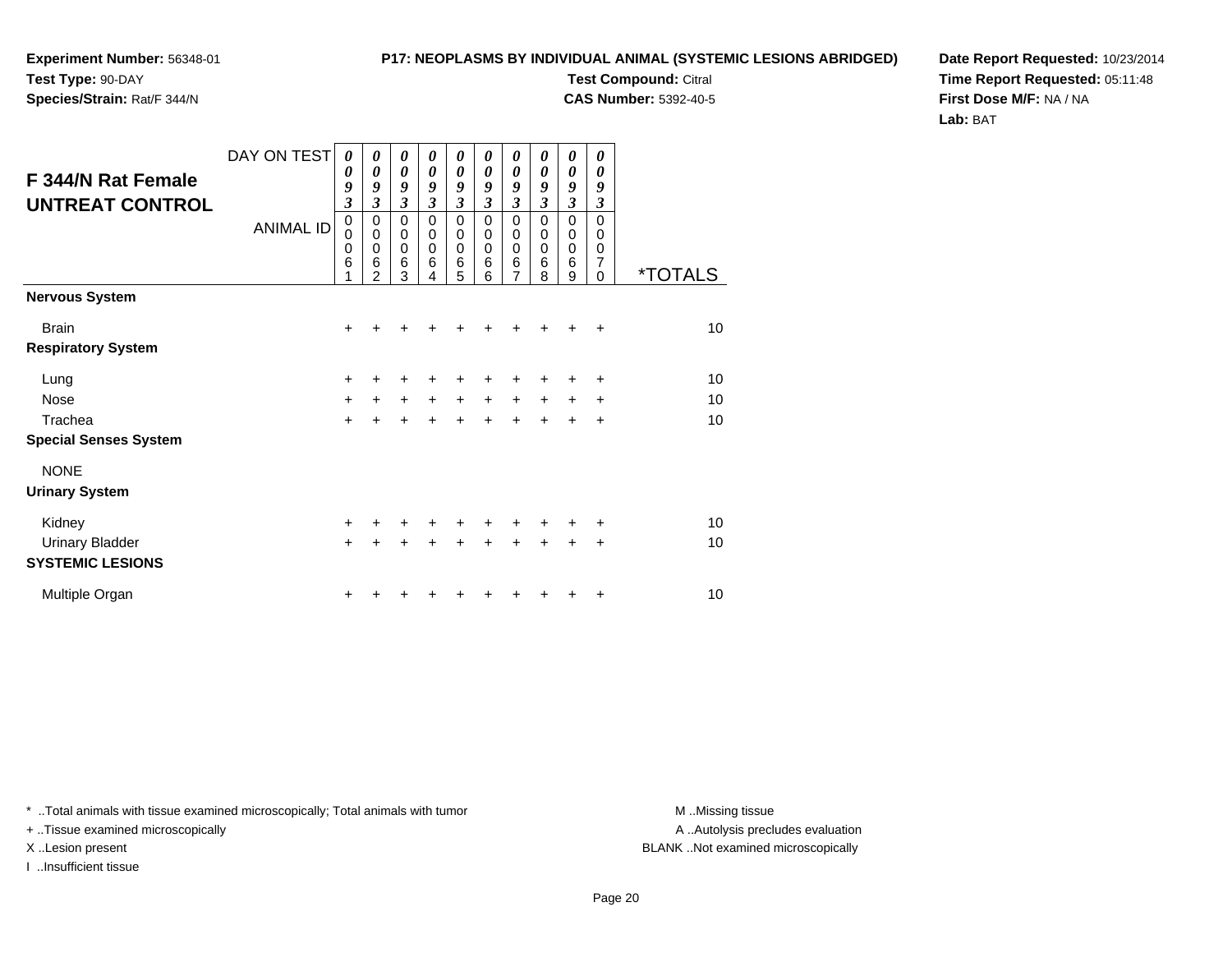## **Species/Strain:** Rat/F 344/N

### **P17: NEOPLASMS BY INDIVIDUAL ANIMAL (SYSTEMIC LESIONS ABRIDGED)**

**Test Compound:** Citral **CAS Number:** 5392-40-5

**Date Report Requested:** 10/23/2014**Time Report Requested:** 05:11:48**First Dose M/F:** NA / NA**Lab:** BAT

|                              | DAY ON TEST      | 0                                         | 0                                                             | 0                                                      | 0                                                | 0                                         | $\theta$                                      | 0                                                                | 0                                                      | 0                                                                 | 0                                                      |                       |
|------------------------------|------------------|-------------------------------------------|---------------------------------------------------------------|--------------------------------------------------------|--------------------------------------------------|-------------------------------------------|-----------------------------------------------|------------------------------------------------------------------|--------------------------------------------------------|-------------------------------------------------------------------|--------------------------------------------------------|-----------------------|
| <b>F 344/N Rat Female</b>    |                  | 0<br>9                                    | 0<br>9                                                        | $\boldsymbol{\theta}$<br>9                             | $\boldsymbol{\theta}$<br>9                       | $\boldsymbol{\theta}$<br>9                | $\boldsymbol{\theta}$<br>9                    | $\boldsymbol{\theta}$<br>9                                       | $\boldsymbol{\theta}$<br>9                             | $\boldsymbol{\theta}$<br>9                                        | 0<br>9                                                 |                       |
| <b>VEHICLE CONTROL</b>       |                  | $\mathfrak{z}$                            | $\overline{\mathbf{3}}$                                       | $\mathfrak{z}$                                         | $\overline{\mathbf{3}}$                          | $\mathfrak{z}$                            | $\overline{\mathbf{3}}$                       | $\mathfrak{z}$                                                   | $\mathfrak{z}$                                         | $\overline{\mathbf{3}}$                                           | $\mathfrak{z}$                                         |                       |
|                              | <b>ANIMAL ID</b> | $\mathbf 0$<br>$\mathbf 0$<br>0<br>7<br>1 | $\mathbf 0$<br>$\Omega$<br>$\mathbf 0$<br>7<br>$\overline{2}$ | $\overline{0}$<br>$\mathbf 0$<br>$\mathbf 0$<br>7<br>3 | $\mathbf 0$<br>$\mathbf 0$<br>$\Omega$<br>7<br>4 | $\mathbf 0$<br>0<br>$\mathbf 0$<br>7<br>5 | $\mathbf 0$<br>$\Omega$<br>$\Omega$<br>7<br>6 | $\mathbf 0$<br>$\mathbf 0$<br>$\mathbf 0$<br>7<br>$\overline{7}$ | $\overline{0}$<br>$\mathbf 0$<br>$\mathbf 0$<br>7<br>8 | $\overline{0}$<br>$\pmb{0}$<br>$\mathbf 0$<br>$\overline{7}$<br>9 | $\overline{0}$<br>0<br>$\mathbf 0$<br>8<br>$\mathbf 0$ | <i><b>*TOTALS</b></i> |
| <b>Alimentary System</b>     |                  |                                           |                                                               |                                                        |                                                  |                                           |                                               |                                                                  |                                                        |                                                                   |                                                        |                       |
| Esophagus                    |                  | +                                         | +                                                             | +                                                      | +                                                | +                                         | +                                             | +                                                                | ٠                                                      | ٠                                                                 | +                                                      | 10                    |
| Intestine Large, Cecum       |                  | +                                         | +                                                             | $\pm$                                                  | $\pm$                                            | $\ddot{}$                                 | $\ddot{}$                                     | $\ddot{}$                                                        | $\ddot{}$                                              | $\ddot{}$                                                         | +                                                      | 10                    |
| Intestine Large, Colon       |                  | $\ddot{}$                                 | +                                                             | $\ddot{}$                                              | $+$                                              | +                                         | $\ddot{}$                                     | $\ddot{}$                                                        | $\ddot{}$                                              | $\ddot{}$                                                         | $\ddot{}$                                              | 10                    |
| Intestine Large, Rectum      |                  | +                                         | +                                                             | $\ddot{}$                                              | $\ddot{}$                                        | +                                         | $\ddot{}$                                     | $\ddot{}$                                                        | $\ddot{}$                                              | +                                                                 | $\ddot{}$                                              | 10                    |
| Intestine Small, Duodenum    |                  | $\ddot{}$                                 | $\ddot{}$                                                     | $\ddot{}$                                              | $+$                                              | $\ddot{}$                                 | $\ddot{}$                                     | $\ddot{}$                                                        | $\ddot{}$                                              | $\ddot{}$                                                         | +                                                      | 10                    |
| Intestine Small, Ileum       |                  | $\ddot{}$                                 | $\ddot{}$                                                     | $\ddot{}$                                              | $\ddot{}$                                        | +                                         | $\ddot{}$                                     | $\ddot{}$                                                        | $\ddot{}$                                              | $\ddot{}$                                                         | $\ddot{}$                                              | 10                    |
| Intestine Small, Jejunum     |                  | $\ddot{}$                                 | $\pm$                                                         | $\pm$                                                  | $\ddot{}$                                        | $\ddot{}$                                 | +                                             | +                                                                | $\pm$                                                  | $\pm$                                                             | +                                                      | 10                    |
| Liver                        |                  | $\ddot{}$                                 | $\ddot{}$                                                     | $\ddot{}$                                              | $+$                                              | +                                         | $\ddot{}$                                     | $\ddot{}$                                                        | $+$                                                    | $\ddot{}$                                                         | $\ddot{}$                                              | 10                    |
| Pancreas                     |                  | $\ddot{}$                                 | +                                                             | $\ddot{}$                                              | $+$                                              | +                                         | $\ddot{}$                                     | $\ddot{}$                                                        | $\ddot{}$                                              | +                                                                 | +                                                      | 10                    |
| Salivary Glands              |                  | $\ddot{}$                                 | +                                                             | $\ddot{}$                                              | $\ddot{}$                                        | +                                         | $\ddot{}$                                     | $\ddot{}$                                                        | $\ddot{}$                                              | $\ddot{}$                                                         | $\ddot{}$                                              | 10                    |
| Stomach, Forestomach         |                  | $\ddot{}$                                 | $\ddot{}$                                                     | +                                                      | $\ddot{}$                                        | +                                         | $\ddot{}$                                     | $\ddot{}$                                                        | $\ddot{}$                                              | +                                                                 | +                                                      | 10                    |
| Stomach, Glandular           |                  | $\ddot{}$                                 | $\ddot{}$                                                     | $\ddot{}$                                              | $\ddot{}$                                        | $\ddot{}$                                 | $\ddot{}$                                     | $\ddot{}$                                                        | $\ddot{}$                                              | $\ddot{}$                                                         | $\ddot{}$                                              | 10                    |
| <b>Cardiovascular System</b> |                  |                                           |                                                               |                                                        |                                                  |                                           |                                               |                                                                  |                                                        |                                                                   |                                                        |                       |
| <b>Blood Vessel</b>          |                  | +                                         | +                                                             | +                                                      | ٠                                                | +                                         | +                                             | +                                                                | ٠                                                      | ٠                                                                 | +                                                      | 10                    |
| Heart                        |                  | $\ddot{}$                                 |                                                               | $\ddot{}$                                              | ÷                                                | $\ddot{}$                                 | $\ddot{}$                                     | $\ddot{}$                                                        | ÷                                                      | $\ddot{}$                                                         | +                                                      | 10                    |
| <b>Endocrine System</b>      |                  |                                           |                                                               |                                                        |                                                  |                                           |                                               |                                                                  |                                                        |                                                                   |                                                        |                       |
| <b>Adrenal Cortex</b>        |                  | +                                         | +                                                             | +                                                      | +                                                | +                                         | +                                             | +                                                                | +                                                      | +                                                                 | +                                                      | 10                    |
| Adrenal Medulla              |                  | +                                         | +                                                             | +                                                      | $\pm$                                            | +                                         | $\ddot{}$                                     | +                                                                | $\ddot{}$                                              | +                                                                 | $\ddot{}$                                              | 10                    |
| Islets, Pancreatic           |                  | +                                         | +                                                             | +                                                      | $\pm$                                            | $\pm$                                     | $\ddot{}$                                     | $\ddot{}$                                                        | $\ddot{}$                                              | +                                                                 | +                                                      | 10                    |
| Parathyroid Gland            |                  | +                                         | +                                                             | +                                                      | +                                                | $\ddot{}$                                 | M                                             | $\ddot{}$                                                        | $\ddot{}$                                              | $\ddot{}$                                                         | M                                                      | 8                     |

\* ..Total animals with tissue examined microscopically; Total animals with tumor **M** . Missing tissue M ..Missing tissue

+ ..Tissue examined microscopically

I ..Insufficient tissue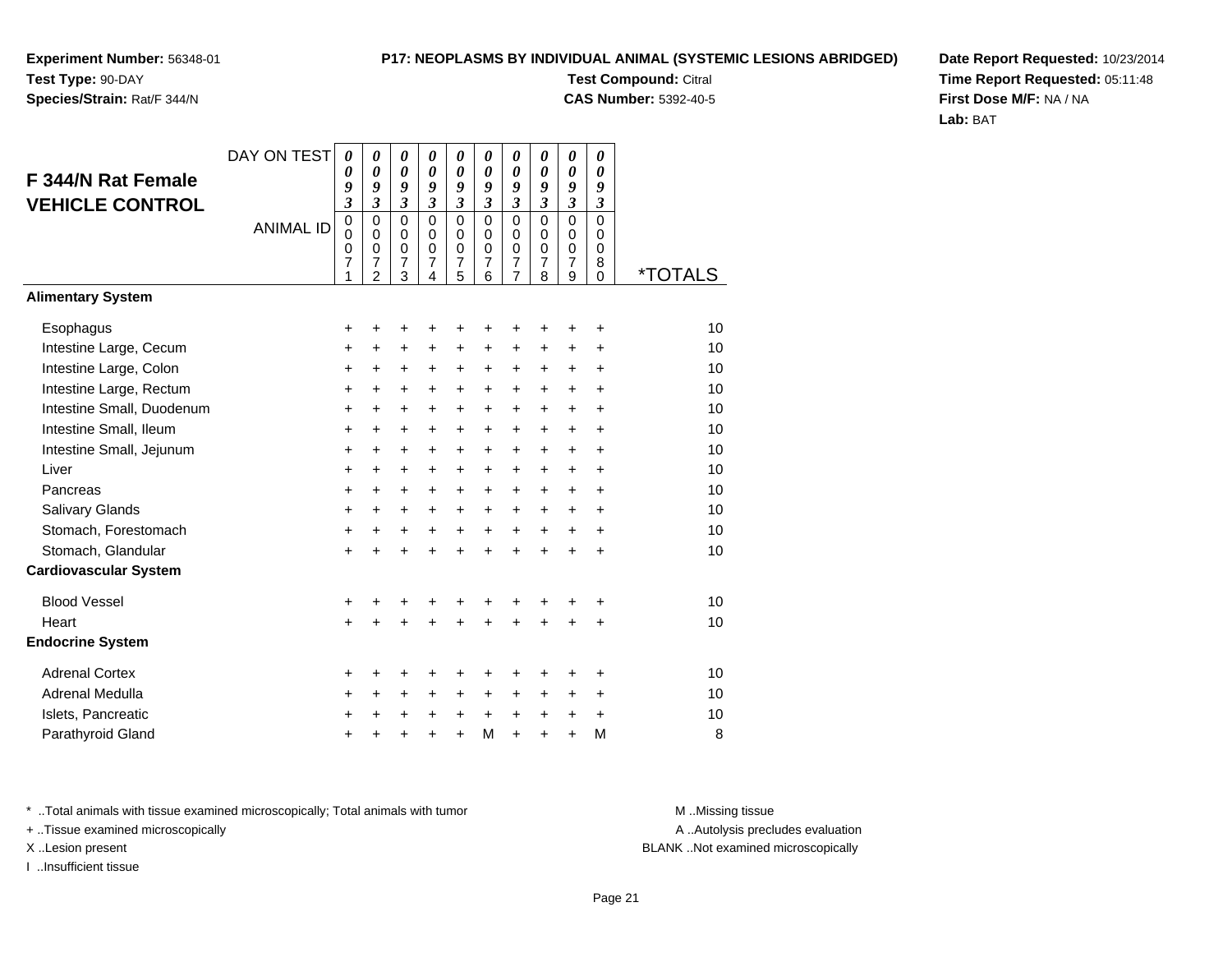**Experiment Number:** 56348-01**Test Type:** 90-DAY

**Species/Strain:** Rat/F 344/N

**Test Compound:** Citral **CAS Number:** 5392-40-5

**Date Report Requested:** 10/23/2014**Time Report Requested:** 05:11:48**First Dose M/F:** NA / NA**Lab:** BAT

| <b>F 344/N Rat Female</b><br><b>VEHICLE CONTROL</b> | DAY ON TEST      | 0<br>0<br>9<br>$\overline{\mathbf{3}}$<br>0 | 0<br>0<br>9<br>$\overline{\mathbf{3}}$<br>$\mathbf 0$ | 0<br>$\boldsymbol{\theta}$<br>9<br>$\overline{\mathbf{3}}$<br>0 | 0<br>0<br>9<br>$\mathfrak{z}$<br>$\Omega$ | 0<br>0<br>9<br>$\overline{\mathbf{3}}$<br>$\mathbf 0$ | 0<br>0<br>9<br>$\mathfrak{z}$<br>$\Omega$ | 0<br>0<br>9<br>3<br>$\mathbf 0$                           | 0<br>0<br>9<br>3<br>$\mathbf 0$ | 0<br>0<br>9<br>$\overline{\mathbf{3}}$<br>0 | 0<br>0<br>9<br>3<br>0 |                       |
|-----------------------------------------------------|------------------|---------------------------------------------|-------------------------------------------------------|-----------------------------------------------------------------|-------------------------------------------|-------------------------------------------------------|-------------------------------------------|-----------------------------------------------------------|---------------------------------|---------------------------------------------|-----------------------|-----------------------|
|                                                     | <b>ANIMAL ID</b> | 0<br>0<br>$\overline{7}$<br>1               | 0<br>0<br>$\overline{7}$<br>2                         | 0<br>$\mathbf 0$<br>$\overline{7}$<br>3                         | 0<br>0<br>$\overline{7}$<br>4             | 0<br>$\boldsymbol{0}$<br>$\overline{7}$<br>5          | 0<br>0<br>$\overline{7}$<br>6             | 0<br>$\boldsymbol{0}$<br>$\overline{7}$<br>$\overline{7}$ | 0<br>0<br>$\overline{7}$<br>8   | 0<br>0<br>$\overline{7}$<br>9               | 0<br>0<br>8<br>0      | <i><b>*TOTALS</b></i> |
| <b>Pituitary Gland</b>                              |                  | +                                           | $\ddot{}$                                             | $\ddot{}$                                                       | $\ddot{}$                                 | $\ddot{}$                                             | +                                         | +                                                         | $\pm$                           | +                                           | +                     | 10                    |
| <b>Thyroid Gland</b>                                |                  | +                                           | Ł                                                     | $\ddot{}$                                                       | $\ddot{}$                                 | $\ddot{}$                                             | $\ddot{}$                                 | $\ddot{}$                                                 | $\ddot{}$                       | $\ddot{}$                                   | $\ddot{}$             | 10                    |
| <b>General Body System</b>                          |                  |                                             |                                                       |                                                                 |                                           |                                                       |                                           |                                                           |                                 |                                             |                       |                       |
| <b>NONE</b>                                         |                  |                                             |                                                       |                                                                 |                                           |                                                       |                                           |                                                           |                                 |                                             |                       |                       |
| <b>Genital System</b>                               |                  |                                             |                                                       |                                                                 |                                           |                                                       |                                           |                                                           |                                 |                                             |                       |                       |
| <b>Clitoral Gland</b>                               |                  | +                                           | +                                                     | +                                                               | +                                         | +                                                     | +                                         | +                                                         | +                               | +                                           | +                     | 10                    |
| Ovary                                               |                  | +                                           | $\ddot{}$                                             | $\ddot{}$                                                       | $\ddot{}$                                 | $\ddot{}$                                             | $\ddot{}$                                 | $\ddot{}$                                                 | $\ddot{}$                       | +                                           | +                     | 10                    |
| <b>Uterus</b>                                       |                  | $\ddot{}$                                   | $\ddot{}$                                             | $\ddot{}$                                                       | $\ddot{}$                                 | $\ddot{}$                                             | $\ddot{}$                                 | $\ddot{}$                                                 | $\ddot{}$                       | $\ddot{}$                                   | +                     | 10                    |
| <b>Hematopoietic System</b>                         |                  |                                             |                                                       |                                                                 |                                           |                                                       |                                           |                                                           |                                 |                                             |                       |                       |
| <b>Bone Marrow</b>                                  |                  | +                                           | +                                                     | +                                                               | ٠                                         | +                                                     | +                                         | +                                                         | +                               | +                                           | +                     | 10                    |
| Lymph Node, Mandibular                              |                  | +                                           | +                                                     | +                                                               | +                                         | +                                                     | +                                         | +                                                         | $\pm$                           | +                                           | +                     | 10                    |
| Lymph Node, Mesenteric                              |                  | +                                           | +                                                     | +                                                               | $\ddot{}$                                 | $\ddot{}$                                             | $\ddot{}$                                 | $\ddot{}$                                                 | $+$                             | +                                           | +                     | 10                    |
| Spleen                                              |                  | $\ddot{}$                                   | $\ddot{}$                                             | $\ddot{}$                                                       | $\ddot{}$                                 | $\ddot{}$                                             | $\ddot{}$                                 | $\ddot{}$                                                 | $\ddot{}$                       | +                                           | $\ddot{}$             | 10                    |
| Thymus                                              |                  | $\ddot{}$                                   | $\ddot{}$                                             | $\ddot{}$                                                       | ÷                                         | $\ddot{}$                                             | $\ddot{}$                                 | $\ddot{}$                                                 | $\ddot{}$                       | $\ddot{}$                                   | $\ddot{}$             | 10                    |
| <b>Integumentary System</b>                         |                  |                                             |                                                       |                                                                 |                                           |                                                       |                                           |                                                           |                                 |                                             |                       |                       |
| <b>Mammary Gland</b>                                |                  | +                                           | +                                                     | +                                                               | +                                         | +                                                     | +                                         | +                                                         | +                               | +                                           | +                     | 10                    |
| Skin                                                |                  | $\ddot{}$                                   | +                                                     | $\ddot{}$                                                       | ÷                                         | $\ddot{}$                                             | $\ddot{}$                                 | $\ddot{}$                                                 | $\ddot{}$                       | +                                           | +                     | 10                    |
| <b>Musculoskeletal System</b>                       |                  |                                             |                                                       |                                                                 |                                           |                                                       |                                           |                                                           |                                 |                                             |                       |                       |
| <b>Bone</b>                                         |                  | +                                           |                                                       |                                                                 |                                           | ٠                                                     | +                                         | +                                                         | ٠                               | +                                           | +                     | 10                    |

\* ..Total animals with tissue examined microscopically; Total animals with tumor **M** . Missing tissue M ..Missing tissue

+ ..Tissue examined microscopically

I ..Insufficient tissue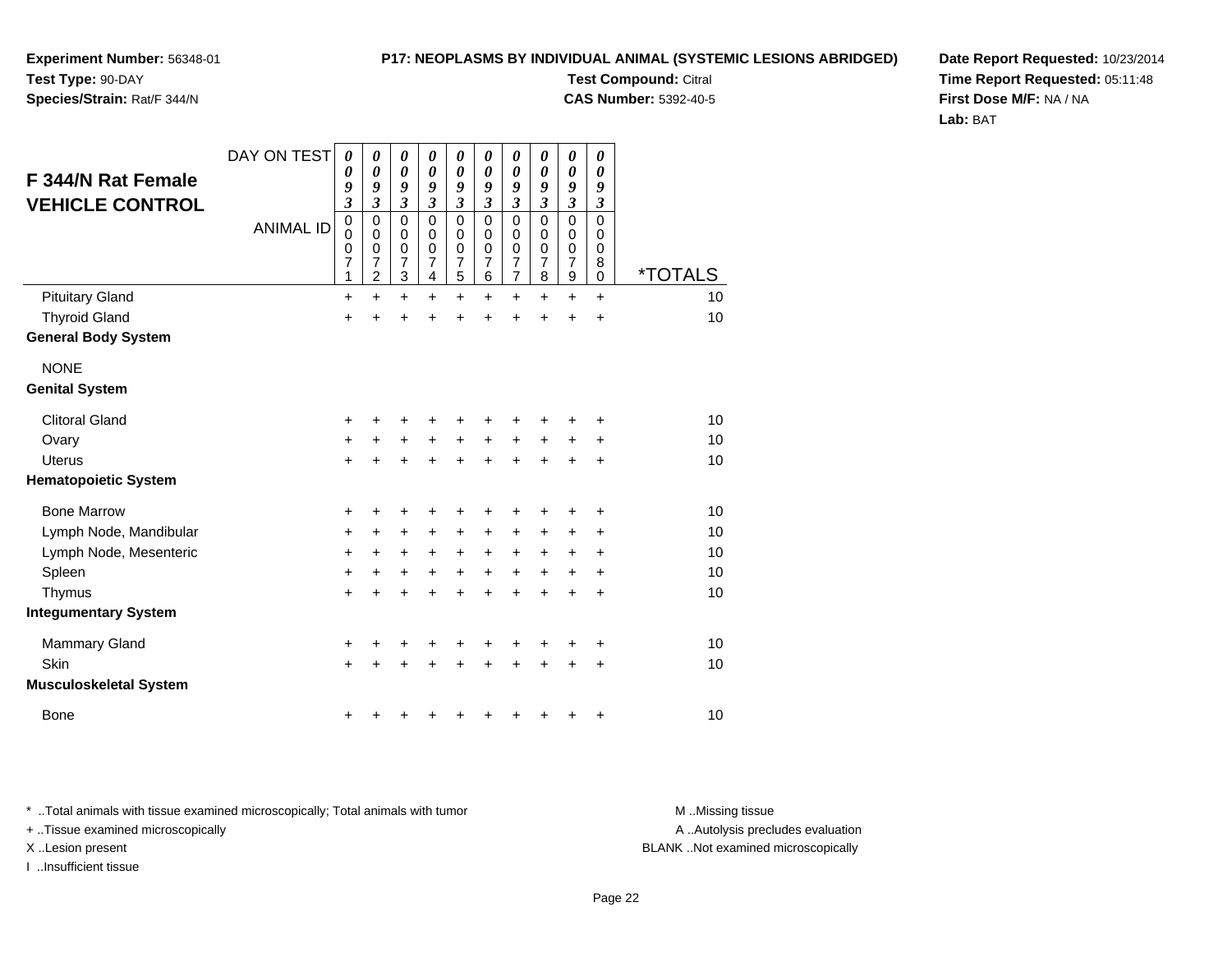**Experiment Number:** 56348-01**Test Type:** 90-DAY**Species/Strain:** Rat/F 344/N

**Test Compound:** Citral **CAS Number:** 5392-40-5

**Date Report Requested:** 10/23/2014**Time Report Requested:** 05:11:49**First Dose M/F:** NA / NA**Lab:** BAT

| F 344/N Rat Female<br><b>VEHICLE CONTROL</b>      | DAY ON TEST<br><b>ANIMAL ID</b> | 0<br>0<br>9<br>$\overline{\mathbf{3}}$<br>$\mathbf 0$<br>$\mathbf 0$<br>$\mathbf 0$<br>$\overline{7}$<br>1 | $\boldsymbol{\theta}$<br>0<br>9<br>$\overline{\mathbf{3}}$<br>0<br>$\mathbf 0$<br>$\mathbf 0$<br>7<br>$\overline{2}$ | 0<br>$\boldsymbol{\theta}$<br>9<br>$\boldsymbol{\mathfrak{z}}$<br>$\pmb{0}$<br>$\pmb{0}$<br>$\pmb{0}$<br>$\overline{7}$<br>3 | 0<br>0<br>9<br>$\mathfrak{z}$<br>$\mathbf 0$<br>$\mathbf 0$<br>$\pmb{0}$<br>$\overline{7}$<br>4 | 0<br>0<br>9<br>$\overline{\mathbf{3}}$<br>0<br>0<br>$\pmb{0}$<br>7<br>5 | 0<br>0<br>9<br>$\mathfrak{z}$<br>$\Omega$<br>0<br>0<br>7<br>6 | 0<br>0<br>9<br>3<br>$\mathbf 0$<br>0<br>$\mathsf 0$<br>$\overline{7}$<br>$\overline{7}$ | 0<br>0<br>9<br>$\mathfrak{z}$<br>$\Omega$<br>0<br>$\pmb{0}$<br>7<br>8 | 0<br>0<br>9<br>$\overline{\mathbf{3}}$<br>0<br>0<br>$\frac{0}{7}$<br>9 | 0<br>0<br>9<br>3<br>$\mathbf 0$<br>$\mathbf 0$<br>0<br>8<br>$\Omega$ | <i><b>*TOTALS</b></i> |
|---------------------------------------------------|---------------------------------|------------------------------------------------------------------------------------------------------------|----------------------------------------------------------------------------------------------------------------------|------------------------------------------------------------------------------------------------------------------------------|-------------------------------------------------------------------------------------------------|-------------------------------------------------------------------------|---------------------------------------------------------------|-----------------------------------------------------------------------------------------|-----------------------------------------------------------------------|------------------------------------------------------------------------|----------------------------------------------------------------------|-----------------------|
| <b>Nervous System</b>                             |                                 |                                                                                                            |                                                                                                                      |                                                                                                                              |                                                                                                 |                                                                         |                                                               |                                                                                         |                                                                       |                                                                        |                                                                      |                       |
| <b>Brain</b>                                      |                                 | $\ddot{}$                                                                                                  |                                                                                                                      |                                                                                                                              |                                                                                                 |                                                                         |                                                               |                                                                                         |                                                                       |                                                                        | $\div$                                                               | 10 <sup>1</sup>       |
| <b>Respiratory System</b>                         |                                 |                                                                                                            |                                                                                                                      |                                                                                                                              |                                                                                                 |                                                                         |                                                               |                                                                                         |                                                                       |                                                                        |                                                                      |                       |
| Lung                                              |                                 | +                                                                                                          | +                                                                                                                    | +                                                                                                                            | +                                                                                               | +                                                                       | +                                                             | +                                                                                       | +                                                                     | ÷                                                                      | +                                                                    | 10                    |
| <b>Nose</b>                                       |                                 | $\ddot{}$                                                                                                  | $+$                                                                                                                  | $+$                                                                                                                          | $+$                                                                                             | $\ddot{}$                                                               | $+$                                                           | $+$                                                                                     | $+$                                                                   | $\ddot{}$                                                              | $\ddot{}$                                                            | 10                    |
| Trachea                                           |                                 | $\ddot{}$                                                                                                  | $\ddot{}$                                                                                                            |                                                                                                                              | $\ddot{}$                                                                                       | $\ddot{}$                                                               | $\ddot{}$                                                     | $\ddot{}$                                                                               | ÷.                                                                    | $\ddot{}$                                                              | $\ddot{}$                                                            | 10                    |
| <b>Special Senses System</b>                      |                                 |                                                                                                            |                                                                                                                      |                                                                                                                              |                                                                                                 |                                                                         |                                                               |                                                                                         |                                                                       |                                                                        |                                                                      |                       |
| <b>NONE</b>                                       |                                 |                                                                                                            |                                                                                                                      |                                                                                                                              |                                                                                                 |                                                                         |                                                               |                                                                                         |                                                                       |                                                                        |                                                                      |                       |
| <b>Urinary System</b>                             |                                 |                                                                                                            |                                                                                                                      |                                                                                                                              |                                                                                                 |                                                                         |                                                               |                                                                                         |                                                                       |                                                                        |                                                                      |                       |
| Kidney                                            |                                 | +                                                                                                          |                                                                                                                      | +                                                                                                                            | ٠                                                                                               | +                                                                       | +                                                             | +                                                                                       | ÷                                                                     | ٠                                                                      | ÷                                                                    | 10                    |
| <b>Urinary Bladder</b><br><b>SYSTEMIC LESIONS</b> |                                 | $+$                                                                                                        | $\ddot{}$                                                                                                            | $\ddot{}$                                                                                                                    | $\ddot{}$                                                                                       | $\ddot{}$                                                               | $\ddot{}$                                                     | $\ddot{}$                                                                               | $\ddot{}$                                                             | $\ddot{}$                                                              | $\ddot{}$                                                            | 10                    |
|                                                   |                                 |                                                                                                            |                                                                                                                      |                                                                                                                              |                                                                                                 |                                                                         |                                                               |                                                                                         |                                                                       |                                                                        |                                                                      |                       |
| Multiple Organ                                    |                                 | +                                                                                                          |                                                                                                                      |                                                                                                                              |                                                                                                 |                                                                         |                                                               |                                                                                         |                                                                       |                                                                        | ÷                                                                    | 10                    |

\* ..Total animals with tissue examined microscopically; Total animals with tumor **M** . Missing tissue M ..Missing tissue

+ ..Tissue examined microscopically

I ..Insufficient tissue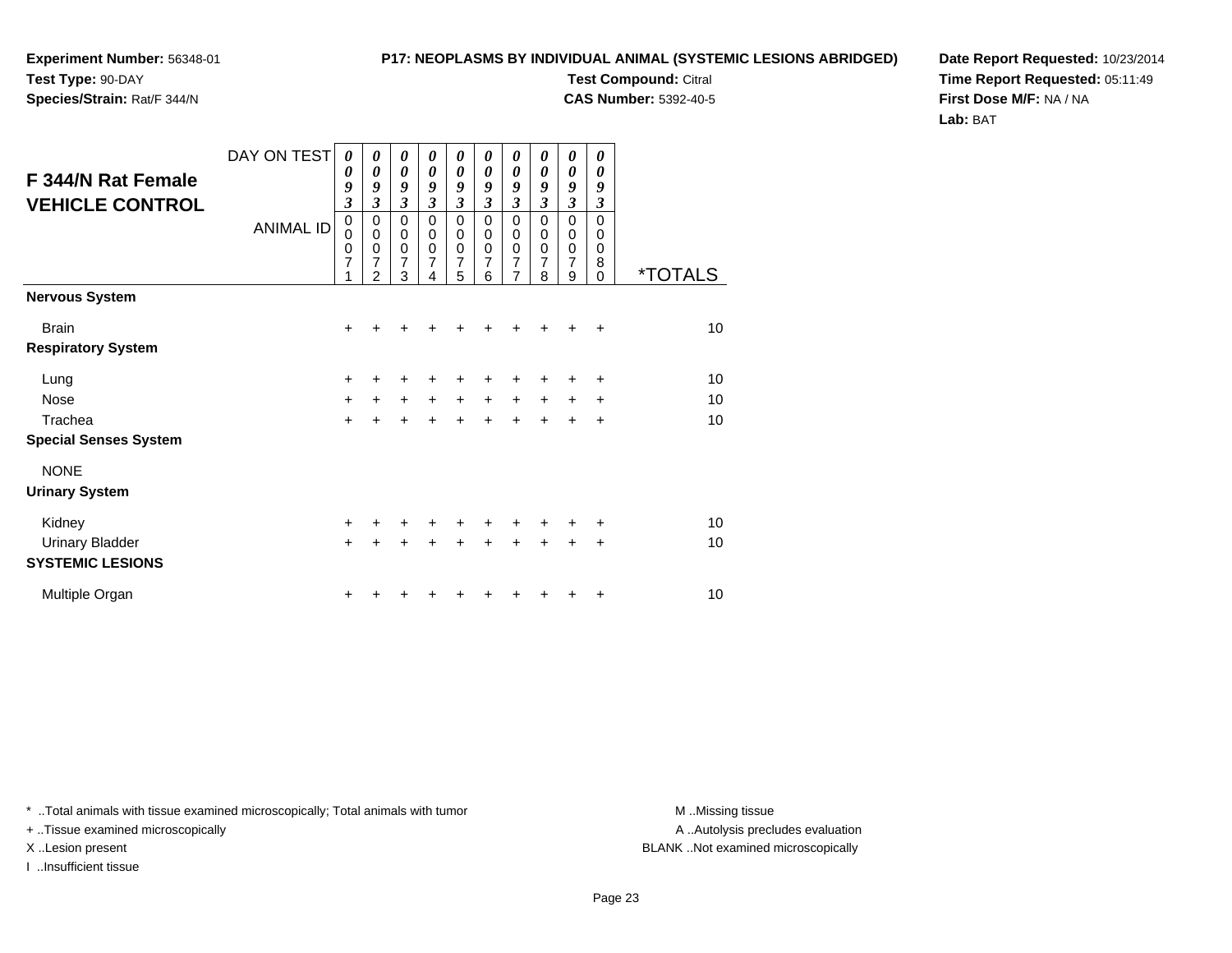### **P17: NEOPLASMS BY INDIVIDUAL ANIMAL (SYSTEMIC LESIONS ABRIDGED)**

**Test Compound:** Citral

**CAS Number:** 5392-40-5

**Date Report Requested:** 10/23/2014**Time Report Requested:** 05:11:49**First Dose M/F:** NA / NA**Lab:** BAT

| <b>F 344/N Rat Female</b>                                                      | DAY ON TEST      | 0<br>0<br>9                                                 | 0<br>$\boldsymbol{\theta}$<br>9                                          | 0<br>$\boldsymbol{\theta}$<br>9                                       | $\boldsymbol{\theta}$<br>$\boldsymbol{\theta}$<br>9                 | 0<br>$\boldsymbol{\theta}$<br>9                                   | $\boldsymbol{\theta}$<br>$\boldsymbol{\theta}$<br>$\boldsymbol{9}$  | $\boldsymbol{\theta}$<br>0<br>9                                       | $\boldsymbol{\theta}$<br>$\boldsymbol{\theta}$<br>9               | $\boldsymbol{\theta}$<br>0<br>$\boldsymbol{9}$                    | $\boldsymbol{\theta}$<br>$\boldsymbol{\theta}$<br>9               |                       |
|--------------------------------------------------------------------------------|------------------|-------------------------------------------------------------|--------------------------------------------------------------------------|-----------------------------------------------------------------------|---------------------------------------------------------------------|-------------------------------------------------------------------|---------------------------------------------------------------------|-----------------------------------------------------------------------|-------------------------------------------------------------------|-------------------------------------------------------------------|-------------------------------------------------------------------|-----------------------|
| 3900 PPM                                                                       | <b>ANIMAL ID</b> | $\mathfrak{z}$<br>$\mathsf 0$<br>$\mathbf 0$<br>0<br>8<br>1 | $\mathfrak{z}$<br>$\mathsf 0$<br>0<br>$\mathbf 0$<br>8<br>$\overline{c}$ | $\mathfrak{z}$<br>$\mathbf 0$<br>$\mathbf 0$<br>$\mathbf 0$<br>8<br>3 | $\mathfrak{z}$<br>$\mathsf 0$<br>$\mathbf 0$<br>$\pmb{0}$<br>8<br>4 | $\mathfrak{z}$<br>$\mathbf 0$<br>$\mathbf 0$<br>$\,0\,$<br>8<br>5 | $\mathfrak{z}$<br>$\pmb{0}$<br>$\mathbf 0$<br>$\mathbf 0$<br>8<br>6 | $\mathfrak{z}$<br>$\mathbf 0$<br>$\mathbf 0$<br>$\mathbf 0$<br>8<br>7 | $\mathfrak{z}$<br>$\mathbf 0$<br>$\pmb{0}$<br>$\pmb{0}$<br>8<br>8 | $\mathfrak{z}$<br>$\pmb{0}$<br>$\mathbf 0$<br>$\pmb{0}$<br>8<br>9 | $\mathfrak{z}$<br>$\mathbf 0$<br>$\pmb{0}$<br>$\pmb{0}$<br>9<br>0 | <i><b>*TOTALS</b></i> |
| <b>Alimentary System</b>                                                       |                  |                                                             |                                                                          |                                                                       |                                                                     |                                                                   |                                                                     |                                                                       |                                                                   |                                                                   |                                                                   |                       |
| Liver<br><b>Cardiovascular System</b>                                          |                  |                                                             |                                                                          |                                                                       |                                                                     |                                                                   |                                                                     |                                                                       |                                                                   |                                                                   | $\ddot{}$                                                         | 1                     |
| <b>NONE</b><br><b>Endocrine System</b>                                         |                  |                                                             |                                                                          |                                                                       |                                                                     |                                                                   |                                                                     |                                                                       |                                                                   |                                                                   |                                                                   |                       |
| <b>NONE</b><br><b>General Body System</b>                                      |                  |                                                             |                                                                          |                                                                       |                                                                     |                                                                   |                                                                     |                                                                       |                                                                   |                                                                   |                                                                   |                       |
| <b>NONE</b><br><b>Genital System</b>                                           |                  |                                                             |                                                                          |                                                                       |                                                                     |                                                                   |                                                                     |                                                                       |                                                                   |                                                                   |                                                                   |                       |
| <b>NONE</b><br><b>Hematopoietic System</b>                                     |                  |                                                             |                                                                          |                                                                       |                                                                     |                                                                   |                                                                     |                                                                       |                                                                   |                                                                   |                                                                   |                       |
| <b>NONE</b><br><b>Integumentary System</b>                                     |                  |                                                             |                                                                          |                                                                       |                                                                     |                                                                   |                                                                     |                                                                       |                                                                   |                                                                   |                                                                   |                       |
| <b>NONE</b><br><b>Musculoskeletal System</b>                                   |                  |                                                             |                                                                          |                                                                       |                                                                     |                                                                   |                                                                     |                                                                       |                                                                   |                                                                   |                                                                   |                       |
| <b>NONE</b><br><b>Nervous System</b>                                           |                  |                                                             |                                                                          |                                                                       |                                                                     |                                                                   |                                                                     |                                                                       |                                                                   |                                                                   |                                                                   |                       |
| <b>NONE</b>                                                                    |                  |                                                             |                                                                          |                                                                       |                                                                     |                                                                   |                                                                     |                                                                       |                                                                   |                                                                   |                                                                   |                       |
| * Total animals with tissue examined microscopically; Total animals with tumor |                  |                                                             |                                                                          |                                                                       |                                                                     |                                                                   |                                                                     |                                                                       |                                                                   |                                                                   |                                                                   | M Missing tissue      |

+ ..Tissue examined microscopically

I ..Insufficient tissue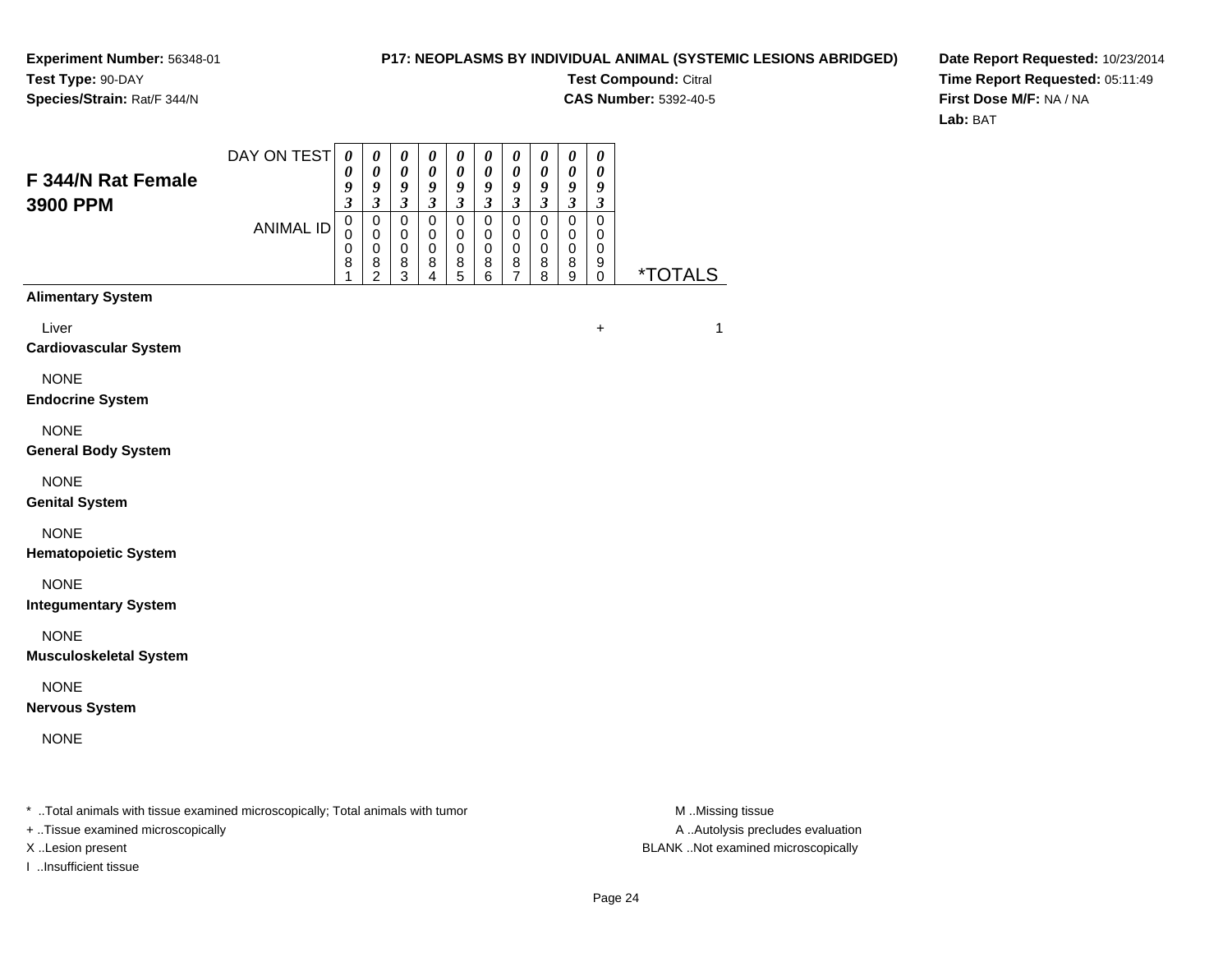### **P17: NEOPLASMS BY INDIVIDUAL ANIMAL (SYSTEMIC LESIONS ABRIDGED)**

**Test Compound:** Citral

**CAS Number:** 5392-40-5

 $+$  1

**Date Report Requested:** 10/23/2014**Time Report Requested:** 05:11:49**First Dose M/F:** NA / NA**Lab:** BAT

| F 344/N Rat Female<br>3900 PPM | DAY ON TEST | $\theta$<br>U<br>Q<br>◠<br>J | C                     | O<br>Δ           |   | U<br>Q<br>◠<br>J |        | U<br>0<br>o<br>◠<br>ັ | U | U<br>U<br>O | U<br>U<br>g<br>J |                    |
|--------------------------------|-------------|------------------------------|-----------------------|------------------|---|------------------|--------|-----------------------|---|-------------|------------------|--------------------|
|                                | ANIMAL ID   | 0<br>0<br>0<br>8             | O<br>U<br>U<br>8<br>◠ | O<br>U<br>8<br>◠ | 8 | O<br>0<br>0<br>8 | 8<br>c | 0<br>8                | 8 | 8           | 9                | $\star^-$<br>TAI S |

**Respiratory System**

NONE

#### **Special Senses System**

NONE

#### **Urinary System**

NONE

#### **SYSTEMIC LESIONS**

Multiple Organn  $+$ 

\* ..Total animals with tissue examined microscopically; Total animals with tumor **M** ...Missing tissue M ...Missing tissue

+ ..Tissue examined microscopically

I ..Insufficient tissue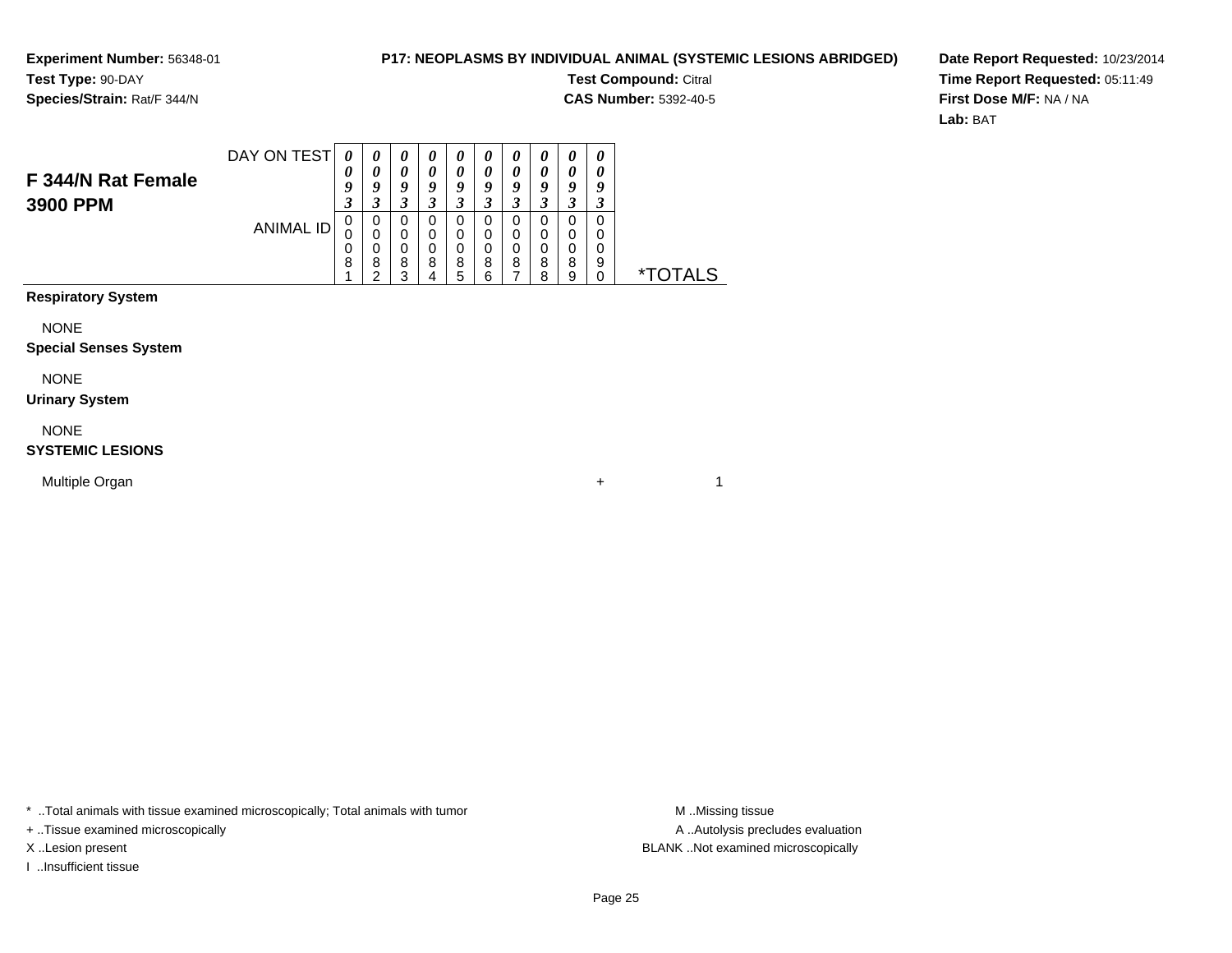### **P17: NEOPLASMS BY INDIVIDUAL ANIMAL (SYSTEMIC LESIONS ABRIDGED)**

**Test Compound:** Citral

**CAS Number:** 5392-40-5

**Date Report Requested:** 10/23/2014**Time Report Requested:** 05:11:49**First Dose M/F:** NA / NA**Lab:** BAT

| F 344/N Rat Female<br><b>7800 PPM</b>                                          | DAY ON TEST      | 0<br>$\boldsymbol{\theta}$<br>9<br>$\boldsymbol{\beta}$  | $\boldsymbol{\theta}$<br>$\boldsymbol{\theta}$<br>9<br>$\mathfrak{z}$ | 0<br>$\pmb{\theta}$<br>9<br>$\boldsymbol{\beta}$                            | 0<br>$\boldsymbol{\theta}$<br>9<br>$\boldsymbol{\beta}$ | 0<br>$\boldsymbol{\theta}$<br>9<br>$\boldsymbol{\beta}$      | $\boldsymbol{\theta}$<br>$\pmb{\theta}$<br>9<br>$\mathfrak{z}$       | 0<br>$\boldsymbol{\theta}$<br>9<br>$\boldsymbol{\beta}$ | 0<br>$\boldsymbol{\theta}$<br>9<br>$\boldsymbol{\beta}$ | $\boldsymbol{\theta}$<br>$\boldsymbol{\theta}$<br>$\boldsymbol{9}$<br>$\boldsymbol{\beta}$ | $\boldsymbol{\theta}$<br>$\boldsymbol{\theta}$<br>9<br>$\boldsymbol{\beta}$ |                       |
|--------------------------------------------------------------------------------|------------------|----------------------------------------------------------|-----------------------------------------------------------------------|-----------------------------------------------------------------------------|---------------------------------------------------------|--------------------------------------------------------------|----------------------------------------------------------------------|---------------------------------------------------------|---------------------------------------------------------|--------------------------------------------------------------------------------------------|-----------------------------------------------------------------------------|-----------------------|
|                                                                                | <b>ANIMAL ID</b> | $\mathsf 0$<br>0<br>$\mathbf 0$<br>$\boldsymbol{9}$<br>1 | $\mathbf 0$<br>$\pmb{0}$<br>$\mathbf 0$<br>9<br>2                     | $\mathbf 0$<br>$\mathbf 0$<br>$\,0\,$<br>$\boldsymbol{9}$<br>$\overline{3}$ | $\mathsf 0$<br>$\mathbf 0$<br>$\mathbf 0$<br>9<br>4     | $\mathbf 0$<br>$\pmb{0}$<br>$\,0\,$<br>$\boldsymbol{9}$<br>5 | $\pmb{0}$<br>$\mathbf 0$<br>$\mathbf 0$<br>$\boldsymbol{9}$<br>$\,6$ | $\mathbf 0$<br>$\mathbf 0$<br>$\pmb{0}$<br>9<br>7       | 0<br>$\mathbf 0$<br>$\,0\,$<br>9<br>8                   | $\mathsf 0$<br>$\mathbf 0$<br>$\mathbf 0$<br>$\boldsymbol{9}$<br>$\boldsymbol{9}$          | $\pmb{0}$<br>$\pmb{0}$<br>1<br>0<br>$\mathbf 0$                             | <i><b>*TOTALS</b></i> |
| <b>Alimentary System</b>                                                       |                  |                                                          |                                                                       |                                                                             |                                                         |                                                              |                                                                      |                                                         |                                                         |                                                                                            |                                                                             |                       |
| Intestine Large, Colon<br>Leiomyosarcoma<br><b>Cardiovascular System</b>       |                  |                                                          |                                                                       |                                                                             |                                                         |                                                              |                                                                      | $\ddot{}$<br>X                                          |                                                         |                                                                                            |                                                                             | 1<br>$\mathbf{1}$     |
| <b>NONE</b><br><b>Endocrine System</b>                                         |                  |                                                          |                                                                       |                                                                             |                                                         |                                                              |                                                                      |                                                         |                                                         |                                                                                            |                                                                             |                       |
| <b>NONE</b><br><b>General Body System</b>                                      |                  |                                                          |                                                                       |                                                                             |                                                         |                                                              |                                                                      |                                                         |                                                         |                                                                                            |                                                                             |                       |
| <b>NONE</b><br><b>Genital System</b>                                           |                  |                                                          |                                                                       |                                                                             |                                                         |                                                              |                                                                      |                                                         |                                                         |                                                                                            |                                                                             |                       |
| <b>NONE</b><br><b>Hematopoietic System</b>                                     |                  |                                                          |                                                                       |                                                                             |                                                         |                                                              |                                                                      |                                                         |                                                         |                                                                                            |                                                                             |                       |
| <b>Bone Marrow</b><br><b>Integumentary System</b>                              |                  | ÷                                                        |                                                                       |                                                                             |                                                         |                                                              |                                                                      |                                                         |                                                         |                                                                                            | $\ddot{}$                                                                   | 10                    |
| <b>NONE</b><br><b>Musculoskeletal System</b>                                   |                  |                                                          |                                                                       |                                                                             |                                                         |                                                              |                                                                      |                                                         |                                                         |                                                                                            |                                                                             |                       |
| <b>NONE</b><br><b>Nervous System</b>                                           |                  |                                                          |                                                                       |                                                                             |                                                         |                                                              |                                                                      |                                                         |                                                         |                                                                                            |                                                                             |                       |
| * Total animals with tissue examined microscopically; Total animals with tumor |                  |                                                          |                                                                       |                                                                             |                                                         |                                                              |                                                                      |                                                         |                                                         |                                                                                            |                                                                             | M Missing tissue      |

+ ..Tissue examined microscopically

I ..Insufficient tissue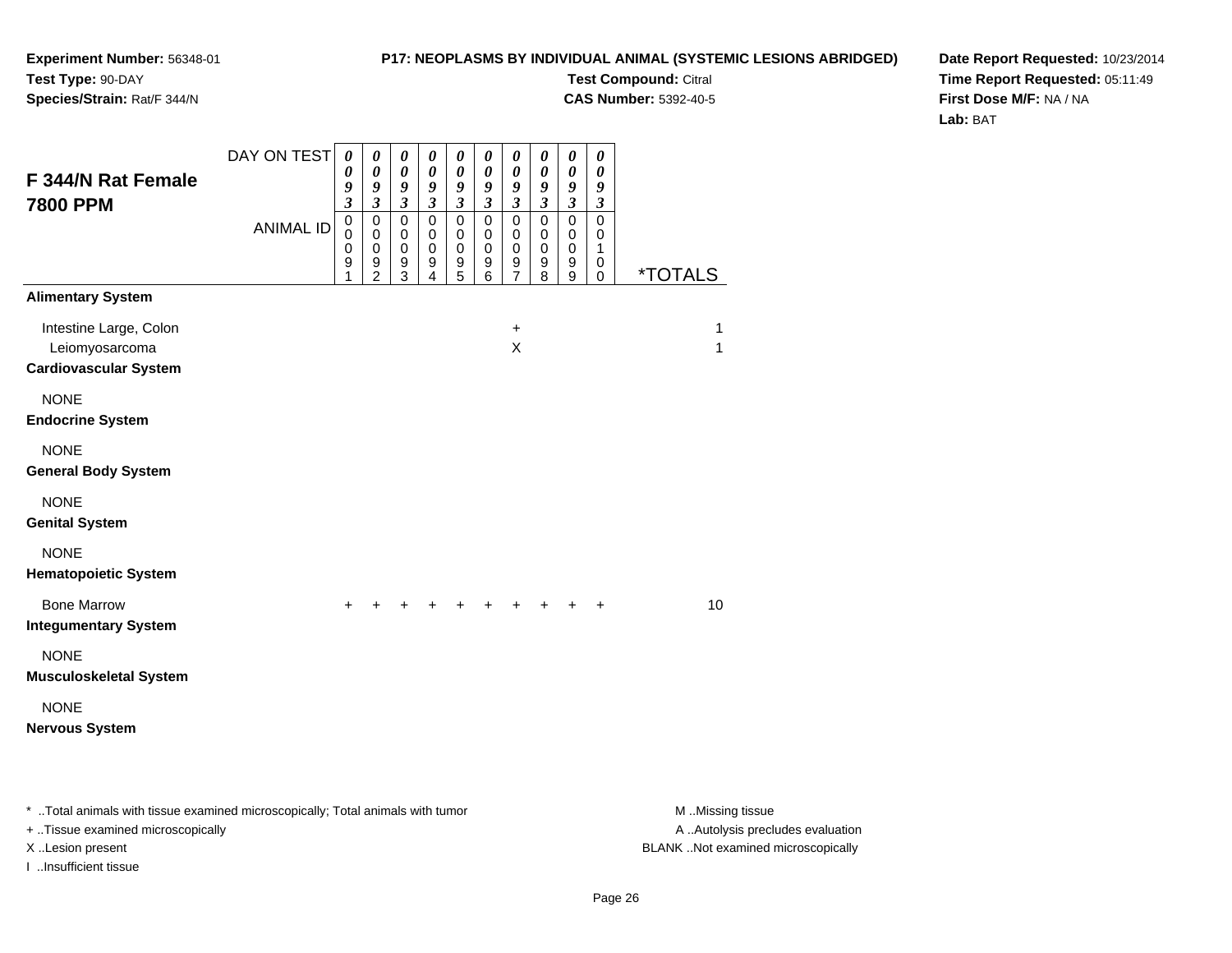### **P17: NEOPLASMS BY INDIVIDUAL ANIMAL (SYSTEMIC LESIONS ABRIDGED)**

**Test Compound:** Citral

 $\overline{\phantom{0}}$ 

**CAS Number:** 5392-40-5

**Date Report Requested:** 10/23/2014**Time Report Requested:** 05:11:49**First Dose M/F:** NA / NA**Lab:** BAT

| F 344/N Rat Female<br>7800 PPM              | DAY ON TEST<br><b>ANIMAL ID</b> | 0<br>0<br>9<br>3<br>0<br>0<br>0 | $\boldsymbol{\theta}$<br>0<br>9<br>3<br>0<br>0<br>$\mathbf 0$ | $\boldsymbol{\theta}$<br>$\boldsymbol{\theta}$<br>9<br>3<br>0<br>0<br>$\mathbf 0$ | $\boldsymbol{\theta}$<br>$\boldsymbol{\theta}$<br>9<br>3<br>0<br>0<br>$\mathbf 0$ | 0<br>0<br>9<br>3<br>0<br>0<br>0 | 0<br>0<br>9<br>3<br>0<br>0<br>0 | 0<br>0<br>9<br>3<br>0<br>0<br>0 | 0<br>0<br>9<br>3<br>0<br>0<br>0 | 0<br>0<br>9<br>3<br>0<br>0<br>0 | 0<br>0<br>9<br>3<br>0<br>0 |                       |    |  |
|---------------------------------------------|---------------------------------|---------------------------------|---------------------------------------------------------------|-----------------------------------------------------------------------------------|-----------------------------------------------------------------------------------|---------------------------------|---------------------------------|---------------------------------|---------------------------------|---------------------------------|----------------------------|-----------------------|----|--|
|                                             |                                 | 9                               | 9<br>2                                                        | 9<br>3                                                                            | $\boldsymbol{9}$<br>4                                                             | 9<br>5                          | 9<br>6                          | 9<br>7                          | 9<br>8                          | 9<br>9                          | 0<br>0                     | <i><b>*TOTALS</b></i> |    |  |
| <b>NONE</b><br><b>Respiratory System</b>    |                                 |                                 |                                                               |                                                                                   |                                                                                   |                                 |                                 |                                 |                                 |                                 |                            |                       |    |  |
| <b>NONE</b><br><b>Special Senses System</b> |                                 |                                 |                                                               |                                                                                   |                                                                                   |                                 |                                 |                                 |                                 |                                 |                            |                       |    |  |
| <b>NONE</b><br><b>Urinary System</b>        |                                 |                                 |                                                               |                                                                                   |                                                                                   |                                 |                                 |                                 |                                 |                                 |                            |                       |    |  |
| <b>NONE</b><br><b>SYSTEMIC LESIONS</b>      |                                 |                                 |                                                               |                                                                                   |                                                                                   |                                 |                                 |                                 |                                 |                                 |                            |                       |    |  |
| Multiple Organ                              |                                 | ٠                               |                                                               |                                                                                   |                                                                                   |                                 | +                               | ٠                               |                                 | ٠                               | +                          |                       | 10 |  |
|                                             |                                 |                                 |                                                               |                                                                                   |                                                                                   |                                 |                                 |                                 |                                 |                                 |                            |                       |    |  |

 $\top$ ┱

\* ..Total animals with tissue examined microscopically; Total animals with tumor **M** . Missing tissue M ..Missing tissue

+ ..Tissue examined microscopically

I ..Insufficient tissue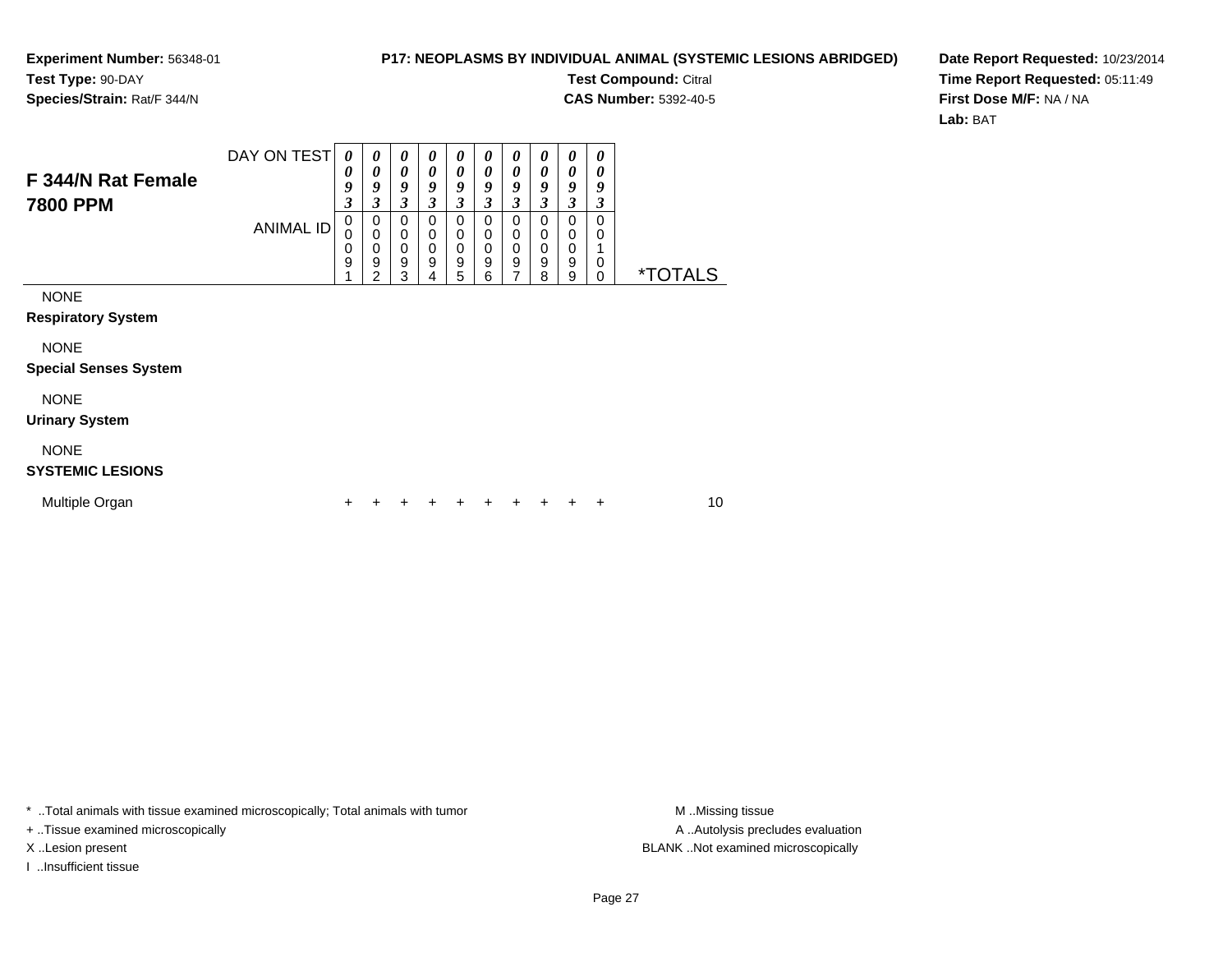## **Species/Strain:** Rat/F 344/N

### **P17: NEOPLASMS BY INDIVIDUAL ANIMAL (SYSTEMIC LESIONS ABRIDGED)**

**Test Compound:** Citral **CAS Number:** 5392-40-5

**Date Report Requested:** 10/23/2014**Time Report Requested:** 05:11:49**First Dose M/F:** NA / NA**Lab:** BAT

| F 344/N Rat Female<br><b>PPM</b><br>15600 | DAY ON TEST      | $\boldsymbol{\theta}$<br>0<br>9<br>$\boldsymbol{\mathfrak{z}}$ | 0<br>$\boldsymbol{\theta}$<br>9<br>$\mathfrak{z}$                | 0<br>$\boldsymbol{\theta}$<br>9<br>$\mathfrak{z}$              | 0<br>0<br>9<br>$\boldsymbol{\mathfrak{z}}$ | 0<br>0<br>9<br>$\boldsymbol{\mathfrak{z}}$ | 0<br>0<br>9<br>$\mathfrak{z}$          | $\boldsymbol{\theta}$<br>0<br>9<br>$\overline{\mathbf{3}}$ | 0<br>$\boldsymbol{\theta}$<br>9<br>$\overline{\mathbf{3}}$ | 0<br>0<br>9<br>$\mathfrak{z}$                       | 0<br>$\boldsymbol{\theta}$<br>9<br>$\boldsymbol{\beta}$ |                       |
|-------------------------------------------|------------------|----------------------------------------------------------------|------------------------------------------------------------------|----------------------------------------------------------------|--------------------------------------------|--------------------------------------------|----------------------------------------|------------------------------------------------------------|------------------------------------------------------------|-----------------------------------------------------|---------------------------------------------------------|-----------------------|
|                                           | <b>ANIMAL ID</b> | $\mathbf 0$<br>$\mathbf 0$<br>1<br>$\mathbf 0$<br>1            | $\mathbf 0$<br>$\mathbf 0$<br>1<br>$\mathbf 0$<br>$\overline{2}$ | $\mathbf 0$<br>$\mathbf 0$<br>$\mathbf{1}$<br>$\mathbf 0$<br>3 | $\mathbf 0$<br>$\Omega$<br>1<br>0<br>4     | $\mathbf 0$<br>$\mathbf 0$<br>1<br>0<br>5  | $\mathbf 0$<br>$\Omega$<br>1<br>0<br>6 | $\overline{0}$<br>$\mathbf 0$<br>1<br>0<br>7               | $\overline{0}$<br>$\Omega$<br>1<br>0<br>8                  | $\overline{0}$<br>$\Omega$<br>1<br>$\mathbf 0$<br>9 | $\mathbf 0$<br>$\Omega$<br>1<br>1<br>0                  | <i><b>*TOTALS</b></i> |
| <b>Alimentary System</b>                  |                  |                                                                |                                                                  |                                                                |                                            |                                            |                                        |                                                            |                                                            |                                                     |                                                         |                       |
| Esophagus                                 |                  | +                                                              | ٠                                                                | +                                                              | +                                          | +                                          | +                                      | +                                                          | +                                                          | +                                                   | +                                                       | 10                    |
| Intestine Large, Cecum                    |                  | $\ddot{}$                                                      | $\ddot{}$                                                        | $\ddot{}$                                                      | $\ddot{}$                                  | +                                          | $\ddot{}$                              | $\ddot{}$                                                  | +                                                          | $\ddot{}$                                           | +                                                       | 10                    |
| Intestine Large, Colon                    |                  | $\ddot{}$                                                      | $\ddot{}$                                                        | +                                                              | +                                          | $\ddot{}$                                  | $\ddot{}$                              | +                                                          | +                                                          | +                                                   | $\ddot{}$                                               | 10                    |
| Intestine Large, Rectum                   |                  | +                                                              | $\ddot{}$                                                        | +                                                              | $\ddot{}$                                  | +                                          | +                                      | +                                                          | +                                                          | +                                                   | +                                                       | 10                    |
| Intestine Small, Duodenum                 |                  | $\ddot{}$                                                      | $\ddot{}$                                                        | $\ddot{}$                                                      | $\ddot{}$                                  | $\ddot{}$                                  | $\ddot{}$                              | $\ddot{}$                                                  | $\ddot{}$                                                  | $\ddot{}$                                           | $\ddot{}$                                               | 10                    |
| Intestine Small, Ileum                    |                  | +                                                              | $\ddot{}$                                                        | +                                                              | +                                          | +                                          | +                                      | +                                                          | +                                                          | $\ddot{}$                                           | +                                                       | 10                    |
| Intestine Small, Jejunum                  |                  | $\ddot{}$                                                      | $\ddot{}$                                                        | $\ddot{}$                                                      | $\ddot{}$                                  | $\ddot{}$                                  | $\ddot{}$                              | $\ddot{}$                                                  | $\ddot{}$                                                  | $\ddot{}$                                           | $\ddot{}$                                               | 10                    |
| Liver                                     |                  | $\ddot{}$                                                      | $\ddot{}$                                                        | $\ddot{}$                                                      | $\ddot{}$                                  | +                                          | $\ddot{}$                              | $\ddot{}$                                                  | +                                                          | $\ddot{}$                                           | $\ddot{}$                                               | 10                    |
| Pancreas                                  |                  | $\ddot{}$                                                      | $+$                                                              | $\ddot{}$                                                      | $\ddot{}$                                  | $\ddot{}$                                  | $\ddot{}$                              | $\ddot{}$                                                  | $\ddot{}$                                                  | $+$                                                 | $\ddot{}$                                               | 10                    |
| Salivary Glands                           |                  | +                                                              | +                                                                | +                                                              | +                                          | $\ddot{}$                                  | $\ddot{}$                              | $\ddot{}$                                                  | $\ddot{}$                                                  | $\pm$                                               | $\ddot{}$                                               | 10                    |
| Stomach, Forestomach                      |                  | $\ddot{}$                                                      | $\ddot{}$                                                        | $\ddot{}$                                                      | $\ddot{}$                                  | $\ddot{}$                                  | $\ddot{}$                              | $\ddot{}$                                                  | $\ddot{}$                                                  | $\ddot{}$                                           | $\ddot{}$                                               | 10                    |
| Stomach, Glandular                        |                  | $\ddot{}$                                                      | $\ddot{}$                                                        | $\ddot{}$                                                      | $\ddot{}$                                  | $\ddot{}$                                  | ÷                                      | $\ddot{}$                                                  | ÷                                                          | $\ddot{}$                                           | $\div$                                                  | 10                    |
| <b>Cardiovascular System</b>              |                  |                                                                |                                                                  |                                                                |                                            |                                            |                                        |                                                            |                                                            |                                                     |                                                         |                       |
| <b>Blood Vessel</b>                       |                  | +                                                              |                                                                  | +                                                              | +                                          | +                                          | +                                      | +                                                          |                                                            | +                                                   | +                                                       | 10                    |
| Heart                                     |                  | $\ddot{}$                                                      |                                                                  | $\ddot{}$                                                      | $\ddot{}$                                  | $\ddot{}$                                  | $\ddot{}$                              | $\ddot{}$                                                  | $\ddot{}$                                                  | +                                                   | +                                                       | 10                    |
| <b>Endocrine System</b>                   |                  |                                                                |                                                                  |                                                                |                                            |                                            |                                        |                                                            |                                                            |                                                     |                                                         |                       |
| <b>Adrenal Cortex</b>                     |                  | +                                                              |                                                                  | +                                                              | ٠                                          | ٠                                          | ٠                                      | ٠                                                          | +                                                          | +                                                   | ٠                                                       | 10                    |
| Adrenal Medulla                           |                  | +                                                              | $\ddot{}$                                                        | $\ddot{}$                                                      | $\ddot{}$                                  | $\ddot{}$                                  | $\ddot{}$                              | +                                                          | $\ddot{}$                                                  | +                                                   | $\ddot{}$                                               | 10                    |
| Islets, Pancreatic                        |                  | +                                                              |                                                                  | +                                                              | +                                          | +                                          | $\ddot{}$                              | $\ddot{}$                                                  | $\pm$                                                      | +                                                   | +                                                       | 10                    |
| Parathyroid Gland                         |                  | $\ddot{}$                                                      |                                                                  | +                                                              | $\ddot{}$                                  | $\ddot{}$                                  | $\ddot{}$                              | $\ddot{}$                                                  | $\ddot{}$                                                  | $\ddot{}$                                           | +                                                       | 10                    |

\* ..Total animals with tissue examined microscopically; Total animals with tumor **M** . Missing tissue M ..Missing tissue

+ ..Tissue examined microscopically

I ..Insufficient tissue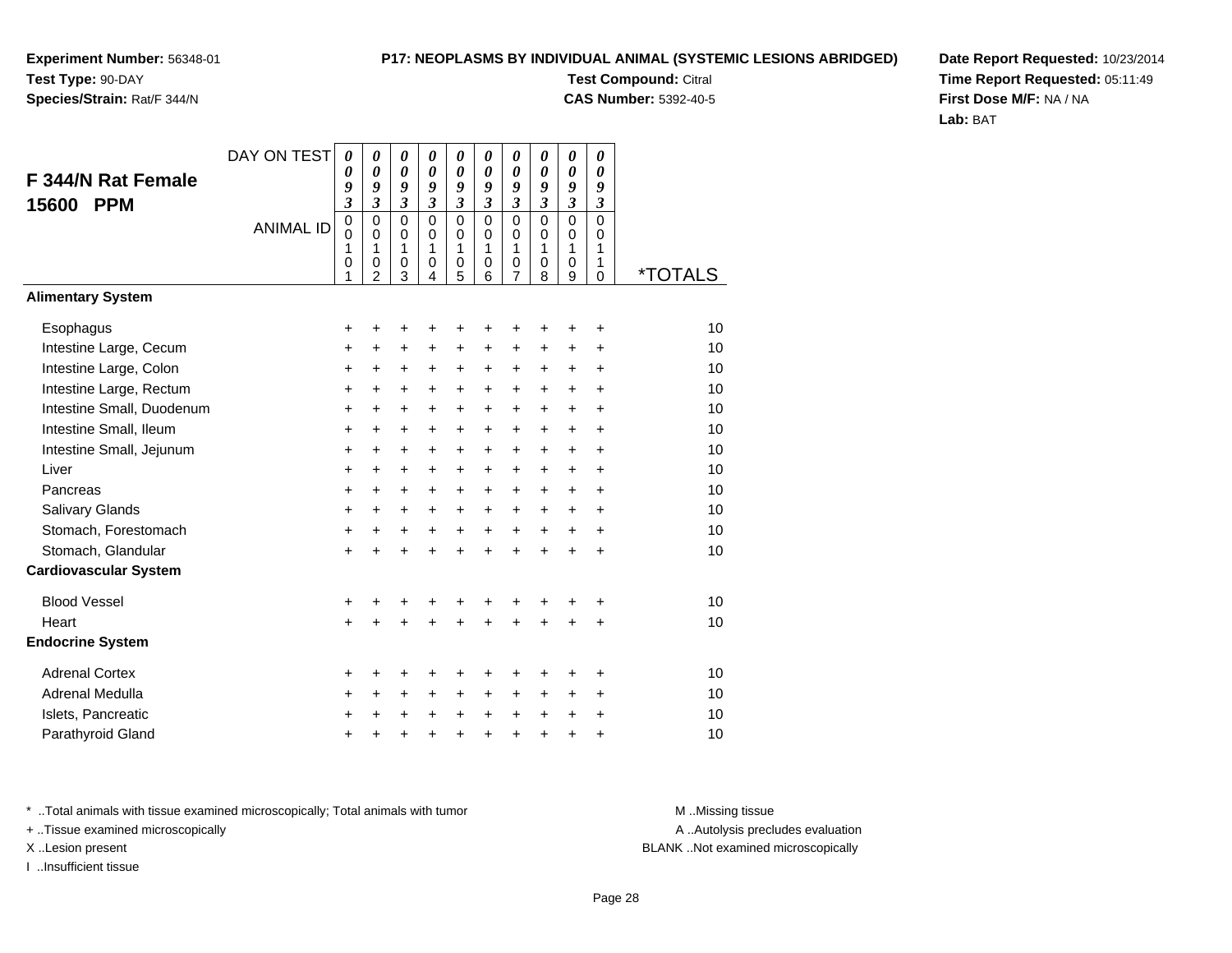**Experiment Number:** 56348-01**Test Type:** 90-DAY

## **Species/Strain:** Rat/F 344/N

**Test Compound:** Citral **CAS Number:** 5392-40-5

**Date Report Requested:** 10/23/2014**Time Report Requested:** 05:11:49**First Dose M/F:** NA / NA**Lab:** BAT

| <b>F 344/N Rat Female</b><br>15600<br><b>PPM</b> | DAY ON TEST<br><b>ANIMAL ID</b> | $\boldsymbol{\theta}$<br>$\boldsymbol{\theta}$<br>9<br>$\overline{\mathbf{3}}$<br>$\mathbf 0$<br>$\mathbf 0$<br>1<br>0<br>1 | 0<br>$\boldsymbol{\theta}$<br>9<br>$\mathfrak{z}$<br>$\mathbf 0$<br>0<br>1<br>$\mathbf 0$<br>$\overline{c}$ | 0<br>$\boldsymbol{\theta}$<br>9<br>$\mathfrak{z}$<br>$\pmb{0}$<br>0<br>1<br>$\mathbf 0$<br>$\overline{3}$ | 0<br>0<br>9<br>$\mathfrak{z}$<br>0<br>$\Omega$<br>1<br>$\mathbf 0$<br>4 | 0<br>0<br>9<br>$\boldsymbol{\beta}$<br>$\mathbf 0$<br>0<br>1<br>$\mathbf 0$<br>5 | 0<br>0<br>9<br>3<br>$\mathbf 0$<br>$\Omega$<br>1<br>$\mathbf 0$<br>6 | 0<br>$\boldsymbol{\theta}$<br>9<br>3<br>$\mathbf 0$<br>0<br>1<br>$\pmb{0}$<br>$\overline{7}$ | 0<br>0<br>9<br>3<br>0<br>0<br>1<br>$\mathbf 0$<br>8 | 0<br>0<br>9<br>$\boldsymbol{\mathfrak{z}}$<br>$\mathbf 0$<br>$\mathbf 0$<br>1<br>0<br>9 | 0<br>0<br>9<br>$\boldsymbol{\beta}$<br>$\mathbf 0$<br>0<br>1<br>1<br>0 | <i><b>*TOTALS</b></i> |
|--------------------------------------------------|---------------------------------|-----------------------------------------------------------------------------------------------------------------------------|-------------------------------------------------------------------------------------------------------------|-----------------------------------------------------------------------------------------------------------|-------------------------------------------------------------------------|----------------------------------------------------------------------------------|----------------------------------------------------------------------|----------------------------------------------------------------------------------------------|-----------------------------------------------------|-----------------------------------------------------------------------------------------|------------------------------------------------------------------------|-----------------------|
| <b>Pituitary Gland</b>                           |                                 | $\ddot{}$                                                                                                                   | $\ddot{}$                                                                                                   | $+$                                                                                                       | $\ddot{}$                                                               | $\ddot{}$                                                                        | $\ddot{}$                                                            | $\ddot{}$                                                                                    | $\ddot{}$                                           | $\ddot{}$                                                                               | $+$                                                                    | 10                    |
| <b>Thyroid Gland</b>                             |                                 | $\ddot{}$                                                                                                                   |                                                                                                             | $\ddot{}$                                                                                                 | $\ddot{}$                                                               | $\ddot{}$                                                                        | $\ddot{}$                                                            | $\ddot{}$                                                                                    | $\ddot{}$                                           | $\ddot{}$                                                                               | $\ddot{}$                                                              | 10                    |
| <b>General Body System</b>                       |                                 |                                                                                                                             |                                                                                                             |                                                                                                           |                                                                         |                                                                                  |                                                                      |                                                                                              |                                                     |                                                                                         |                                                                        |                       |
| <b>NONE</b><br><b>Genital System</b>             |                                 |                                                                                                                             |                                                                                                             |                                                                                                           |                                                                         |                                                                                  |                                                                      |                                                                                              |                                                     |                                                                                         |                                                                        |                       |
| <b>Clitoral Gland</b>                            |                                 | +                                                                                                                           | +                                                                                                           | +                                                                                                         | +                                                                       | +                                                                                | +                                                                    | +                                                                                            | +                                                   |                                                                                         | +                                                                      | 10                    |
| Ovary                                            |                                 | +                                                                                                                           | +                                                                                                           | $\ddot{}$                                                                                                 | $\ddot{}$                                                               | $\ddot{}$                                                                        | $\ddot{}$                                                            | $\ddot{}$                                                                                    | $\ddot{}$                                           | $\ddot{}$                                                                               | $\ddot{}$                                                              | 10                    |
| <b>Uterus</b>                                    |                                 | $+$                                                                                                                         | $\ddot{}$                                                                                                   | $\ddot{}$                                                                                                 | $\ddot{}$                                                               | $\ddot{}$                                                                        | $\ddot{}$                                                            | $+$                                                                                          | $\ddot{}$                                           | $\ddot{}$                                                                               | $\ddot{}$                                                              | 10                    |
| <b>Hematopoietic System</b>                      |                                 |                                                                                                                             |                                                                                                             |                                                                                                           |                                                                         |                                                                                  |                                                                      |                                                                                              |                                                     |                                                                                         |                                                                        |                       |
| <b>Bone Marrow</b>                               |                                 | +                                                                                                                           |                                                                                                             | +                                                                                                         | +                                                                       | +                                                                                | +                                                                    | +                                                                                            | +                                                   | +                                                                                       | +                                                                      | 10                    |
| Lymph Node, Mandibular                           |                                 | +                                                                                                                           | +                                                                                                           | +                                                                                                         | +                                                                       | +                                                                                | +                                                                    | $\pm$                                                                                        | +                                                   | +                                                                                       | +                                                                      | 10                    |
| Lymph Node, Mesenteric                           |                                 | +                                                                                                                           | $\ddot{}$                                                                                                   | $\ddot{}$                                                                                                 | +                                                                       | +                                                                                | $\ddot{}$                                                            | $\ddot{}$                                                                                    | $\pm$                                               | ÷                                                                                       | ÷                                                                      | 10                    |
| Spleen                                           |                                 | $\ddot{}$                                                                                                                   | $\ddot{}$                                                                                                   | $\ddot{}$                                                                                                 | $\ddot{}$                                                               | $\ddot{}$                                                                        | $\ddot{}$                                                            | $\ddot{}$                                                                                    | +                                                   | $\ddot{}$                                                                               | +                                                                      | 10                    |
| Thymus                                           |                                 | $\ddot{}$                                                                                                                   | $\ddot{}$                                                                                                   | $\ddot{}$                                                                                                 | $\ddot{}$                                                               | $\ddot{}$                                                                        | $\ddot{}$                                                            | $\ddot{}$                                                                                    | $\ddot{}$                                           | $\ddot{}$                                                                               | $\ddot{}$                                                              | 10                    |
| <b>Integumentary System</b>                      |                                 |                                                                                                                             |                                                                                                             |                                                                                                           |                                                                         |                                                                                  |                                                                      |                                                                                              |                                                     |                                                                                         |                                                                        |                       |
| <b>Mammary Gland</b>                             |                                 | +                                                                                                                           |                                                                                                             |                                                                                                           | ٠                                                                       | +                                                                                | +                                                                    |                                                                                              |                                                     | ٠                                                                                       | +                                                                      | 10                    |
| Skin                                             |                                 | $\ddot{}$                                                                                                                   |                                                                                                             | $\ddot{}$                                                                                                 | $\ddot{}$                                                               | $\ddot{}$                                                                        | $\ddot{}$                                                            | $\ddot{}$                                                                                    | $\ddot{}$                                           | +                                                                                       | +                                                                      | 10                    |
| <b>Musculoskeletal System</b>                    |                                 |                                                                                                                             |                                                                                                             |                                                                                                           |                                                                         |                                                                                  |                                                                      |                                                                                              |                                                     |                                                                                         |                                                                        |                       |
| <b>Bone</b>                                      |                                 | +                                                                                                                           |                                                                                                             |                                                                                                           | ٠                                                                       | +                                                                                | +                                                                    | +                                                                                            | +                                                   | +                                                                                       | $\ddot{}$                                                              | 10                    |

\* ..Total animals with tissue examined microscopically; Total animals with tumor **M** . Missing tissue M ..Missing tissue

+ ..Tissue examined microscopically

I ..Insufficient tissue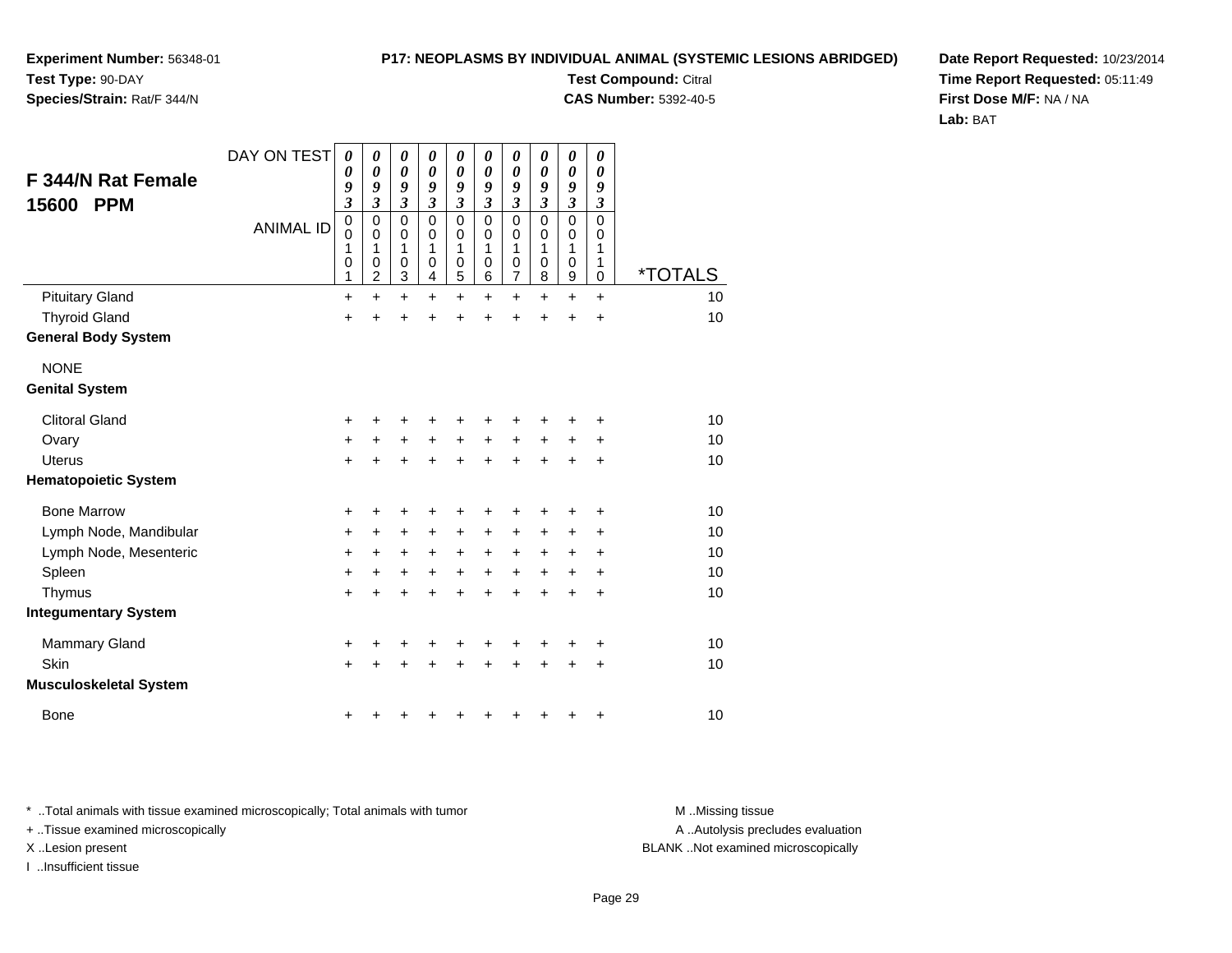## **Species/Strain:** Rat/F 344/N

### **P17: NEOPLASMS BY INDIVIDUAL ANIMAL (SYSTEMIC LESIONS ABRIDGED)**

**Test Compound:** Citral **CAS Number:** 5392-40-5

**Date Report Requested:** 10/23/2014**Time Report Requested:** 05:11:49**First Dose M/F:** NA / NA**Lab:** BAT

| F 344/N Rat Female<br>15600<br><b>PPM</b> | DAY ON TEST<br><b>ANIMAL ID</b> | 0<br>0<br>9<br>$\mathfrak{z}$<br>$\mathbf 0$<br>0<br>1<br>0<br>1 | 0<br>0<br>9<br>3<br>0<br>0<br>1<br>0<br>$\mathfrak{p}$ | 0<br>$\boldsymbol{\theta}$<br>9<br>$\mathfrak{z}$<br>0<br>$\mathbf 0$<br>1<br>$\pmb{0}$<br>3 | 0<br>$\theta$<br>9<br>$\mathfrak{z}$<br>$\Omega$<br>$\Omega$<br>1<br>0<br>4 | 0<br>0<br>9<br>$\mathfrak{z}$<br>$\mathbf 0$<br>0<br>1<br>$\pmb{0}$<br>5 | 0<br>$\theta$<br>9<br>$\mathfrak{z}$<br>$\Omega$<br>$\mathbf 0$<br>1<br>0<br>6 | 0<br>0<br>9<br>$\mathfrak{z}$<br>0<br>0<br>1<br>$\pmb{0}$<br>7 | 0<br>0<br>9<br>3<br>0<br>0<br>1<br>0<br>8 | 0<br>0<br>9<br>$\overline{\mathbf{3}}$<br>0<br>0<br>1<br>$\boldsymbol{0}$<br>9 | 0<br>0<br>9<br>$\mathfrak{z}$<br>$\mathbf 0$<br>0<br>1<br>1<br>$\Omega$ | <i><b>*TOTALS</b></i> |
|-------------------------------------------|---------------------------------|------------------------------------------------------------------|--------------------------------------------------------|----------------------------------------------------------------------------------------------|-----------------------------------------------------------------------------|--------------------------------------------------------------------------|--------------------------------------------------------------------------------|----------------------------------------------------------------|-------------------------------------------|--------------------------------------------------------------------------------|-------------------------------------------------------------------------|-----------------------|
| <b>Nervous System</b>                     |                                 |                                                                  |                                                        |                                                                                              |                                                                             |                                                                          |                                                                                |                                                                |                                           |                                                                                |                                                                         |                       |
| <b>Brain</b>                              |                                 | $\ddot{}$                                                        |                                                        |                                                                                              |                                                                             |                                                                          |                                                                                | +                                                              |                                           |                                                                                | $\div$                                                                  | 10                    |
| <b>Respiratory System</b>                 |                                 |                                                                  |                                                        |                                                                                              |                                                                             |                                                                          |                                                                                |                                                                |                                           |                                                                                |                                                                         |                       |
| Lung                                      |                                 | +                                                                |                                                        | ٠                                                                                            |                                                                             |                                                                          |                                                                                |                                                                |                                           |                                                                                | ÷                                                                       | 10                    |
| <b>Nose</b>                               |                                 | $\ddot{}$                                                        | $\ddot{}$                                              | $\ddot{}$                                                                                    | $+$                                                                         | $+$                                                                      | $\ddot{}$                                                                      | $\ddot{}$                                                      | $\ddot{}$                                 | $\ddot{}$                                                                      | $\ddot{}$                                                               | 10                    |
| Trachea                                   |                                 | $+$                                                              | $\ddot{}$                                              | $\ddot{}$                                                                                    | $\ddot{}$                                                                   | $\ddot{}$                                                                | $\ddot{}$                                                                      | $\ddot{}$                                                      | $\ddot{}$                                 | $\ddot{}$                                                                      | $\ddot{}$                                                               | 10                    |
| <b>Special Senses System</b>              |                                 |                                                                  |                                                        |                                                                                              |                                                                             |                                                                          |                                                                                |                                                                |                                           |                                                                                |                                                                         |                       |
| <b>NONE</b>                               |                                 |                                                                  |                                                        |                                                                                              |                                                                             |                                                                          |                                                                                |                                                                |                                           |                                                                                |                                                                         |                       |
| <b>Urinary System</b>                     |                                 |                                                                  |                                                        |                                                                                              |                                                                             |                                                                          |                                                                                |                                                                |                                           |                                                                                |                                                                         |                       |
| Kidney                                    |                                 | $\ddot{}$                                                        |                                                        | +                                                                                            | +                                                                           | +                                                                        | +                                                                              | +                                                              |                                           | ٠                                                                              | $\pm$                                                                   | 10                    |
| <b>Urinary Bladder</b>                    |                                 | $+$                                                              | $\ddot{}$                                              | $\ddot{}$                                                                                    | $\ddot{}$                                                                   | $+$                                                                      | $+$                                                                            | $+$                                                            | $+$                                       | $+$                                                                            | $\ddot{}$                                                               | 10                    |
| <b>SYSTEMIC LESIONS</b>                   |                                 |                                                                  |                                                        |                                                                                              |                                                                             |                                                                          |                                                                                |                                                                |                                           |                                                                                |                                                                         |                       |
| Multiple Organ                            |                                 | ٠                                                                |                                                        |                                                                                              |                                                                             |                                                                          |                                                                                |                                                                |                                           |                                                                                | ÷                                                                       | 10                    |

\* ..Total animals with tissue examined microscopically; Total animals with tumor **M** . Missing tissue M ..Missing tissue

+ ..Tissue examined microscopically

I ..Insufficient tissue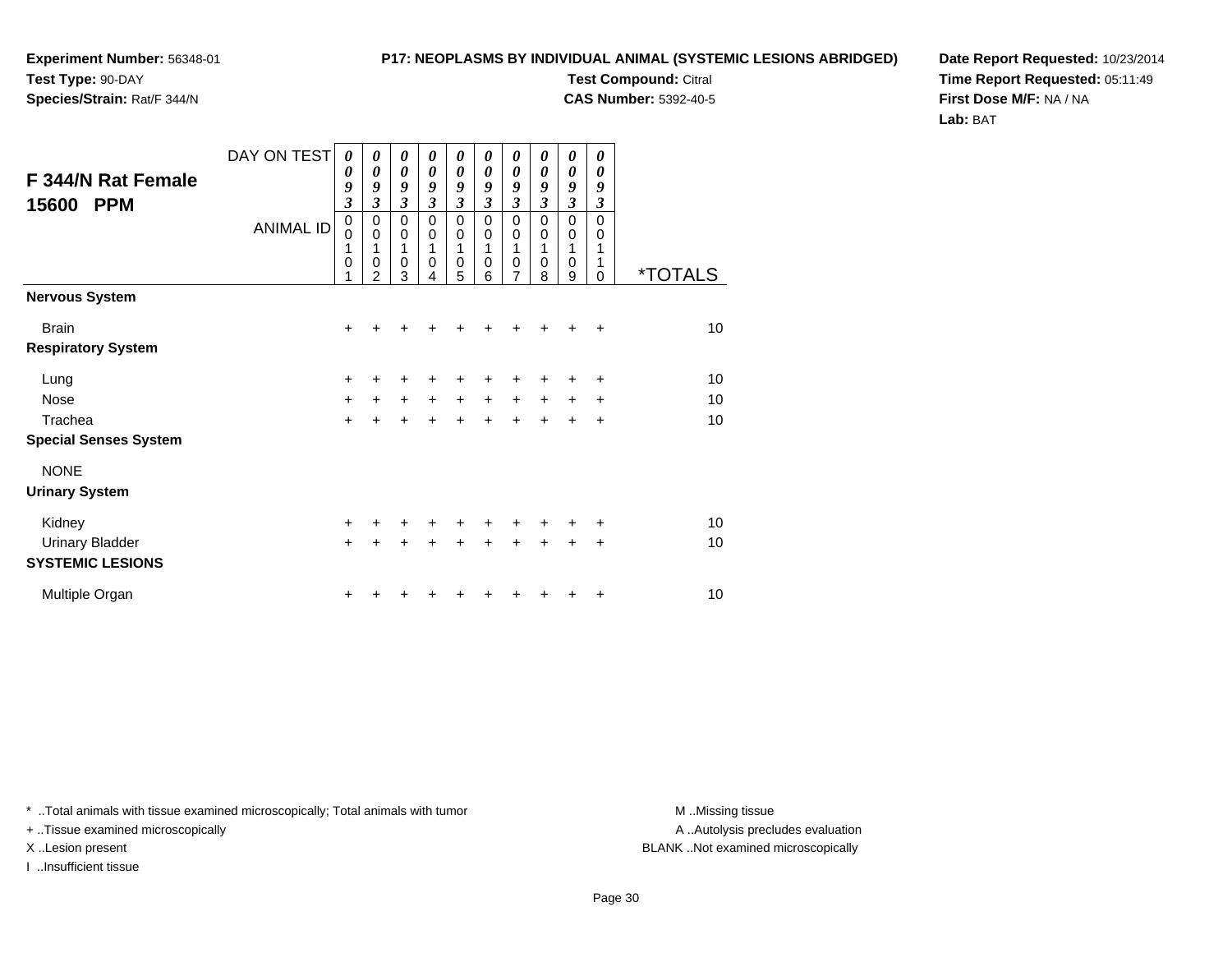## **Species/Strain:** Rat/F 344/N

### **P17: NEOPLASMS BY INDIVIDUAL ANIMAL (SYSTEMIC LESIONS ABRIDGED)**

**Test Compound:** Citral **CAS Number:** 5392-40-5

**Date Report Requested:** 10/23/2014**Time Report Requested:** 05:11:49**First Dose M/F:** NA / NA**Lab:** BAT

| F 344/N Rat Female<br><b>PPM</b><br>31300 | DAY ON TEST<br><b>ANIMAL ID</b> | 0<br>0<br>0<br>9<br>0<br>0<br>1<br>1<br>1 | 0<br>$\boldsymbol{\theta}$<br>$\boldsymbol{\theta}$<br>9<br>$\mathbf 0$<br>$\Omega$<br>1<br>1<br>$\overline{2}$ | $\boldsymbol{\theta}$<br>$\boldsymbol{\theta}$<br>$\boldsymbol{\theta}$<br>9<br>$\mathbf 0$<br>$\mathbf 0$<br>1<br>1<br>3 | 0<br>$\boldsymbol{\theta}$<br>$\boldsymbol{\theta}$<br>9<br>$\Omega$<br>$\Omega$<br>1<br>1<br>4 | $\boldsymbol{\theta}$<br>0<br>0<br>9<br>$\mathbf 0$<br>$\mathbf 0$<br>1<br>1<br>5 | 0<br>0<br>$\boldsymbol{\theta}$<br>9<br>$\Omega$<br>$\Omega$<br>1<br>1<br>6 | 0<br>0<br>0<br>9<br>$\mathbf 0$<br>$\mathbf 0$<br>1<br>1<br>$\overline{7}$ | 0<br>0<br>0<br>9<br>$\mathbf 0$<br>$\Omega$<br>$\mathbf{1}$<br>1<br>8 | 0<br>0<br>0<br>9<br>0<br>0<br>1<br>1<br>9 | 0<br>0<br>0<br>9<br>0<br>$\Omega$<br>1<br>2<br>$\Omega$ | <i><b>*TOTALS</b></i> |
|-------------------------------------------|---------------------------------|-------------------------------------------|-----------------------------------------------------------------------------------------------------------------|---------------------------------------------------------------------------------------------------------------------------|-------------------------------------------------------------------------------------------------|-----------------------------------------------------------------------------------|-----------------------------------------------------------------------------|----------------------------------------------------------------------------|-----------------------------------------------------------------------|-------------------------------------------|---------------------------------------------------------|-----------------------|
| <b>Alimentary System</b>                  |                                 |                                           |                                                                                                                 |                                                                                                                           |                                                                                                 |                                                                                   |                                                                             |                                                                            |                                                                       |                                           |                                                         |                       |
| Esophagus                                 |                                 | +                                         | +                                                                                                               | +                                                                                                                         | +                                                                                               | +                                                                                 | +                                                                           | +                                                                          |                                                                       | +                                         | +                                                       | 10                    |
| Intestine Large, Cecum                    |                                 | +                                         | +                                                                                                               | +                                                                                                                         | +                                                                                               | $\ddot{}$                                                                         | +                                                                           | +                                                                          | +                                                                     | +                                         | +                                                       | 10                    |
| Intestine Large, Colon                    |                                 | $\ddot{}$                                 | $\ddot{}$                                                                                                       | $\ddot{}$                                                                                                                 | $\ddot{}$                                                                                       | $\ddot{}$                                                                         | $\ddot{}$                                                                   | $\ddot{}$                                                                  | $\ddot{}$                                                             | $\ddot{}$                                 | $\ddot{}$                                               | 10                    |
| Intestine Large, Rectum                   |                                 | +                                         | $\ddot{}$                                                                                                       | $\ddot{}$                                                                                                                 | $\ddot{}$                                                                                       | $\ddot{}$                                                                         | $\ddot{}$                                                                   | $\ddot{}$                                                                  | $\ddot{}$                                                             | $\ddot{}$                                 | $\ddot{}$                                               | 10                    |
| Intestine Small, Duodenum                 |                                 | +                                         | +                                                                                                               | $\ddot{}$                                                                                                                 | +                                                                                               | $\ddot{}$                                                                         | $\ddot{}$                                                                   | $\ddot{}$                                                                  | $\ddot{}$                                                             | $+$                                       | $\ddot{}$                                               | 10                    |
| Intestine Small, Ileum                    |                                 | +                                         | +                                                                                                               | $\ddot{}$                                                                                                                 | $\ddot{}$                                                                                       | $\pm$                                                                             | +                                                                           | $\ddot{}$                                                                  | $\pm$                                                                 | $\pm$                                     | +                                                       | 10                    |
| Intestine Small, Jejunum                  |                                 | $\ddot{}$                                 | $\ddot{}$                                                                                                       | $\ddot{}$                                                                                                                 | $\ddot{}$                                                                                       | $\ddot{}$                                                                         | $\ddot{}$                                                                   | $\ddot{}$                                                                  | $\ddot{}$                                                             | $\ddot{}$                                 | $\ddot{}$                                               | 10                    |
| Liver                                     |                                 | +                                         | $\ddot{}$                                                                                                       | $\ddot{}$                                                                                                                 | $\ddot{}$                                                                                       | $\ddot{}$                                                                         | $\ddot{}$                                                                   | $\ddot{}$                                                                  | $\ddot{}$                                                             | $\ddot{}$                                 | $\ddot{}$                                               | 10                    |
| Pancreas                                  |                                 | +                                         | +                                                                                                               | +                                                                                                                         | +                                                                                               | +                                                                                 | +                                                                           | +                                                                          | $\ddot{}$                                                             | +                                         | +                                                       | 10                    |
| Salivary Glands                           |                                 | +                                         | $\ddot{}$                                                                                                       | $\ddot{}$                                                                                                                 | $\ddot{}$                                                                                       | $\ddot{}$                                                                         | $\ddot{}$                                                                   | $\ddot{}$                                                                  | $\ddot{}$                                                             | $\ddot{}$                                 | $\ddot{}$                                               | 10                    |
| Stomach, Forestomach                      |                                 | $\ddot{}$                                 | $\ddot{}$                                                                                                       | $\ddot{}$                                                                                                                 | $\ddot{}$                                                                                       | $\ddot{}$                                                                         | $\ddot{}$                                                                   | $\ddot{}$                                                                  | $+$                                                                   | $\ddot{}$                                 | $\ddot{}$                                               | 10                    |
| Stomach, Glandular                        |                                 | $\ddot{}$                                 | $\ddot{}$                                                                                                       | $\ddot{}$                                                                                                                 |                                                                                                 | $\ddot{}$                                                                         | $\ddot{}$                                                                   | $\ddot{}$                                                                  | $\ddot{}$                                                             | $\ddot{}$                                 | $\ddot{}$                                               | 10                    |
| <b>Cardiovascular System</b>              |                                 |                                           |                                                                                                                 |                                                                                                                           |                                                                                                 |                                                                                   |                                                                             |                                                                            |                                                                       |                                           |                                                         |                       |
| <b>Blood Vessel</b>                       |                                 | +                                         | +                                                                                                               | +                                                                                                                         | +                                                                                               | +                                                                                 | +                                                                           | +                                                                          | +                                                                     | ٠                                         | +                                                       | 10                    |
| Heart                                     |                                 | $\ddot{}$                                 |                                                                                                                 | $\ddot{}$                                                                                                                 |                                                                                                 | $\ddot{}$                                                                         | ÷                                                                           | $\ddot{}$                                                                  | $\ddot{}$                                                             | $\ddot{}$                                 | $\ddot{}$                                               | 10                    |
| <b>Endocrine System</b>                   |                                 |                                           |                                                                                                                 |                                                                                                                           |                                                                                                 |                                                                                   |                                                                             |                                                                            |                                                                       |                                           |                                                         |                       |
| <b>Adrenal Cortex</b>                     |                                 | +                                         | +                                                                                                               | +                                                                                                                         | +                                                                                               | +                                                                                 | +                                                                           | +                                                                          | +                                                                     | ٠                                         | +                                                       | 10                    |
| Adrenal Medulla                           |                                 | $\ddot{}$                                 | +                                                                                                               | $\ddot{}$                                                                                                                 | $\ddot{}$                                                                                       | +                                                                                 | $\ddot{}$                                                                   | +                                                                          | $\ddot{}$                                                             | $\pm$                                     | $\ddot{}$                                               | 10                    |
| Islets, Pancreatic                        |                                 | +                                         | $\ddot{}$                                                                                                       | +                                                                                                                         | $\ddot{}$                                                                                       | +                                                                                 | +                                                                           | +                                                                          | +                                                                     | $\ddot{}$                                 | +                                                       | 10                    |
| Parathyroid Gland                         |                                 | M                                         | $\ddot{}$                                                                                                       | +                                                                                                                         | $\ddot{}$                                                                                       | $\ddot{}$                                                                         | $\ddot{}$                                                                   | $\ddot{}$                                                                  | $\ddot{}$                                                             | M                                         | $\ddot{}$                                               | 8                     |

\* ..Total animals with tissue examined microscopically; Total animals with tumor **M** . Missing tissue M ..Missing tissue

+ ..Tissue examined microscopically

I ..Insufficient tissue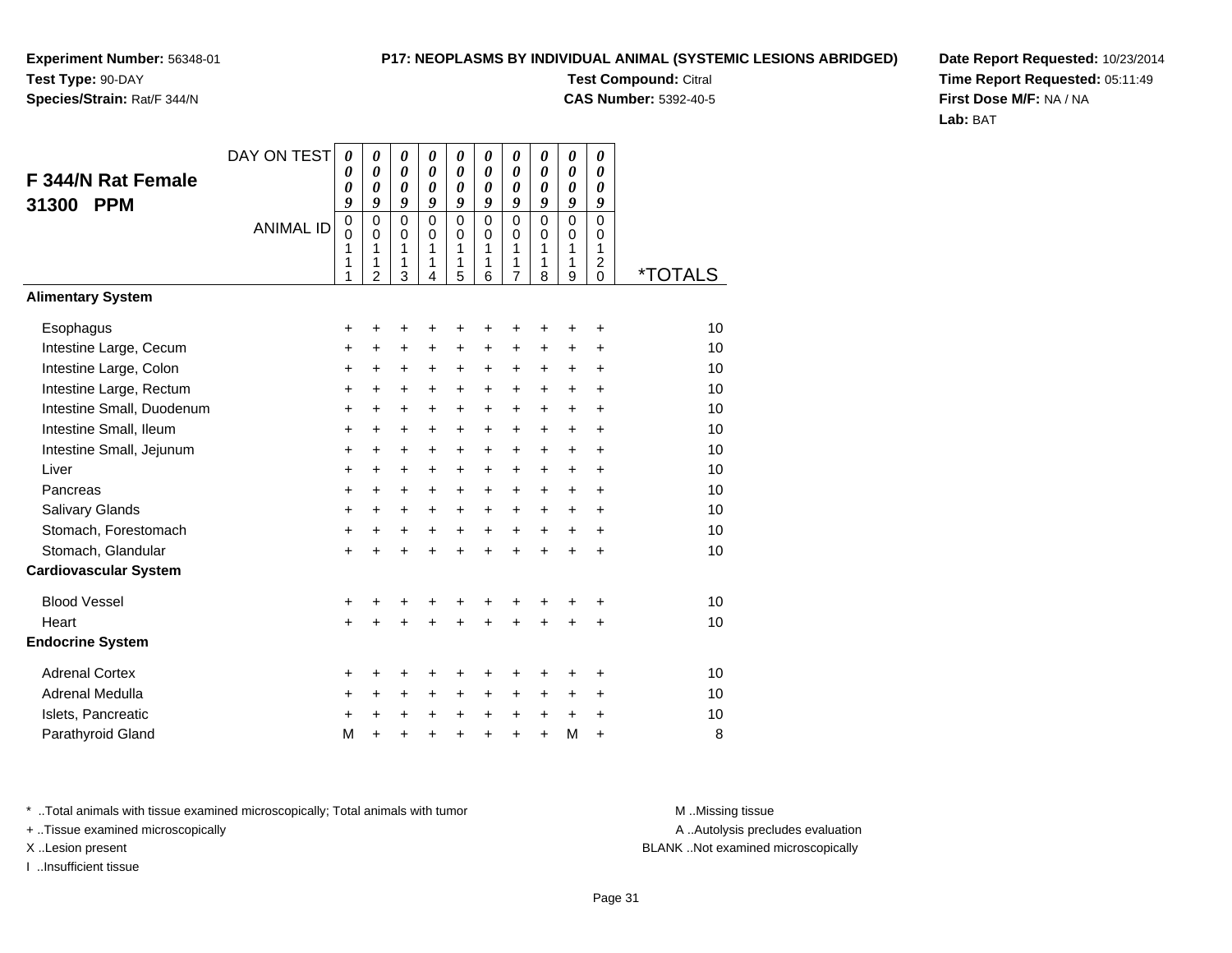**Experiment Number:** 56348-01**Test Type:** 90-DAY

# **Species/Strain:** Rat/F 344/N

**Test Compound:** Citral **CAS Number:** 5392-40-5

**Date Report Requested:** 10/23/2014**Time Report Requested:** 05:11:49**First Dose M/F:** NA / NA**Lab:** BAT

| F 344/N Rat Female<br><b>PPM</b><br>31300 | DAY ON TEST<br><b>ANIMAL ID</b> | $\boldsymbol{\theta}$<br>0<br>0<br>9<br>$\mathbf 0$<br>$\mathbf 0$<br>1<br>1<br>1 | 0<br>$\boldsymbol{\theta}$<br>$\boldsymbol{\theta}$<br>9<br>$\mathbf 0$<br>0<br>1<br>1<br>2 | $\boldsymbol{\theta}$<br>$\pmb{\theta}$<br>$\boldsymbol{\theta}$<br>9<br>$\mathbf 0$<br>0<br>1<br>1<br>$\mathbf{3}$ | 0<br>0<br>0<br>9<br>$\mathbf 0$<br>0<br>1<br>1<br>4 | 0<br>0<br>0<br>9<br>$\mathbf 0$<br>0<br>1<br>1<br>$\overline{5}$ | 0<br>0<br>0<br>9<br>$\mathbf 0$<br>$\Omega$<br>1<br>1<br>6 | 0<br>0<br>0<br>9<br>$\mathbf 0$<br>0<br>1<br>1<br>$\overline{7}$ | 0<br>0<br>0<br>9<br>$\mathbf 0$<br>0<br>1<br>1<br>8 | $\pmb{\theta}$<br>$\boldsymbol{\theta}$<br>0<br>9<br>0<br>0<br>1<br>1<br>9 | 0<br>0<br>0<br>9<br>0<br>0<br>1<br>2<br>0 | <i><b>*TOTALS</b></i> |
|-------------------------------------------|---------------------------------|-----------------------------------------------------------------------------------|---------------------------------------------------------------------------------------------|---------------------------------------------------------------------------------------------------------------------|-----------------------------------------------------|------------------------------------------------------------------|------------------------------------------------------------|------------------------------------------------------------------|-----------------------------------------------------|----------------------------------------------------------------------------|-------------------------------------------|-----------------------|
| <b>Pituitary Gland</b>                    |                                 | $\ddot{}$                                                                         | $\ddot{}$                                                                                   | $+$                                                                                                                 | $+$                                                 | $\ddot{}$                                                        | $\ddot{}$                                                  | $\ddot{}$                                                        | $\ddot{}$                                           | $\ddot{}$                                                                  | $\ddot{}$                                 | 10                    |
| <b>Thyroid Gland</b>                      |                                 | $\ddot{}$                                                                         | +                                                                                           | $\ddot{}$                                                                                                           |                                                     | $\ddot{}$                                                        | $\ddot{}$                                                  | $\ddot{}$                                                        | $\ddot{}$                                           | $\ddot{}$                                                                  | $\ddot{}$                                 | 10                    |
| <b>General Body System</b>                |                                 |                                                                                   |                                                                                             |                                                                                                                     |                                                     |                                                                  |                                                            |                                                                  |                                                     |                                                                            |                                           |                       |
| <b>NONE</b><br><b>Genital System</b>      |                                 |                                                                                   |                                                                                             |                                                                                                                     |                                                     |                                                                  |                                                            |                                                                  |                                                     |                                                                            |                                           |                       |
|                                           |                                 |                                                                                   |                                                                                             |                                                                                                                     |                                                     |                                                                  |                                                            |                                                                  |                                                     |                                                                            |                                           |                       |
| <b>Clitoral Gland</b>                     |                                 | +                                                                                 | +                                                                                           | +                                                                                                                   | +                                                   | +                                                                | +                                                          | +                                                                |                                                     | +                                                                          | +                                         | 10                    |
| Ovary                                     |                                 | +                                                                                 | $\ddot{}$                                                                                   | $\ddot{}$                                                                                                           | $\ddot{}$                                           | $+$                                                              | $+$                                                        | $\ddot{}$                                                        | $\ddot{}$                                           | $\ddot{}$                                                                  | +                                         | 10                    |
| <b>Uterus</b>                             |                                 | $\ddot{}$                                                                         | $\ddot{}$                                                                                   | $+$                                                                                                                 | $+$                                                 | $+$                                                              | $\ddot{}$                                                  | $\ddot{}$                                                        | $+$                                                 | $\ddot{}$                                                                  | $\ddot{}$                                 | 10                    |
| <b>Hematopoietic System</b>               |                                 |                                                                                   |                                                                                             |                                                                                                                     |                                                     |                                                                  |                                                            |                                                                  |                                                     |                                                                            |                                           |                       |
| <b>Bone Marrow</b>                        |                                 | +                                                                                 | +                                                                                           | +                                                                                                                   |                                                     | +                                                                | +                                                          | +                                                                |                                                     | +                                                                          | +                                         | 10                    |
| Lymph Node, Mandibular                    |                                 | +                                                                                 | +                                                                                           | +                                                                                                                   | +                                                   | +                                                                | +                                                          | +                                                                | +                                                   | ٠                                                                          | +                                         | 10                    |
| Lymph Node, Mesenteric                    |                                 | +                                                                                 | $\ddot{}$                                                                                   | $\ddot{}$                                                                                                           | $\ddot{}$                                           | $\ddot{}$                                                        | $\ddot{}$                                                  | +                                                                | $\ddot{}$                                           | +                                                                          | +                                         | 10                    |
| Spleen                                    |                                 | $\ddot{}$                                                                         | $\ddot{}$                                                                                   | $\ddot{}$                                                                                                           | $\ddot{}$                                           | $\ddot{}$                                                        | $\ddot{}$                                                  | $\ddot{}$                                                        | $\ddot{}$                                           | $\ddot{}$                                                                  | $\ddot{}$                                 | 10                    |
| Thymus                                    |                                 | $\ddot{}$                                                                         | $\ddot{}$                                                                                   | $\ddot{}$                                                                                                           | $\ddot{}$                                           | $\ddot{}$                                                        | $\ddot{}$                                                  | $\ddot{}$                                                        | $\ddot{}$                                           | $\ddot{}$                                                                  | $\ddot{}$                                 | 10                    |
| <b>Integumentary System</b>               |                                 |                                                                                   |                                                                                             |                                                                                                                     |                                                     |                                                                  |                                                            |                                                                  |                                                     |                                                                            |                                           |                       |
| <b>Mammary Gland</b>                      |                                 | +                                                                                 | +                                                                                           |                                                                                                                     |                                                     | +                                                                | +                                                          | M                                                                | M                                                   | +                                                                          | +                                         | 8                     |
| Skin                                      |                                 | $\ddot{}$                                                                         |                                                                                             | $\ddot{}$                                                                                                           |                                                     | $\ddot{}$                                                        | $\ddot{}$                                                  | $\ddot{}$                                                        | $\ddot{}$                                           | +                                                                          | +                                         | 10                    |
| <b>Musculoskeletal System</b>             |                                 |                                                                                   |                                                                                             |                                                                                                                     |                                                     |                                                                  |                                                            |                                                                  |                                                     |                                                                            |                                           |                       |
| <b>Bone</b>                               |                                 | +                                                                                 |                                                                                             |                                                                                                                     |                                                     | +                                                                | +                                                          | +                                                                | ÷                                                   | +                                                                          | +                                         | 10                    |

\* ..Total animals with tissue examined microscopically; Total animals with tumor **M** . Missing tissue M ..Missing tissue

+ ..Tissue examined microscopically

I ..Insufficient tissue